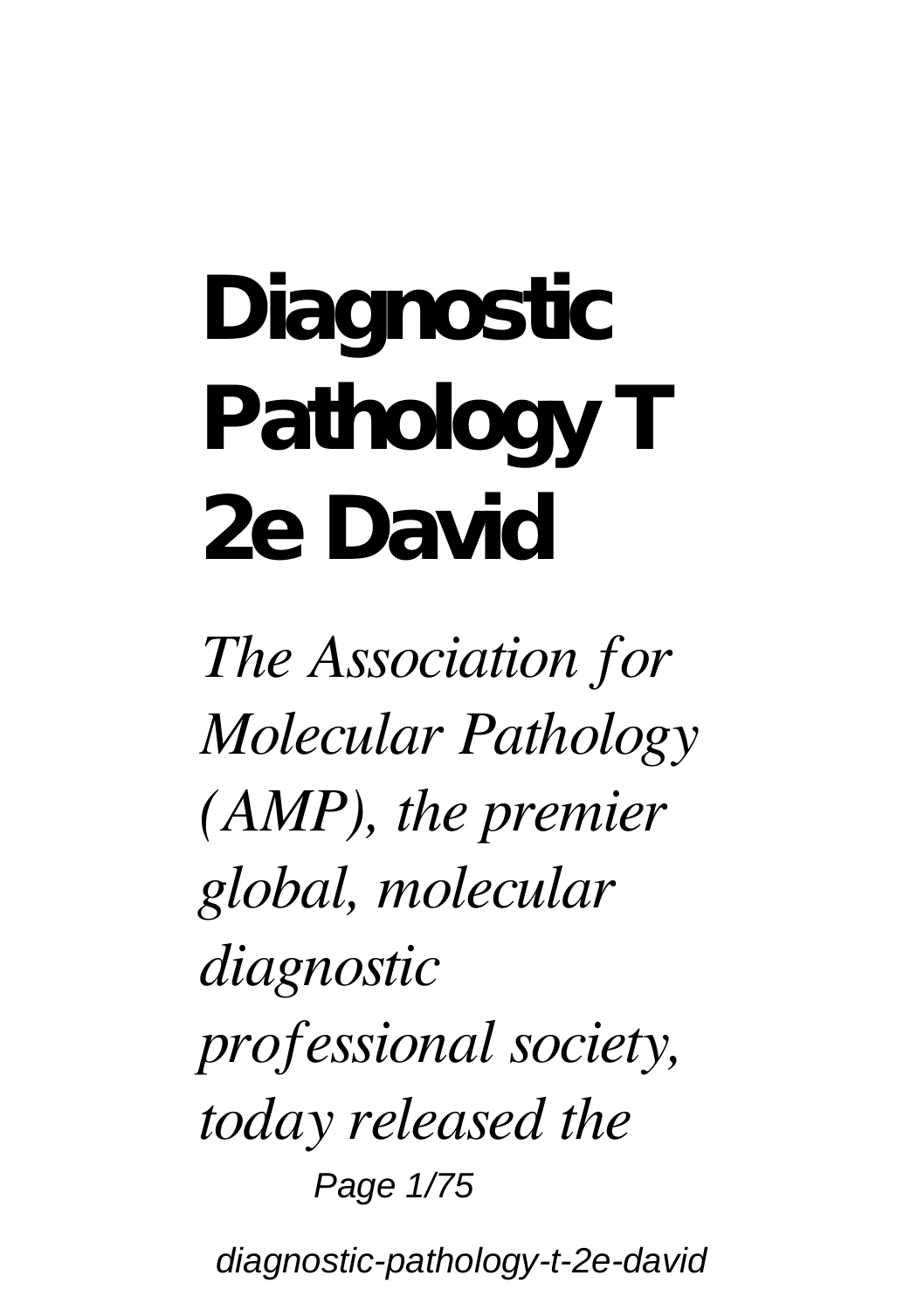*results of its qualitative and quantitative "Analysis of ... It shouldn't have taken a ... Professor of Pathology and Director of Clinical Chemistry and Toxicology at Oregon Health & Science University, Portland,* Page 2/75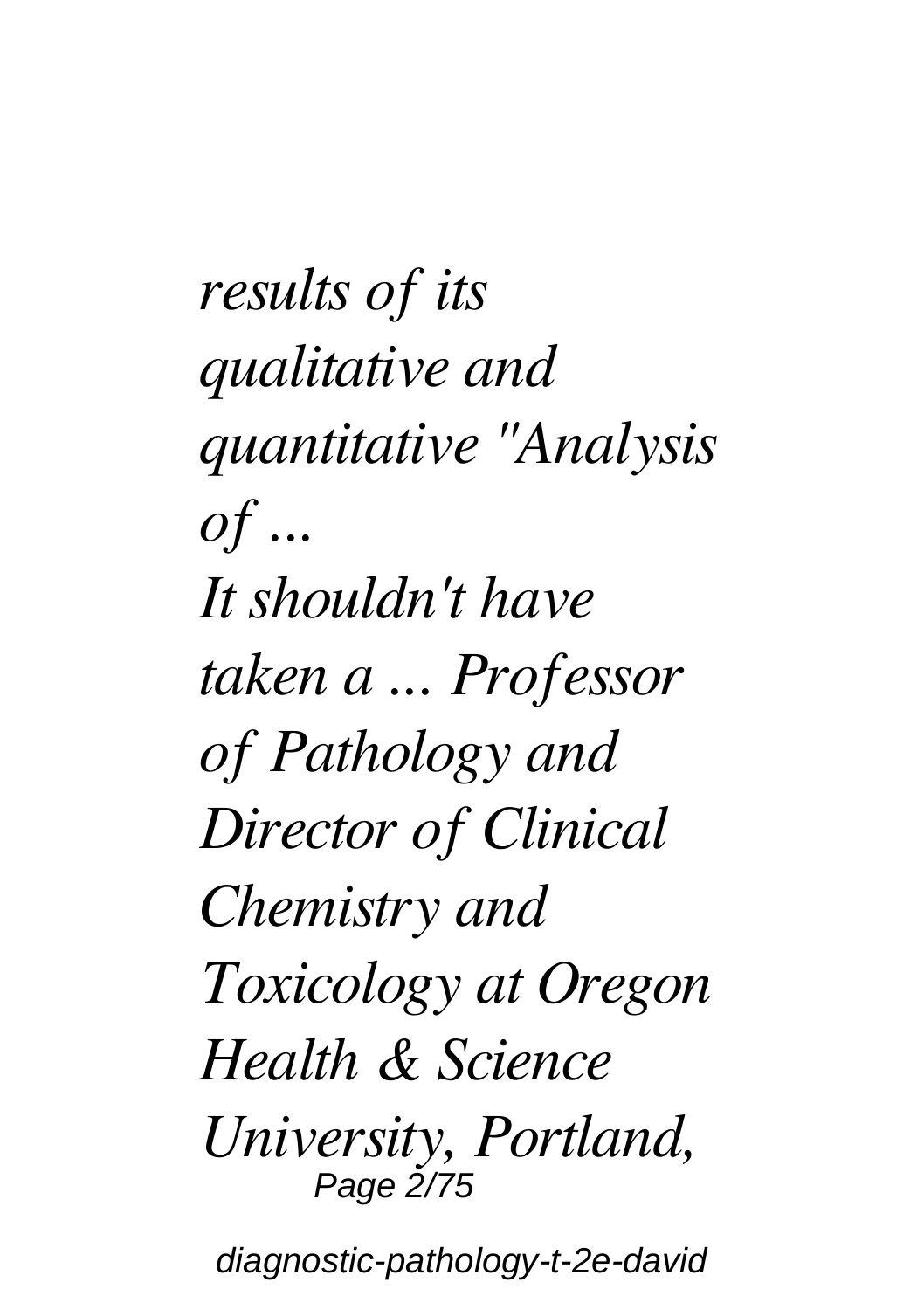*Oregon. David Shiembob, C(ASCP), MBA ... It shouldn't have ... of Clinical Pathology, University Hospitals Cleveland Medical Center; Co-Director, University Hospitals Diagnostic Institute; and Associate Professor* Page 3/75 diagnostic-pathology-t-2e-david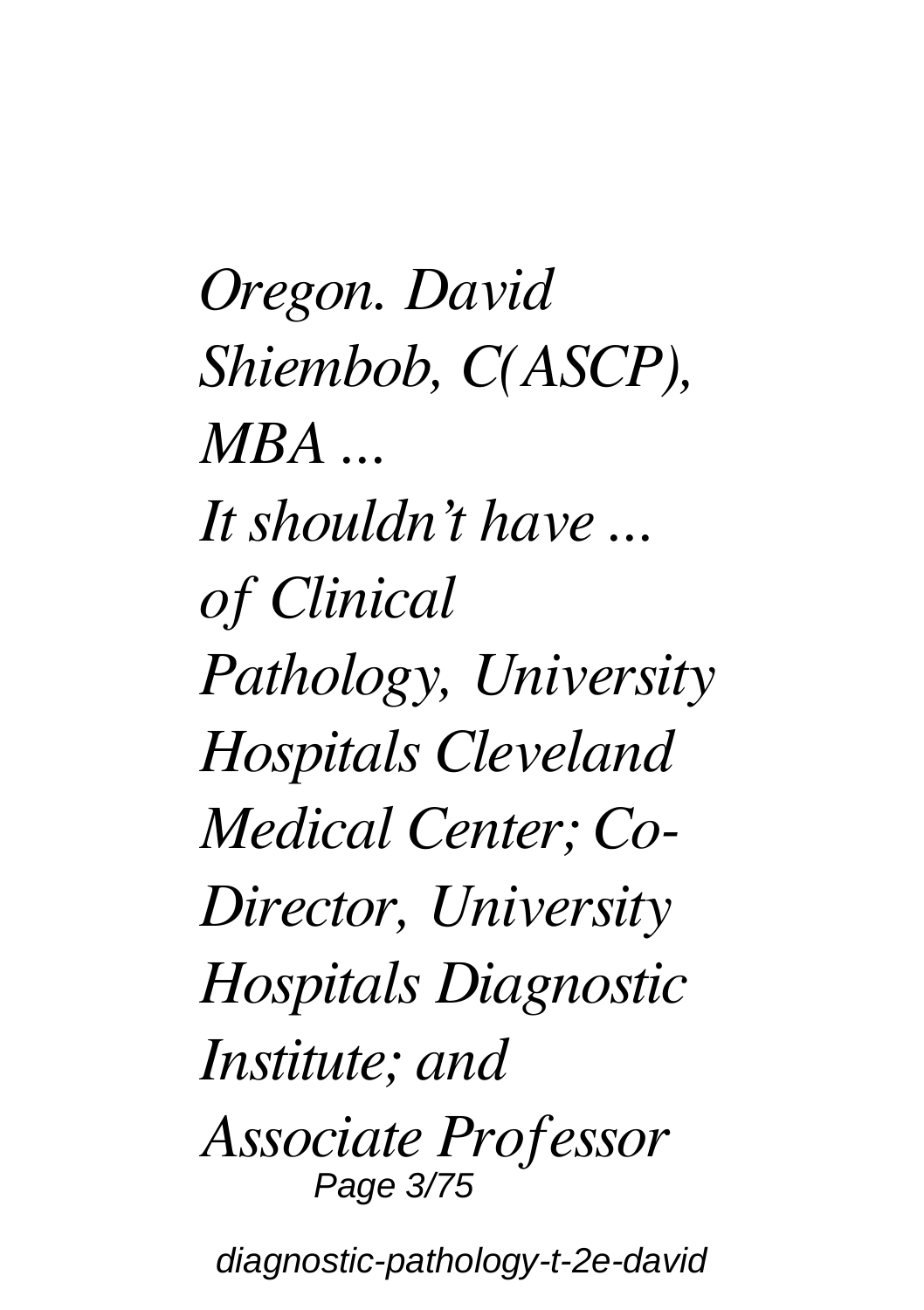#### *of Pathology, Case Western ...*

*Diagnostic Pathology T 2e David It shouldn't have ... of Clinical Pathology, University Hospitals Cleveland Medical Center; Co-Director, University Hospitals Diagnostic* Page 4/75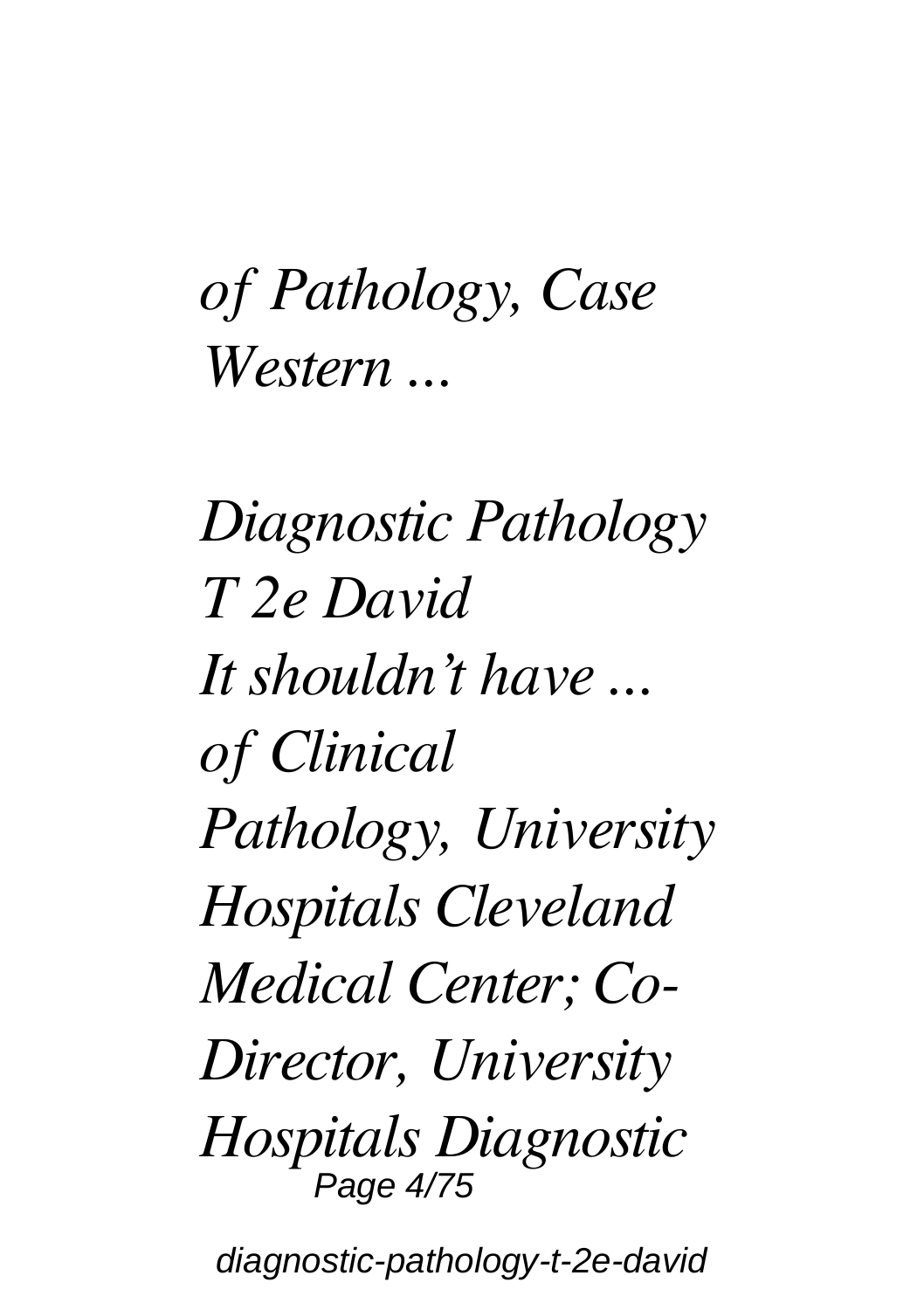*Institute; and Associate Professor of Pathology, Case Western ...*

*AACC Statement on the Rise in Anti-Asian Violence Two pathophysiological different experimental models* Page 5/75 diagnostic-pathology-t-2e-david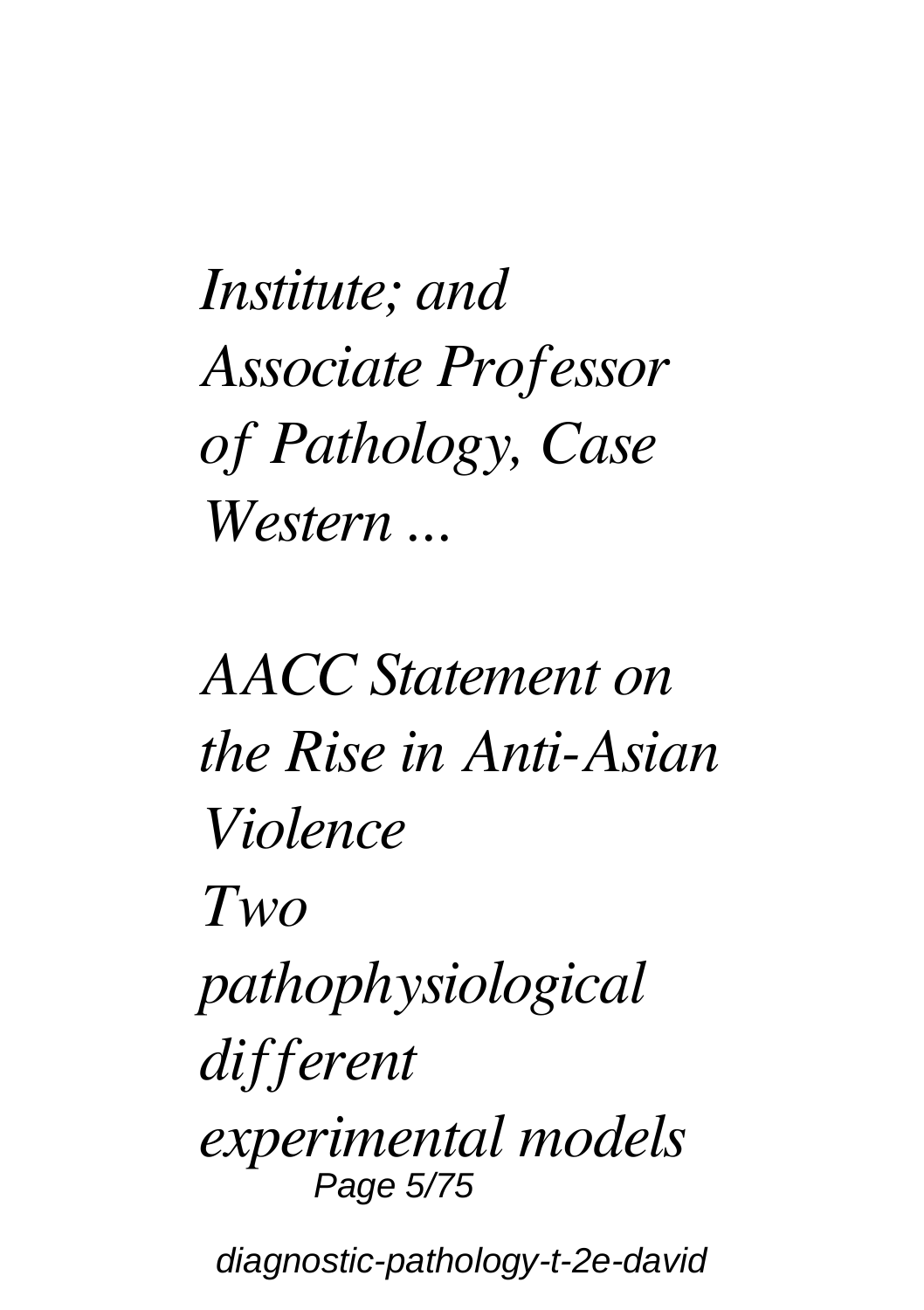*for multiple sclerosis were analyzed in parallel using quantitative proteomics in attempts to discover protein alterations applicable as diagnostic ...*

*Cuprizone and EAE mouse frontal cortex* Page 6/75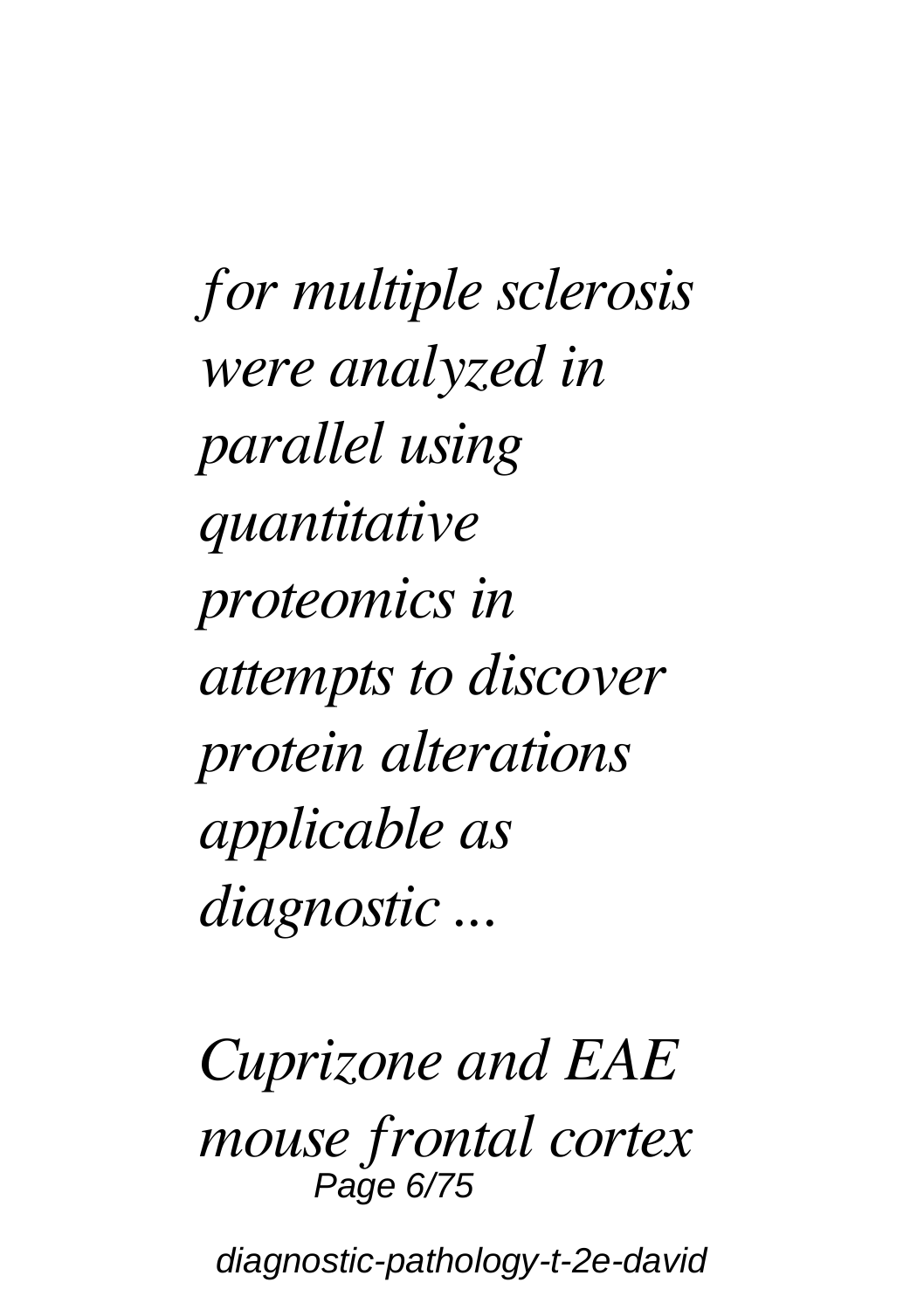*proteomics revealed proteins altered in multiple sclerosis Many suspicious thyroid lumps can be analyzed today with simple pathology ... t yet profitable, and has chosen to keep investing in broadening its thyroid offering, and* Page 7/75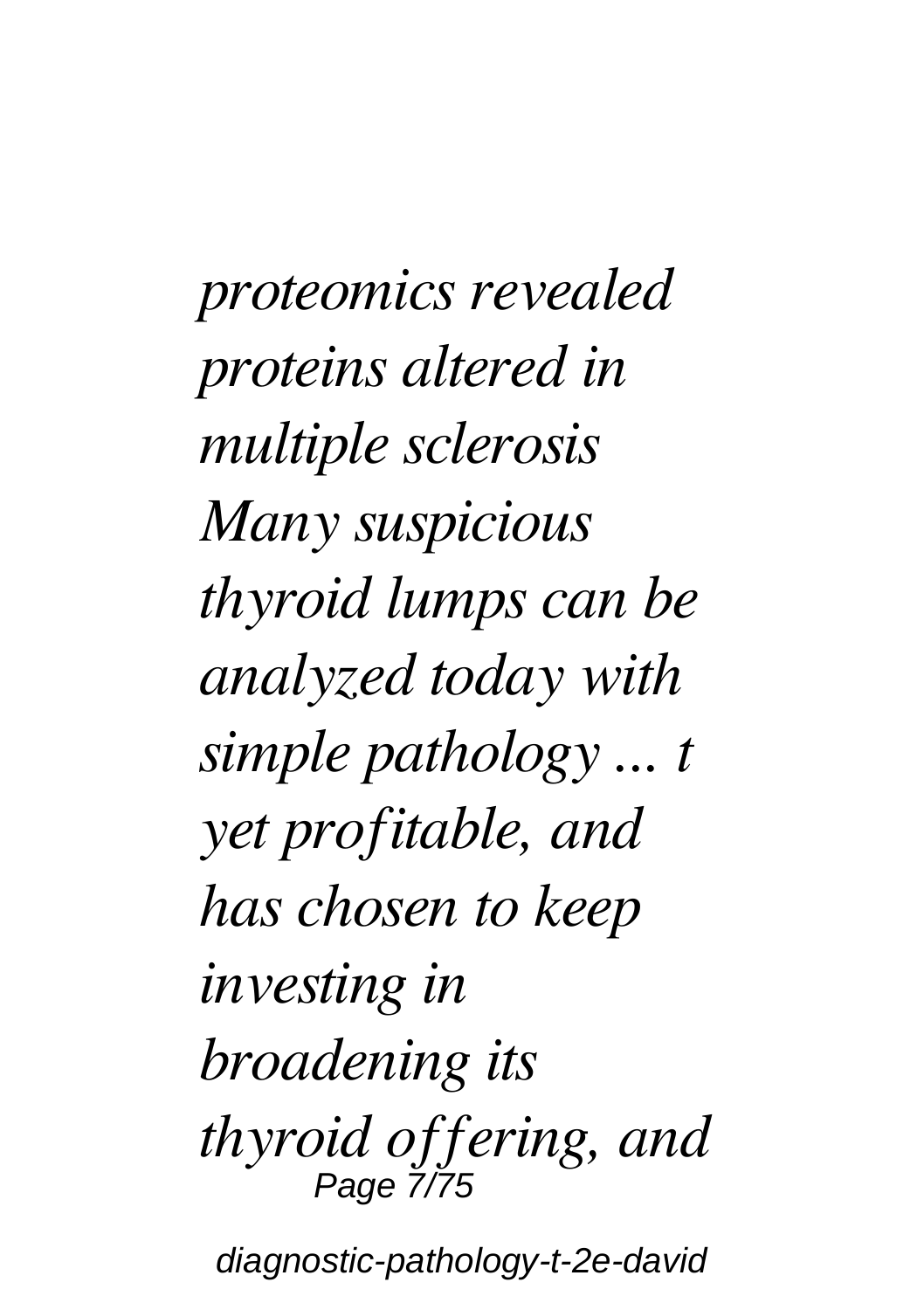*developing new diagnostic ...*

*Veracyte Wins Over UnitedHealth With Thyroid Cancer Diagnostic 9 Department of Diagnostic Sciences, Faculty of Medicine and Health Sciences ... See allHide* Page 8/75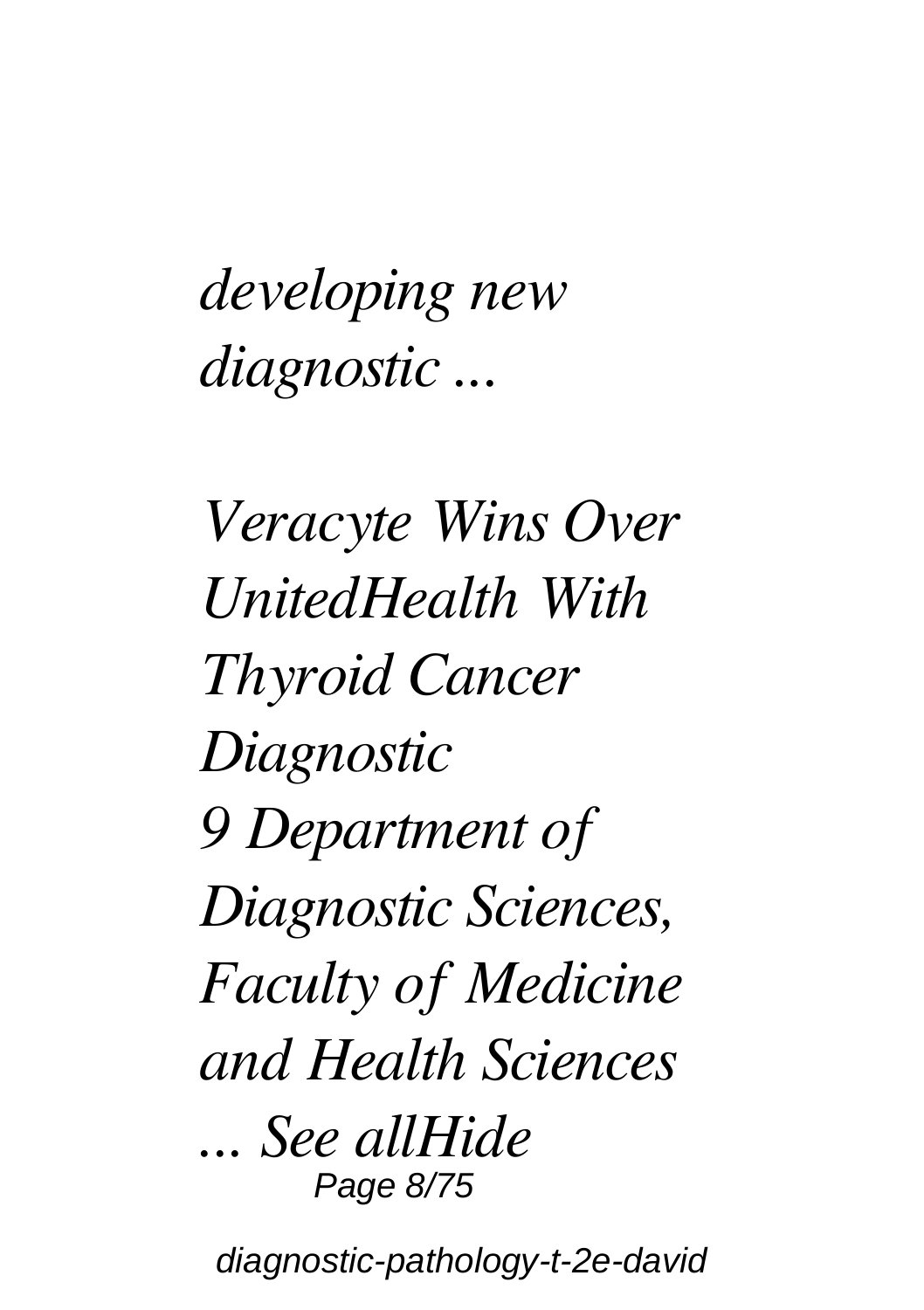*authors and affiliations The NOTCH signaling pathway is frequently mutated in T cell acute lymphoblastic*

*Safe targeting of T cell acute lymphoblastic leukemia by* Page 9/75

*...*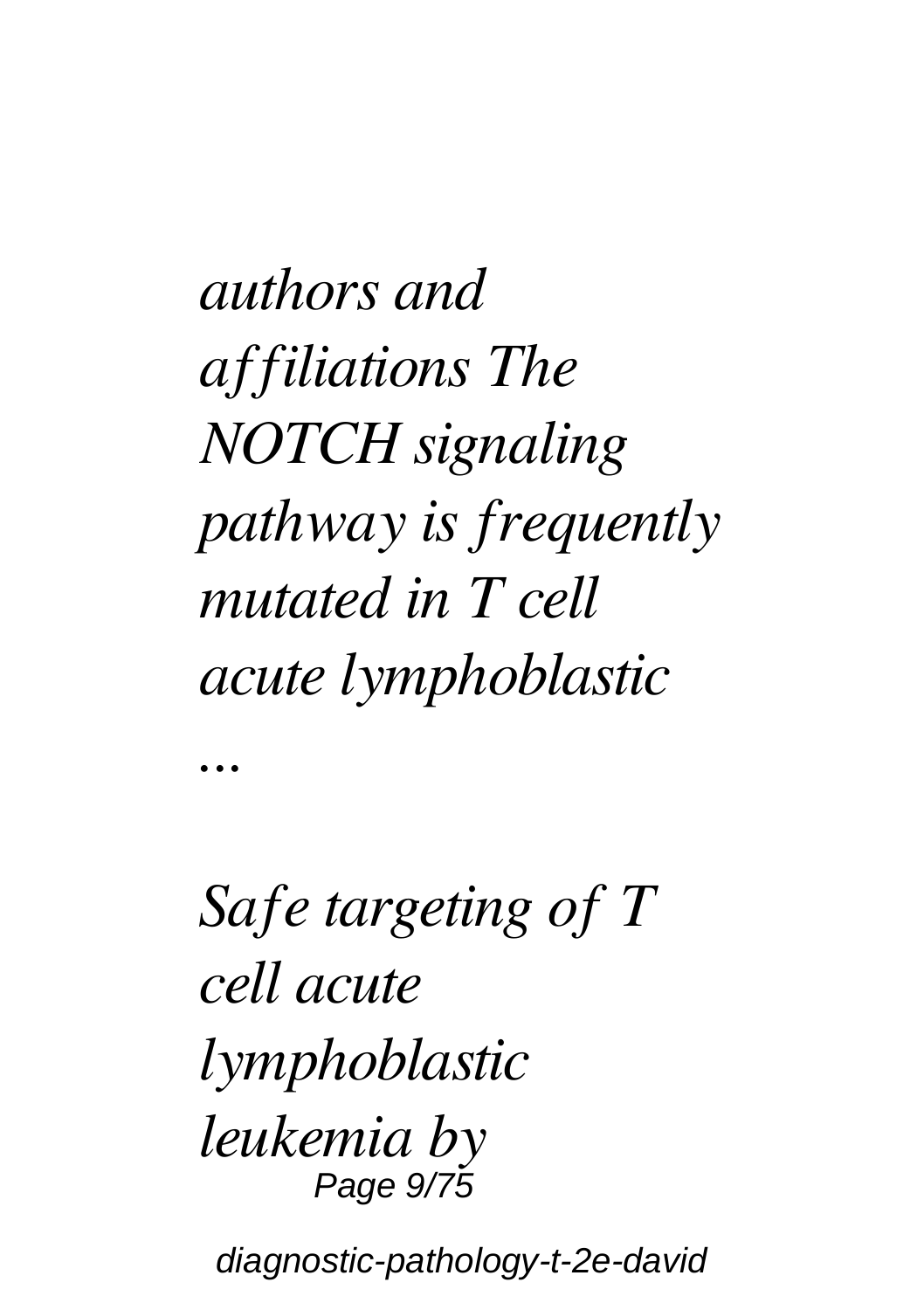*pathology-specific NOTCH inhibition Applied Spectral Imaging (ASI) and KromaTiD, Inc. announced today that they have entered into a strategic commercial partnership, granting ASI worldwide rights to market* Page 10/75 diagnostic-pathology-t-2e-david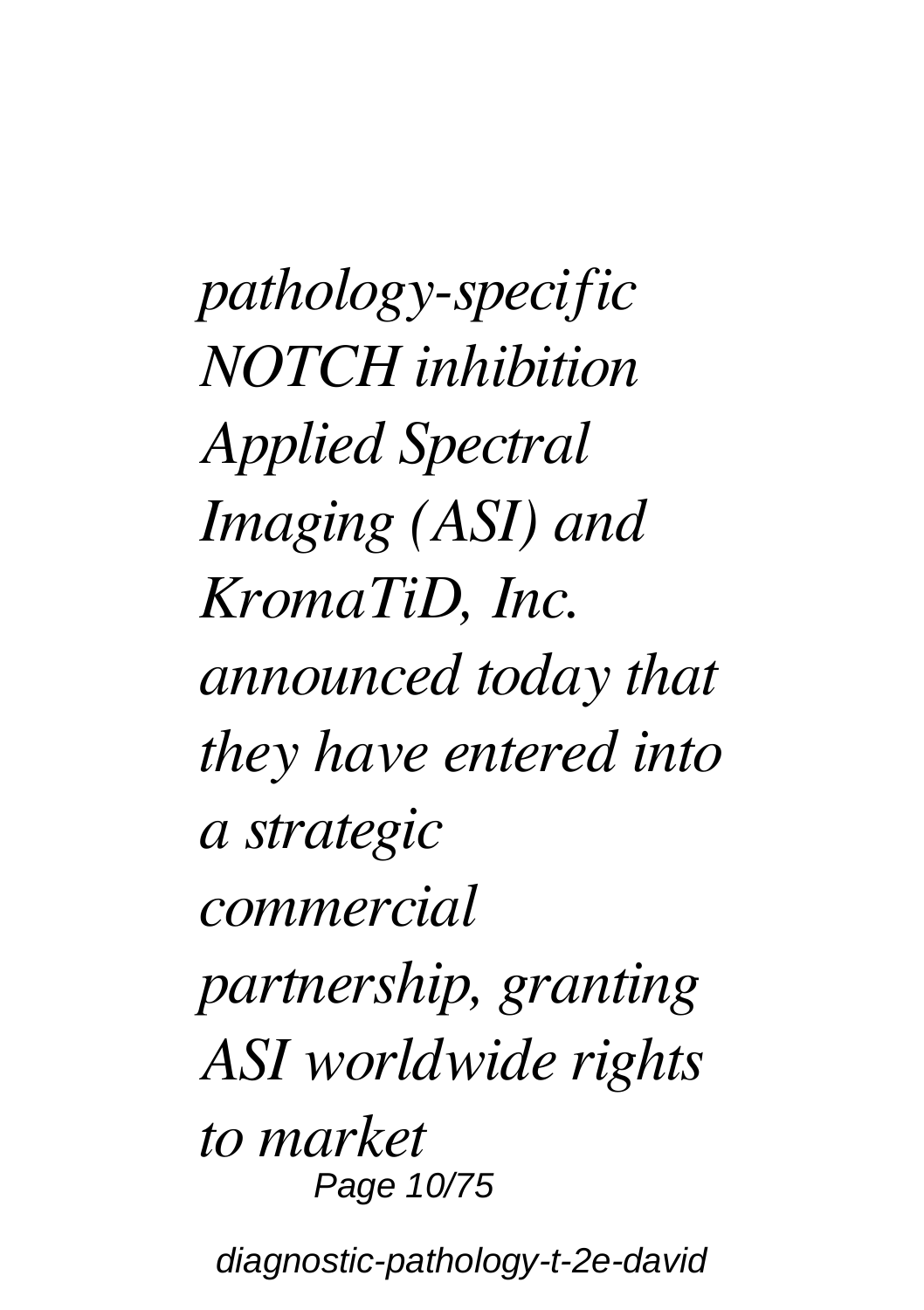### *KromaTiD's proprietary ...*

*Applied Spectral Imaging and KromaTiD Announce Strategic Commercial Partnership David H. Spencer, MD, PhD, Study Senior Author and Assistant Professor* Page 11/75 diagnostic-pathology-t-2e-david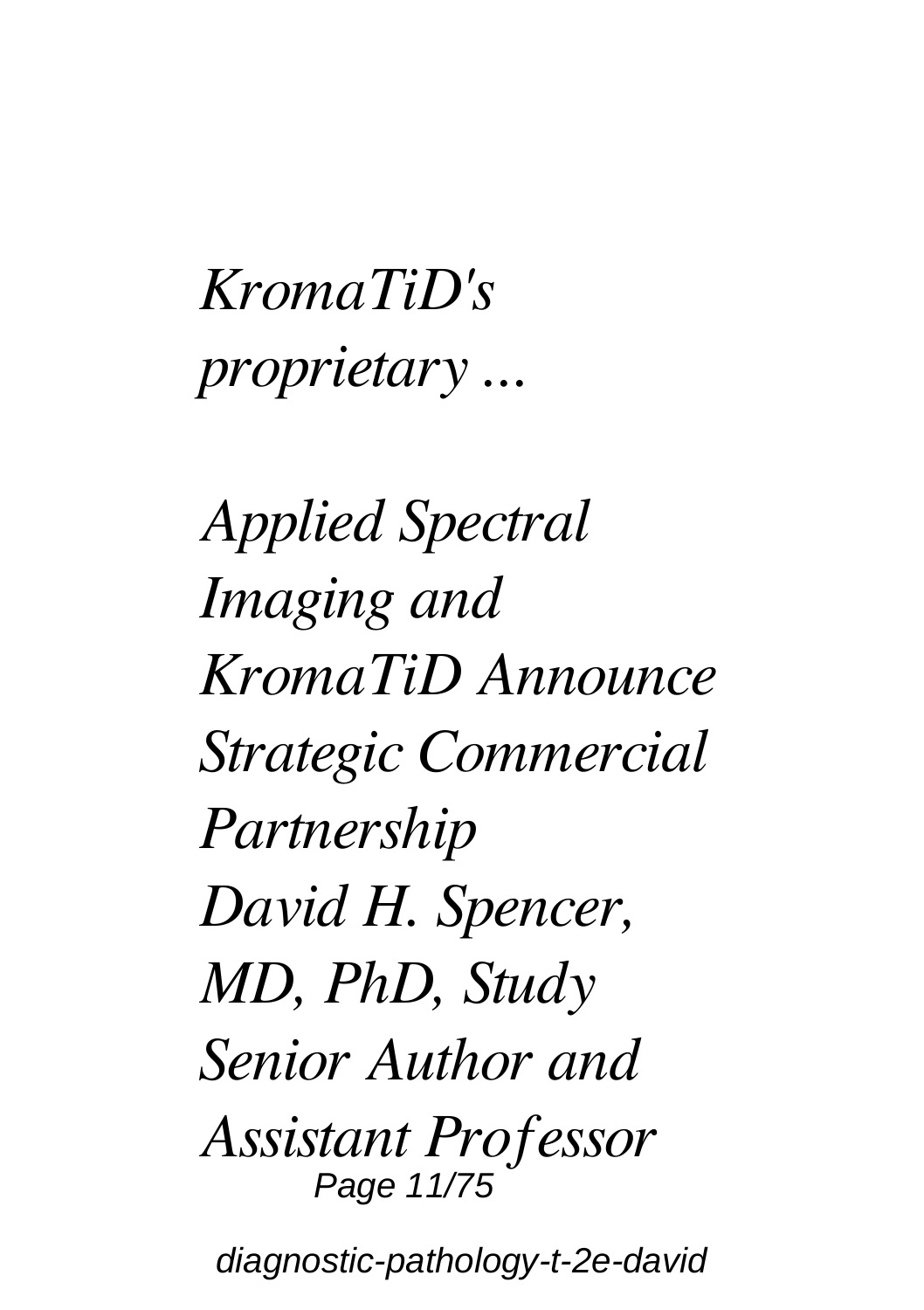*of Medicine and Medical Director of Clinical Sequencing Facility, McDonnell Genome Institute ...*

*Whole genome sequencing may guide blood cancer treatment Krewe of Ceres Charity Ball will be* Page 12/75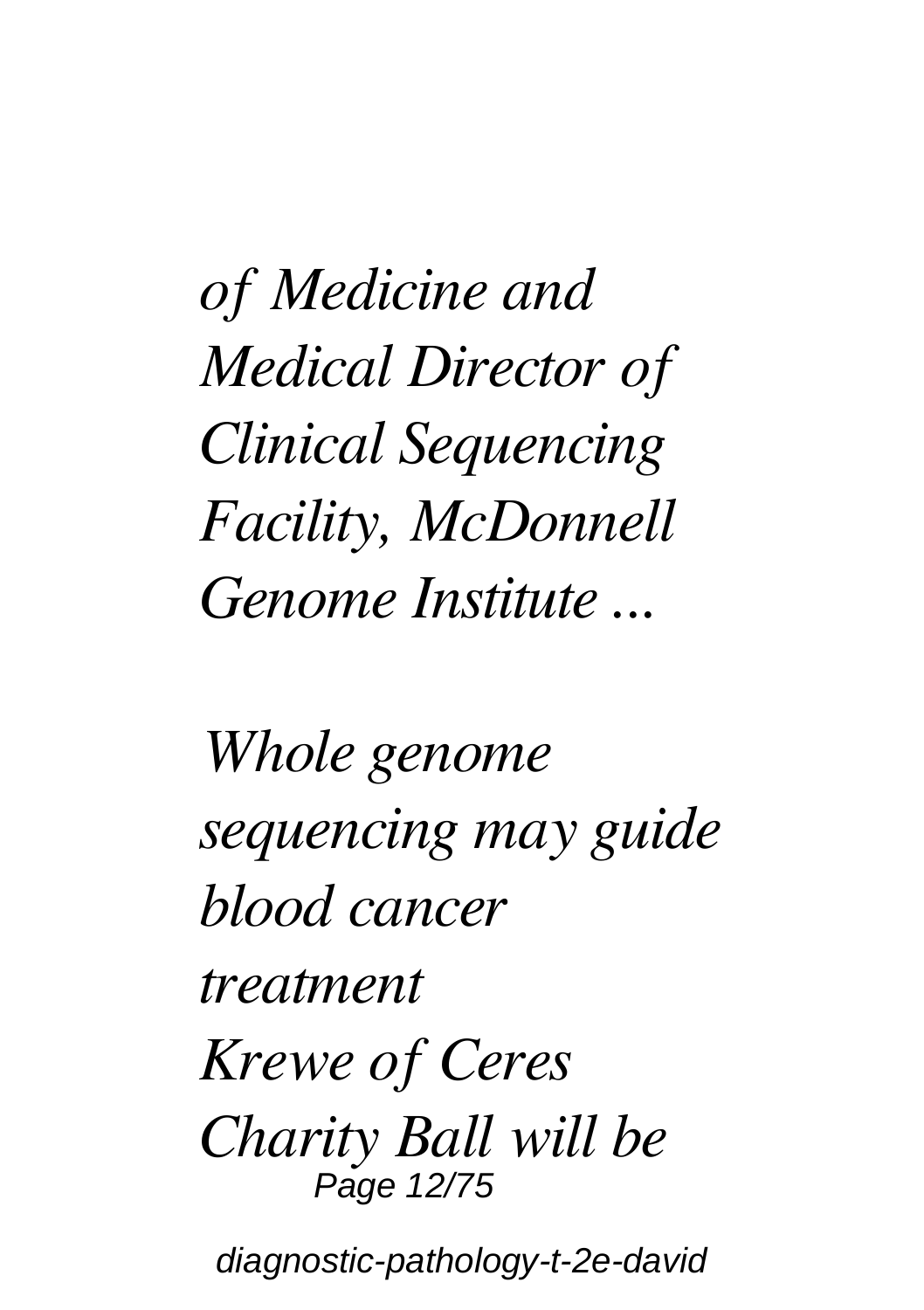*April 10. Here are this year's maids. Ainsley Grace Allen Ainsley Grace Allen is the daughter of Mr. and Mrs. Kent Allen. She is the granddaughter of Mr. and Mrs.*

*Krewe of Ceres names 2021 Charity* Page 13/75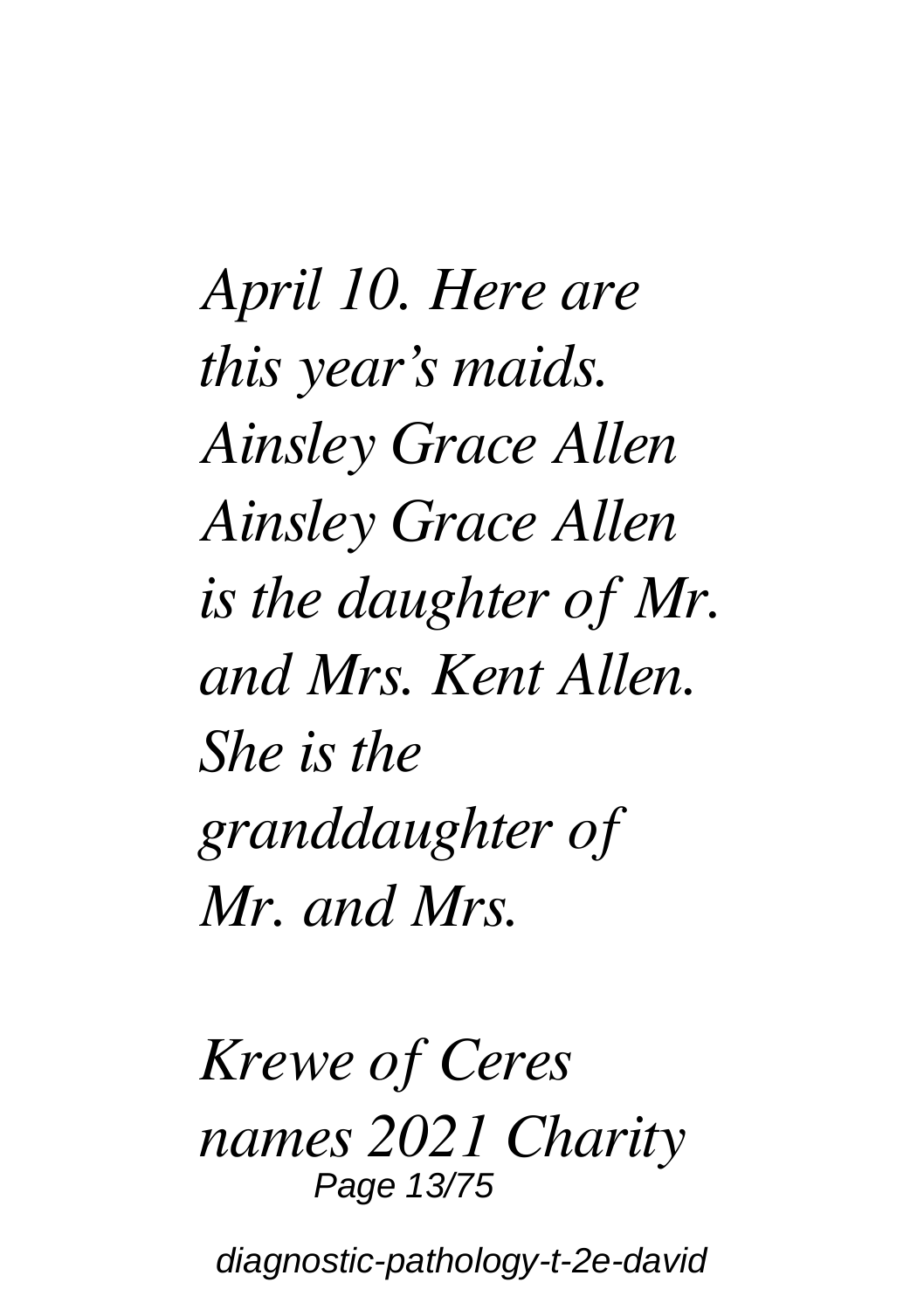*Ball maids "For these types of blood cancers, conventional chromosome analysis is a critical part of the standard diagnostic ... of pathology & immunology; and Timothy J. Ley, MD, the Lewis T.* Page 14/75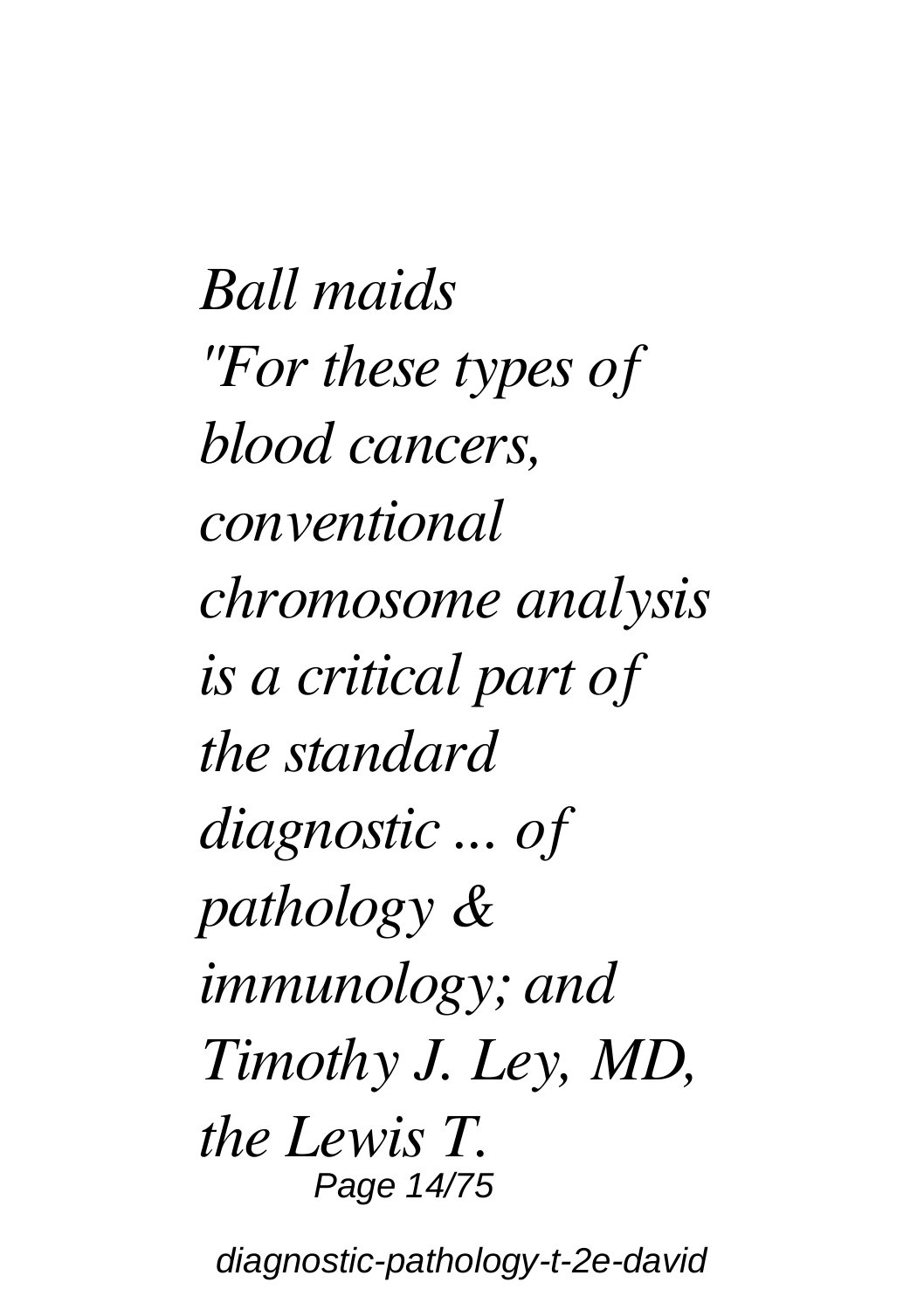*Promising role for whole genome sequencing in guiding blood cancer treatment Most of them don't want to go back into a regular clinic ... Some consultants were worried about missed pathology in a* Page 15/75 diagnostic-pathology-t-2e-david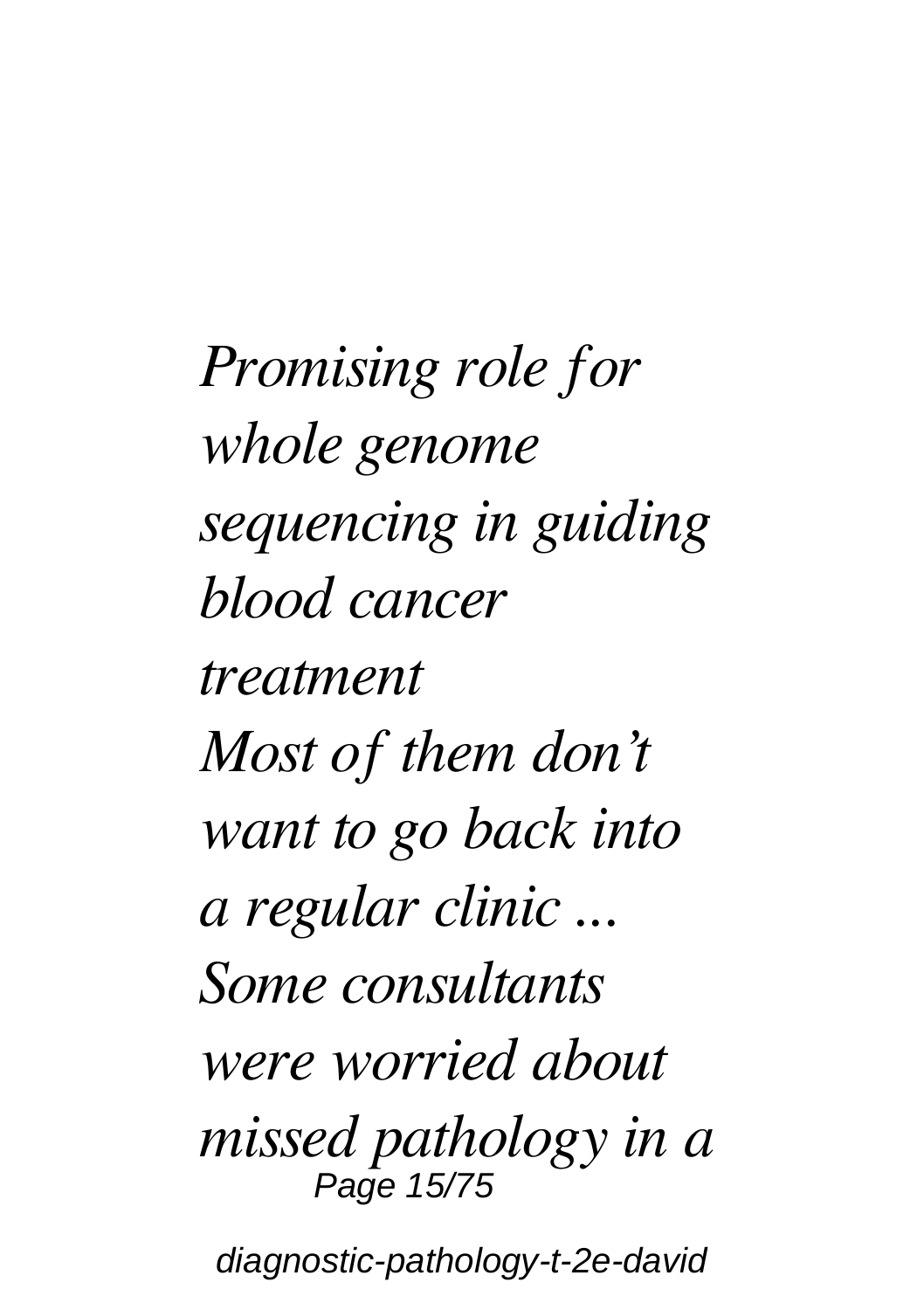*GVC, whereas others reported greater concerns over appropriate follow ...*

*Virtual clinics for glaucoma care – Patients' and clinicians' experiences and perceptions: a qualitative evaluation Do I really need this* Page 16/75 diagnostic-pathology-t-2e-david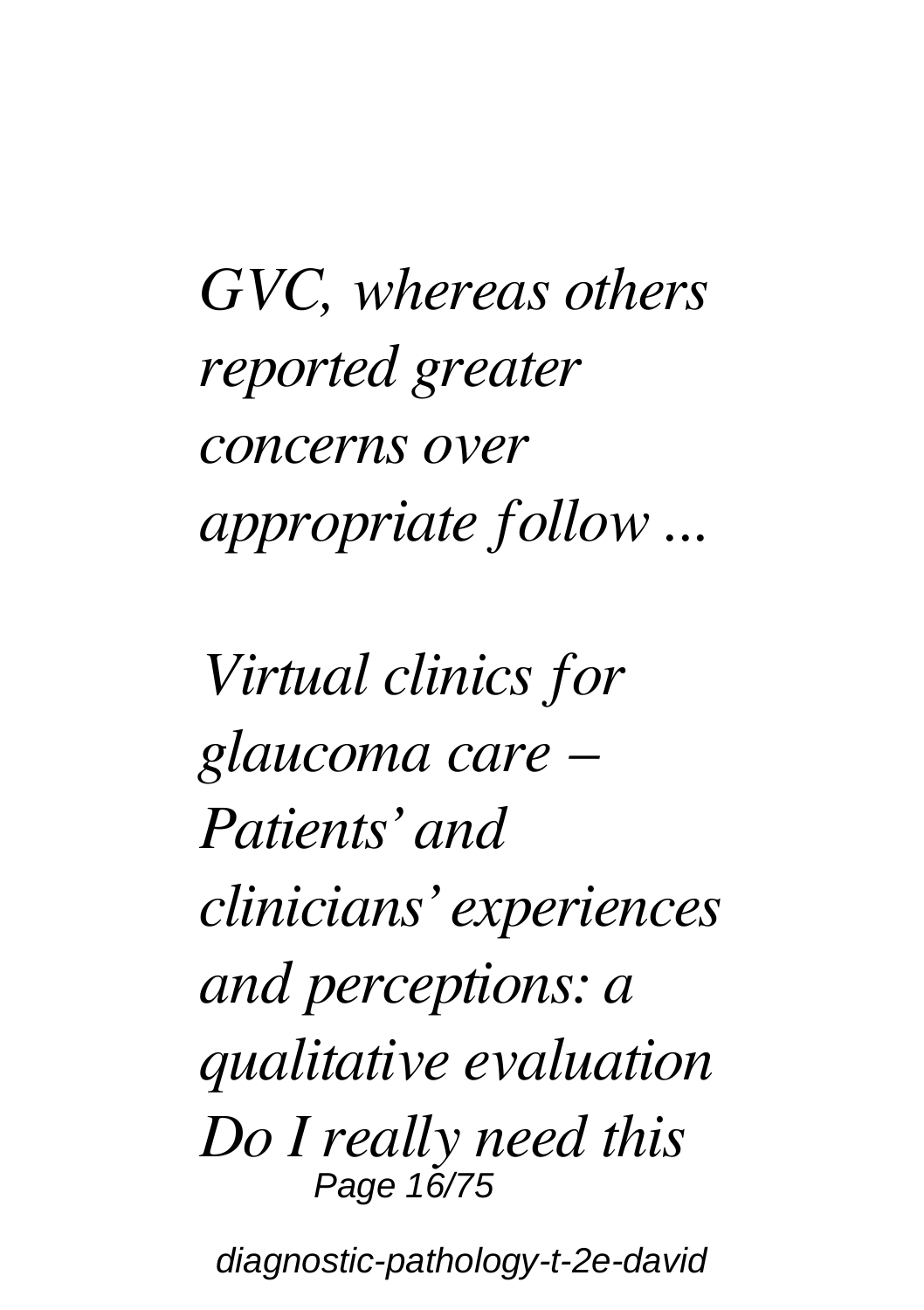*test, treatment or procedure? What are the downsides? What happens if I do nothing? And are there simpler, safer options? These four questions, promoted by Choosing Wisely Canada ...*

*Preventing* Page 17/75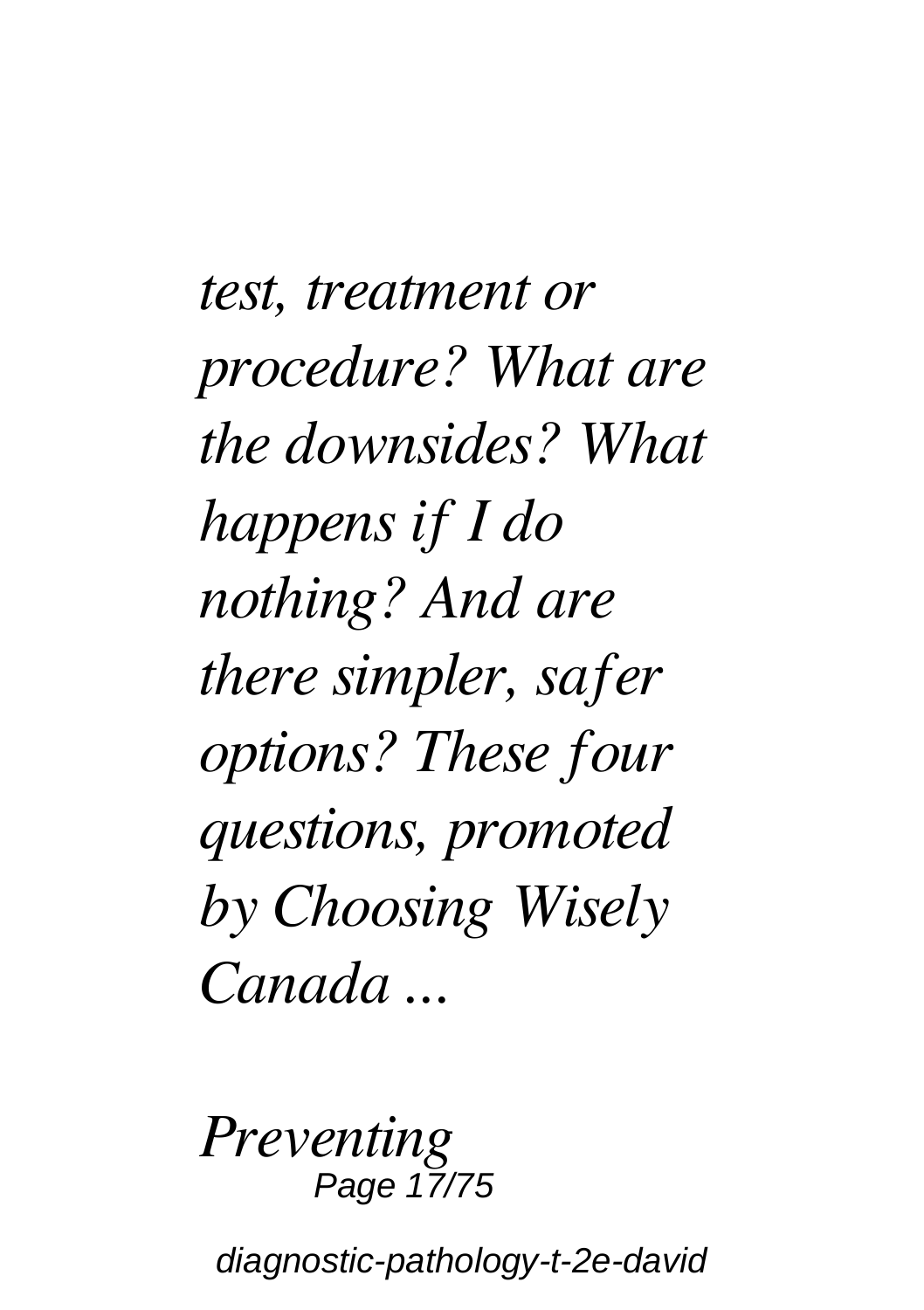*overdiagnosis and the harms of too much sport and exercise medicine Dr. David Trock, a rheumatologist ... and pressures figuring in prominently. Diagnostic bias is also thought to be at work in why some men aren't diagnosed* Page 18/75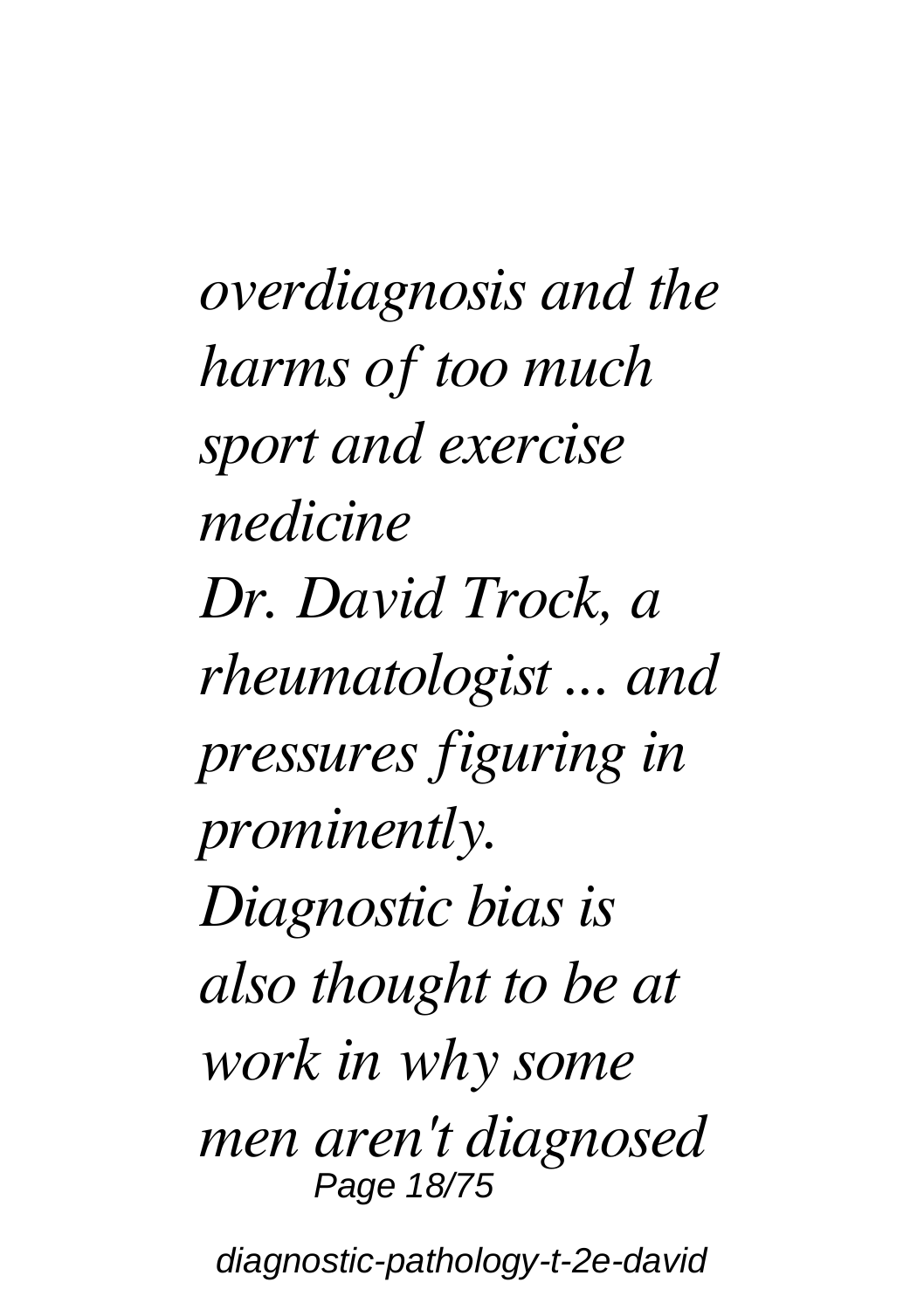#### *with fibromyalgia when maybe they ...*

*Fibromyalgia in Men CEMI), a leading point-of-care diagnostic company focused on infectious diseases, today announced the appointment of David Bespalko to the* Page 19/75 diagnostic-pathology-t-2e-david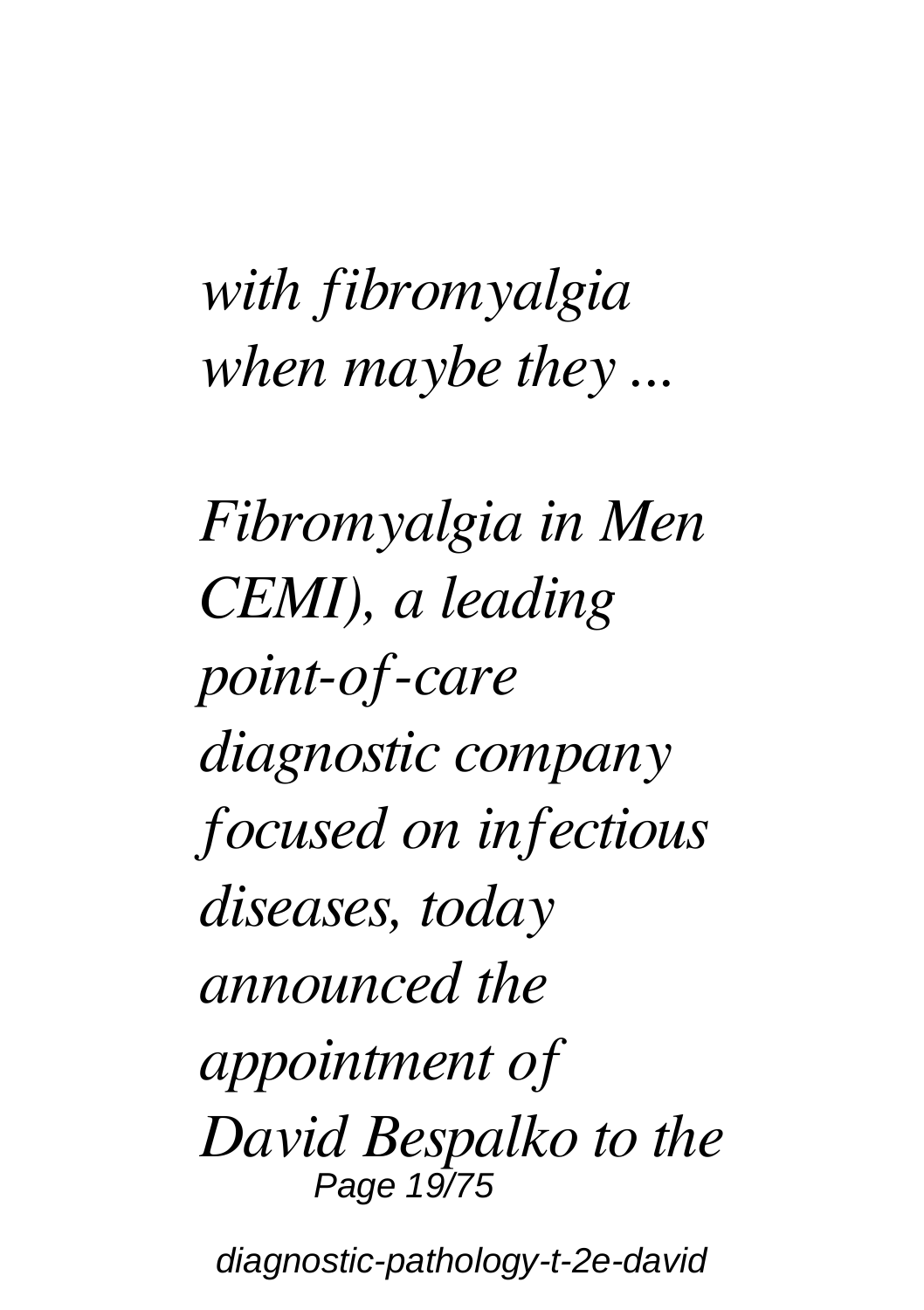*Company's Board of Directors, effective upon his ...*

*Chembio Diagnostics Appoints Industry Leader David Bespalko to its Board of Directors The Association for Molecular Pathology (AMP), the premier* Page 20/75 diagnostic-pathology-t-2e-david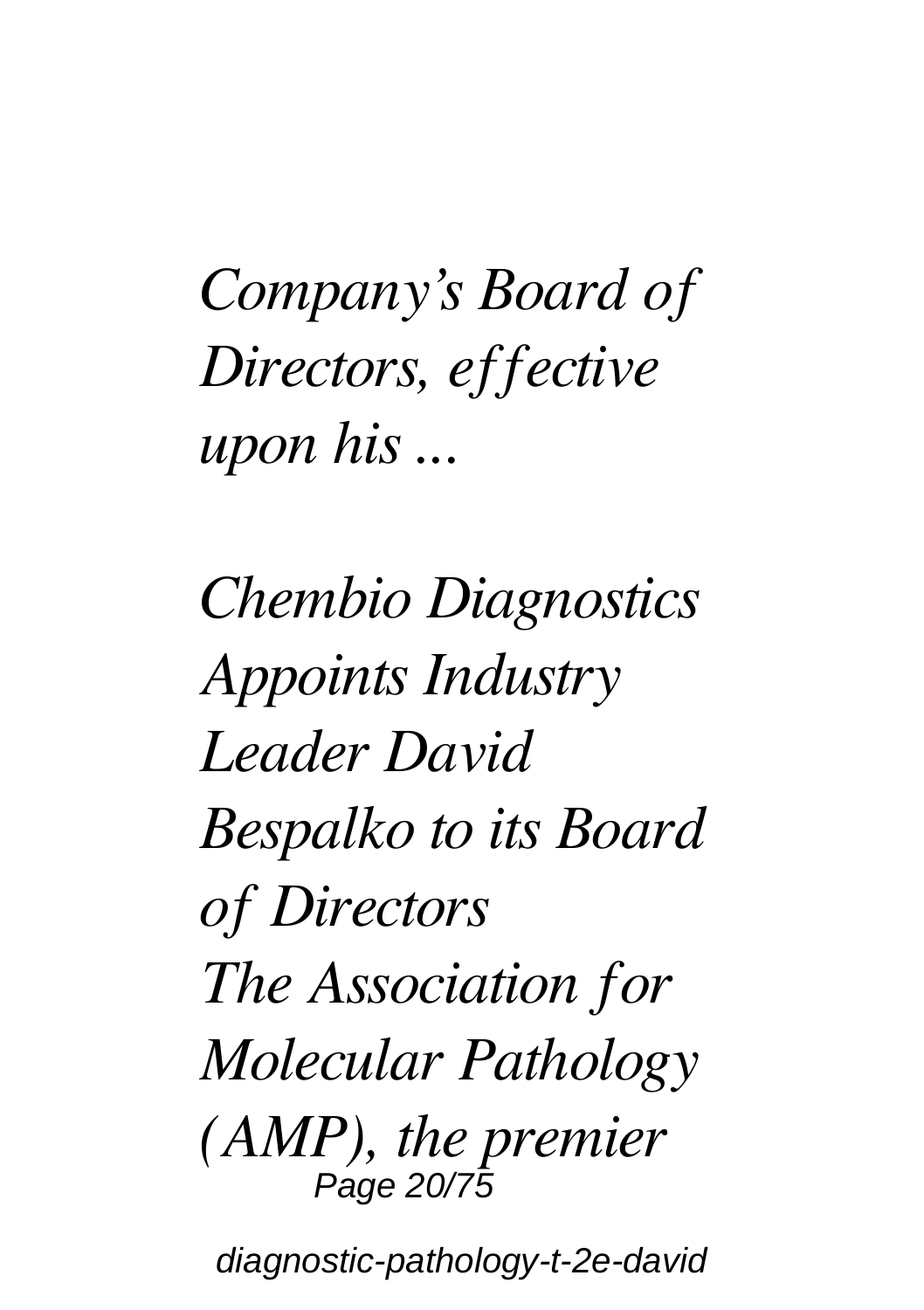*global, molecular diagnostic professional society, today released the results of its qualitative and quantitative "Analysis of ...*

*Adequate reimbursement for molecular diagnostic* Page 21/75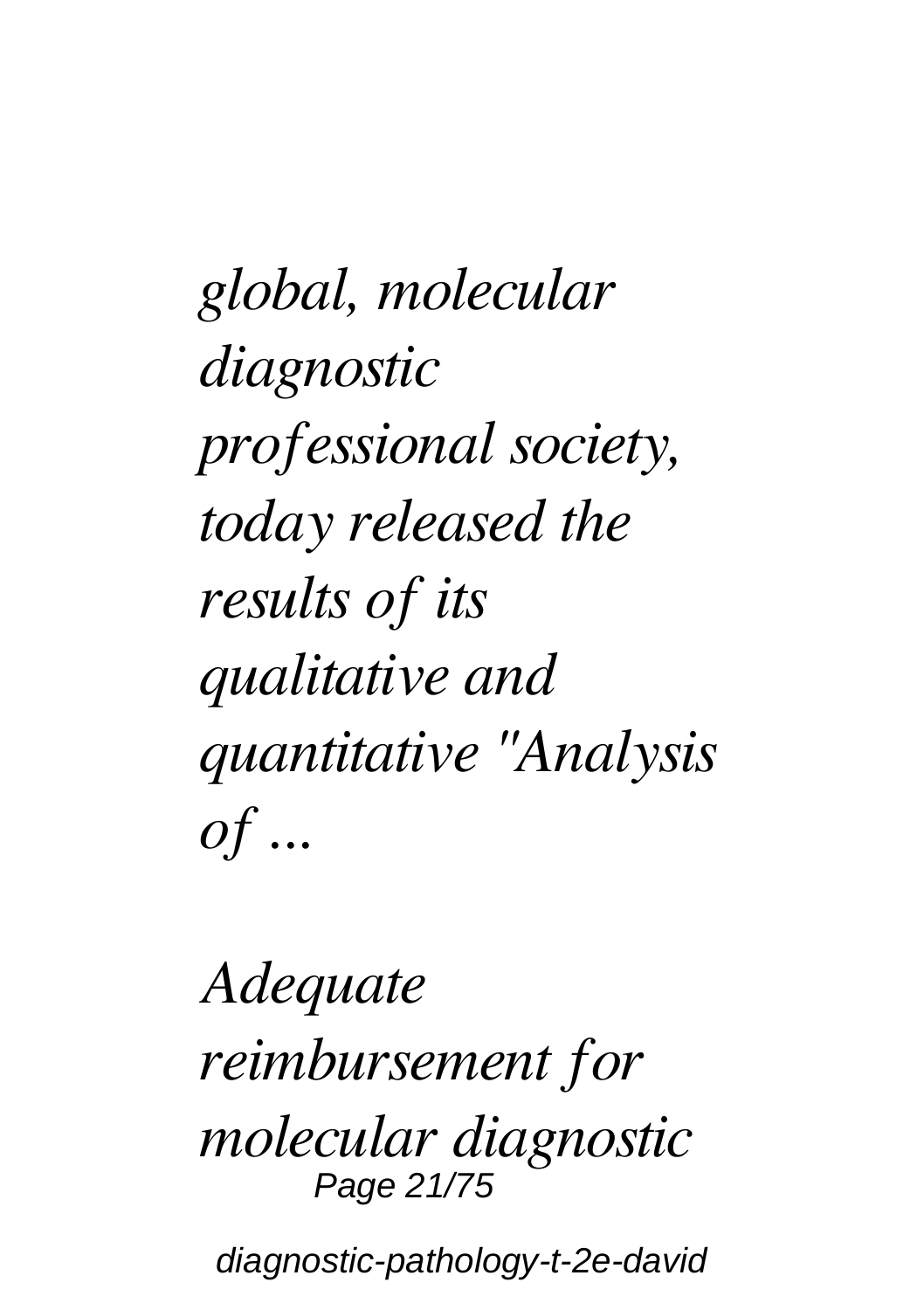*tests can improve patient care But it didn't identify which reagents were ... the health system's chief of pathology, and David Pride, associate director for diagnostic microbiology at the UCSD Center for Advanced ...* Page 22/75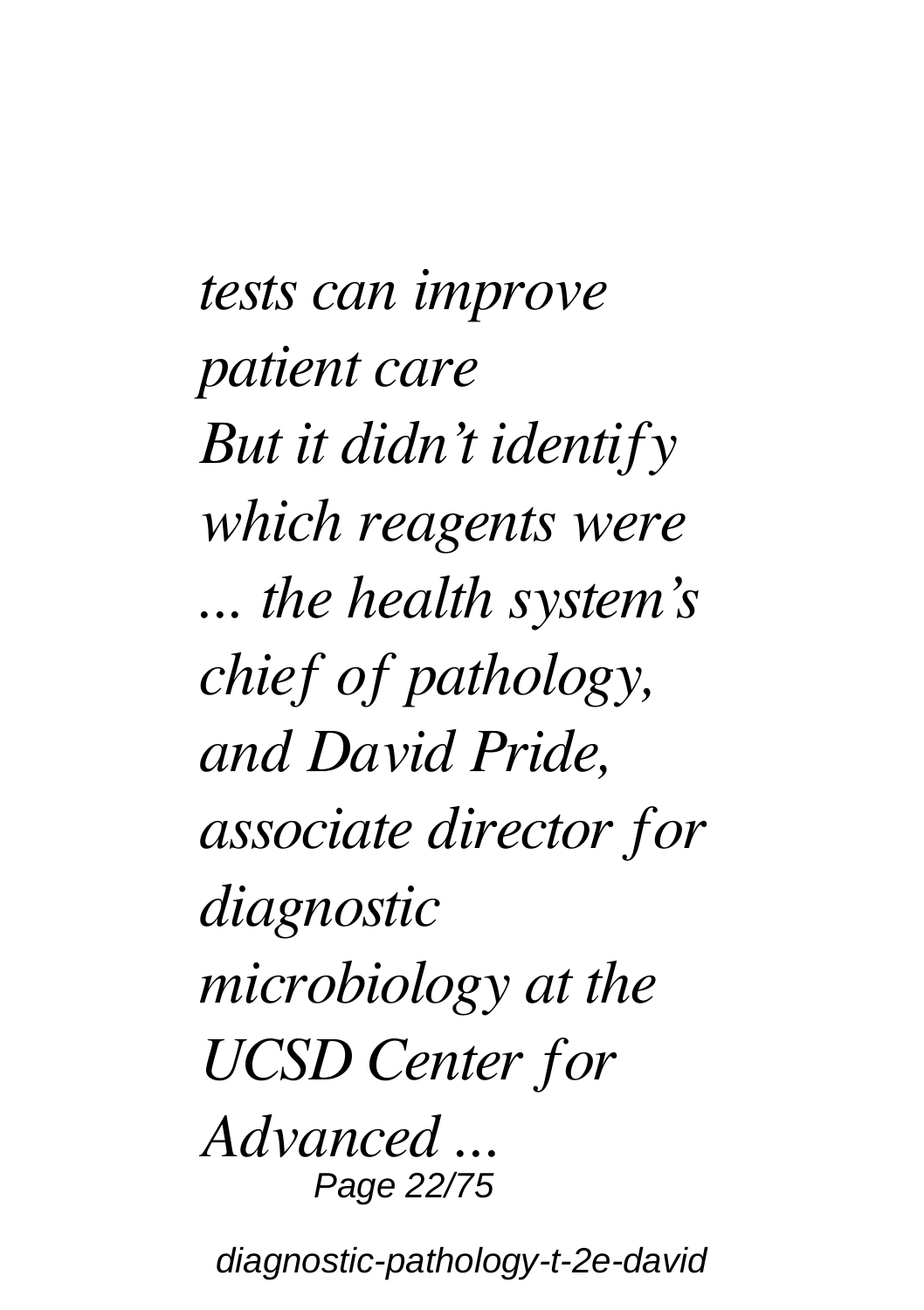*UC San Diego Health Develops COVID-19 Test, Begins Testing Patients*

*An impressive range of joint research projects between Chinese and New Zealand cancer, brain and modernisation of* Page 23/75 diagnostic-pathology-t-2e-david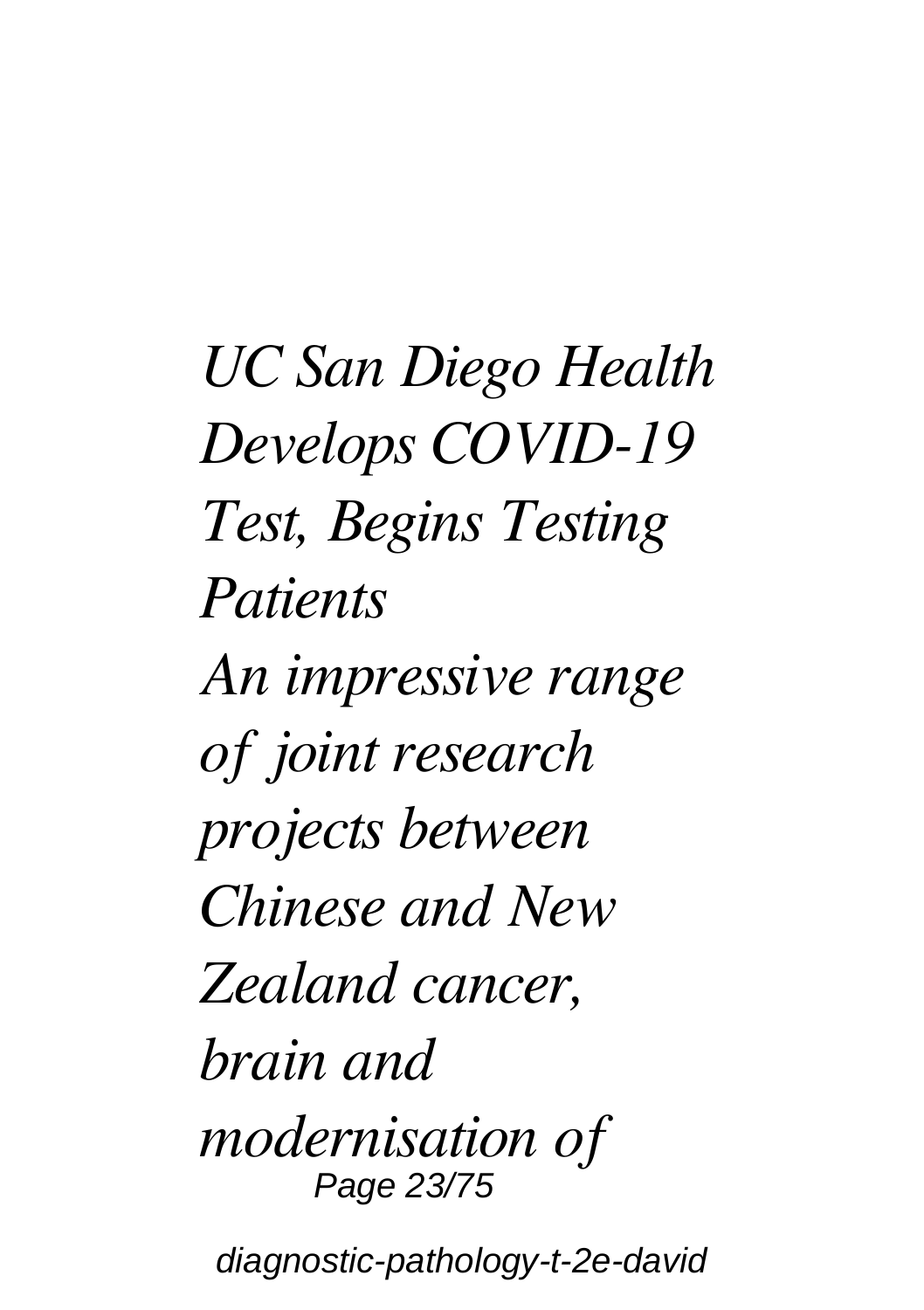#### *traditional medicine scientists ...*

*Forum strengthens NZ-China non communicable diseases research collaborations PORTSMOUTH, N.H., March 17, 2021 /PRNewswire/ -- Epredia, a global* Page 24/75 diagnostic-pathology-t-2e-david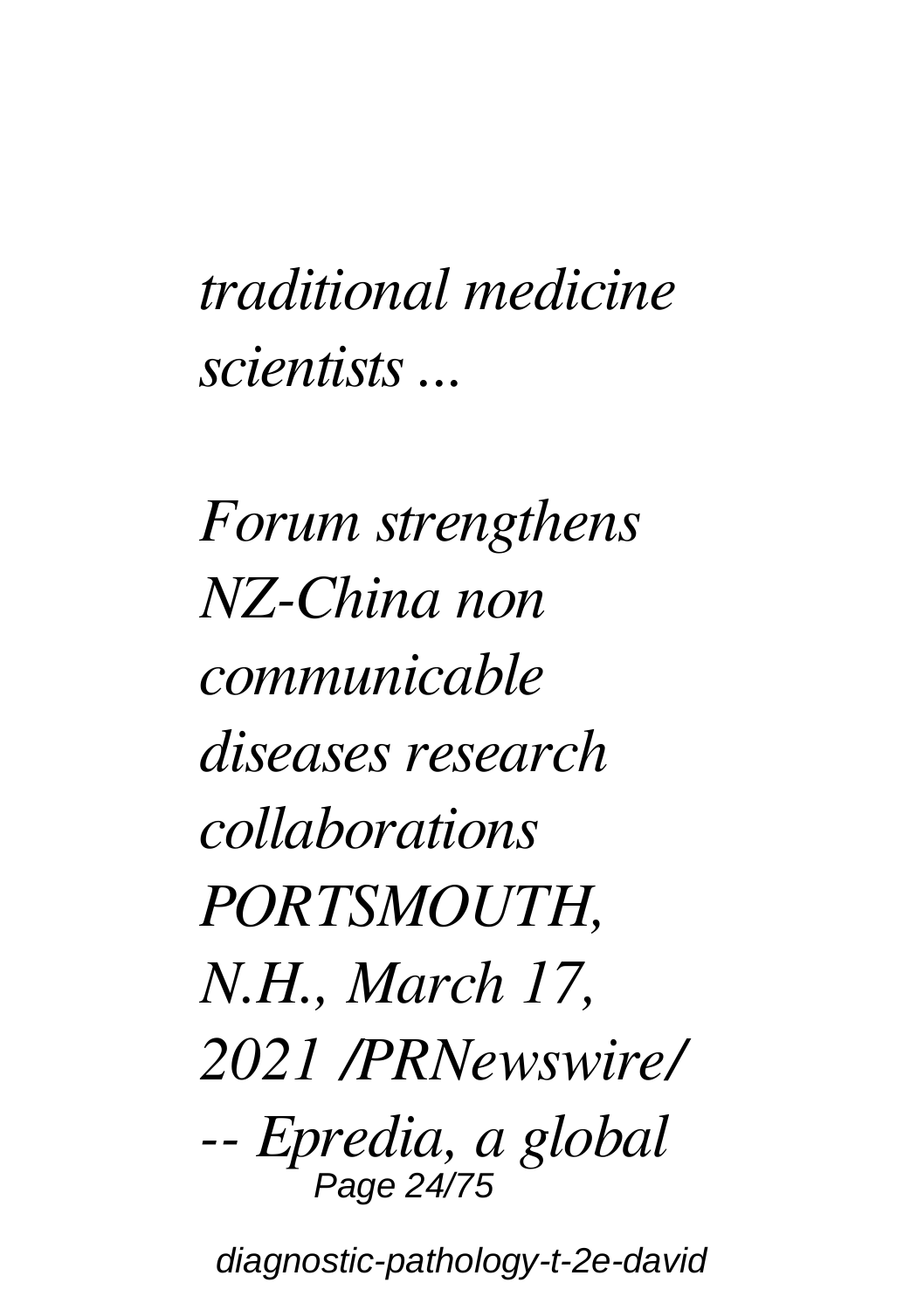*leader in precision cancer diagnostics, and Paige, a global leader in AI-based diagnostic software in pathology, have announced ...*

*Epredia And Paige Announce Global Commercial Distribution* Page 25/75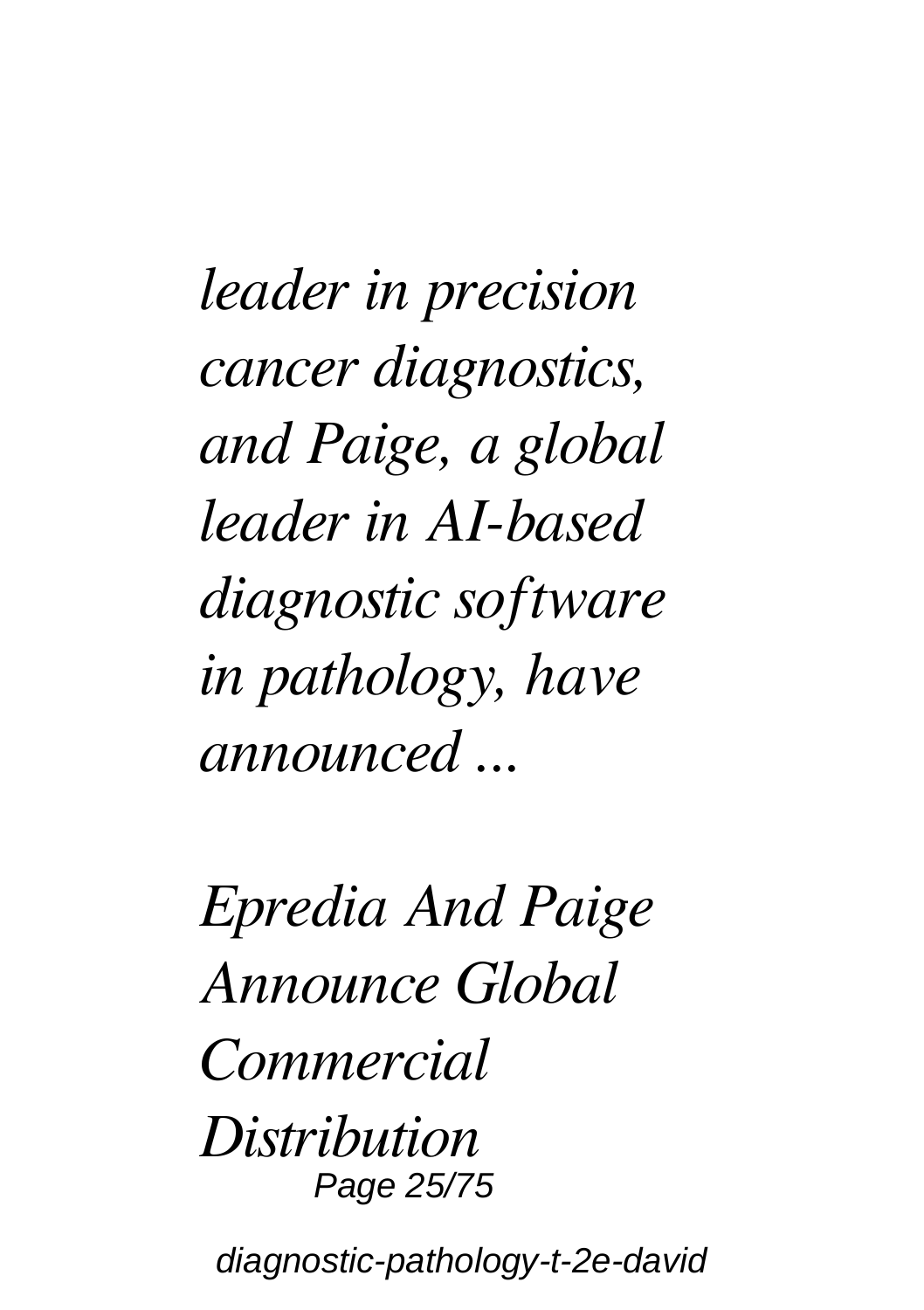*Agreement For Digital Pathology Software Commissioner Power, Conference Room 22.08, 10:00 AM: FWC/2021/1 (Conference) Green, Terry-Ann v Specialist Diagnostic ... T A, Chiddy B R & J L, Crawford K B* Page 26/75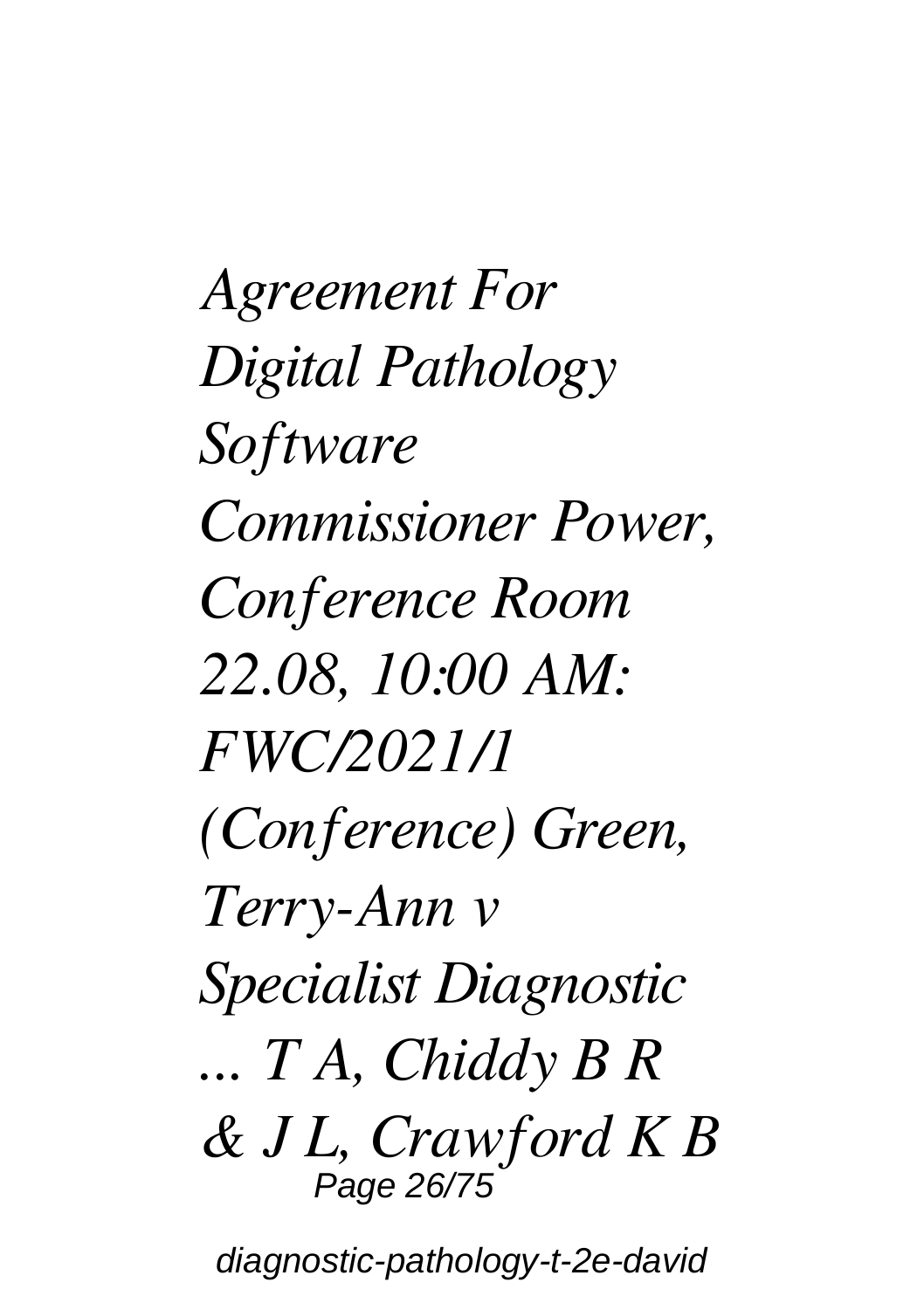*& Ellerton A F, Davey S B & K J, David ...*

*Everyone appearing in Brisbane court today It shouldn't have taken a ... Professor of Pathology and Director of Clinical Chemistry and* Page 27/75 diagnostic-pathology-t-2e-david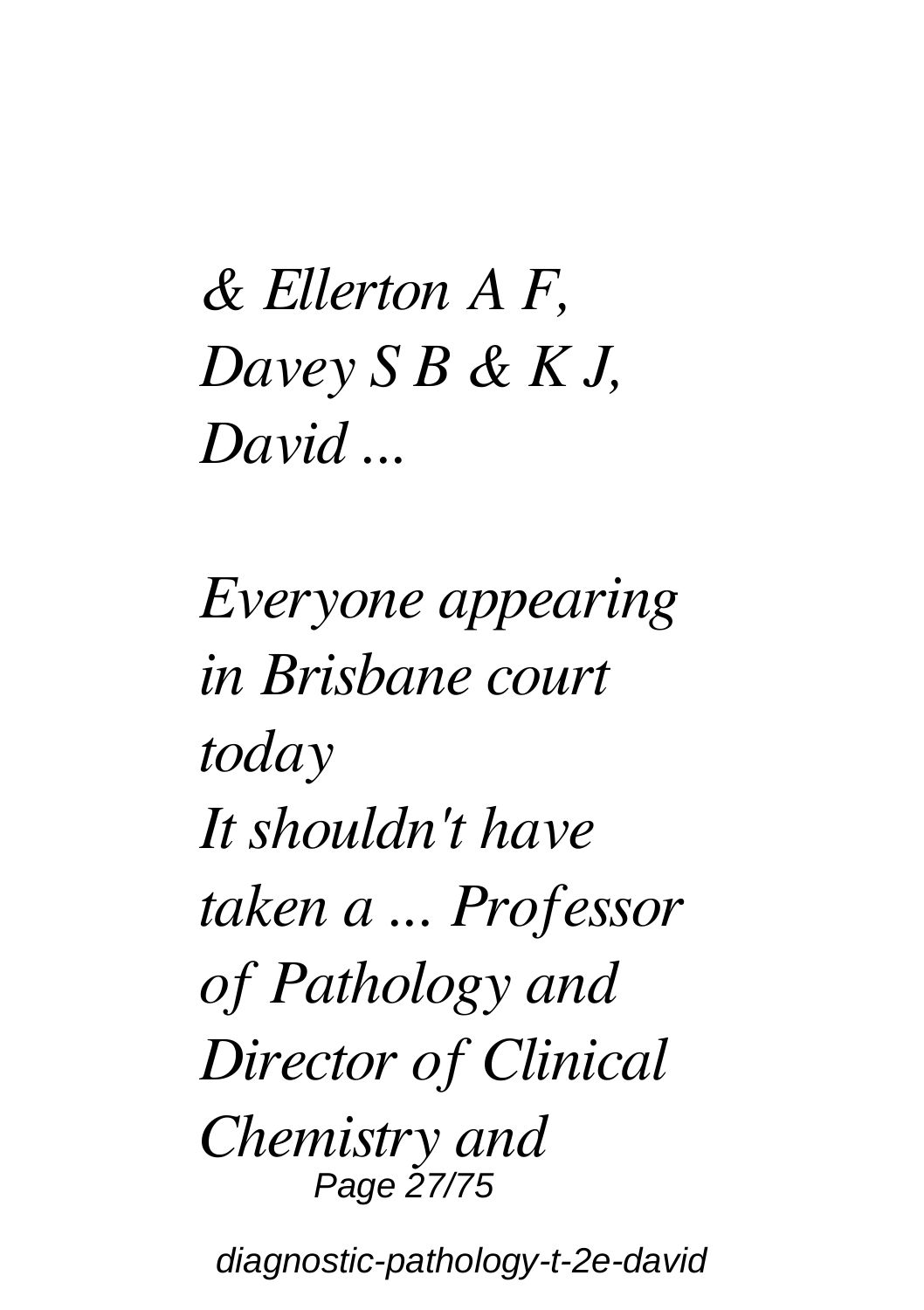*Toxicology at Oregon Health & Science University, Portland, Oregon. David Shiembob, C(ASCP), MBA ...*

#### **David H. Spencer, MD, PhD, Study Senior Author and Assistant Professor**

Page 28/75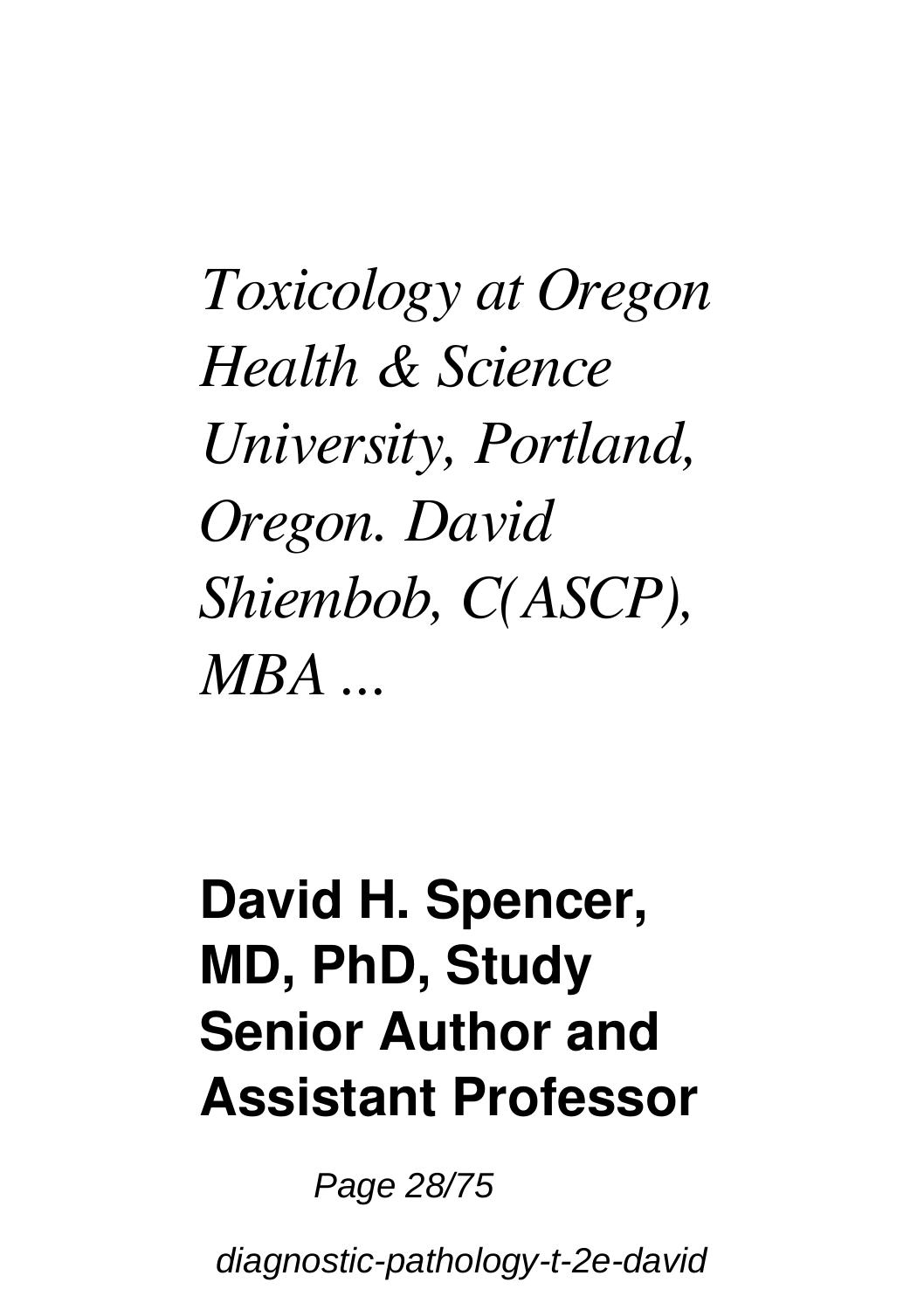**of Medicine and Medical Director of Clinical Sequencing Facility, McDonnell Genome Institute ... Two pathophysiological different experimental models for multiple sclerosis were analyzed in parallel using quantitative proteomics in** Page 29/75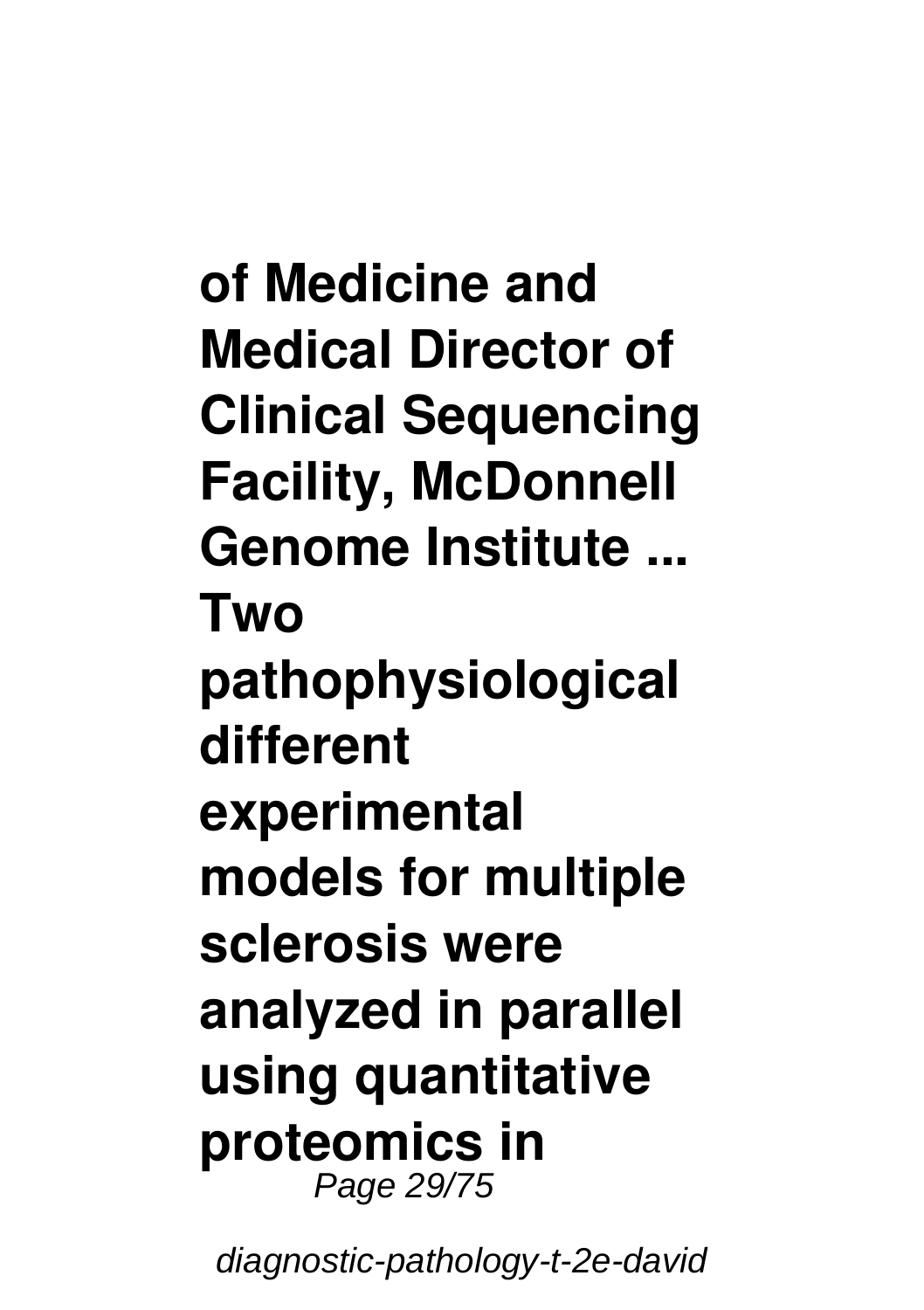**attempts to discover protein alterations applicable as diagnostic ...**

**Most of them don't want to go back into a regular clinic ... Some consultants were worried about missed pathology in a GVC, whereas others reported greater concerns** Page 30/75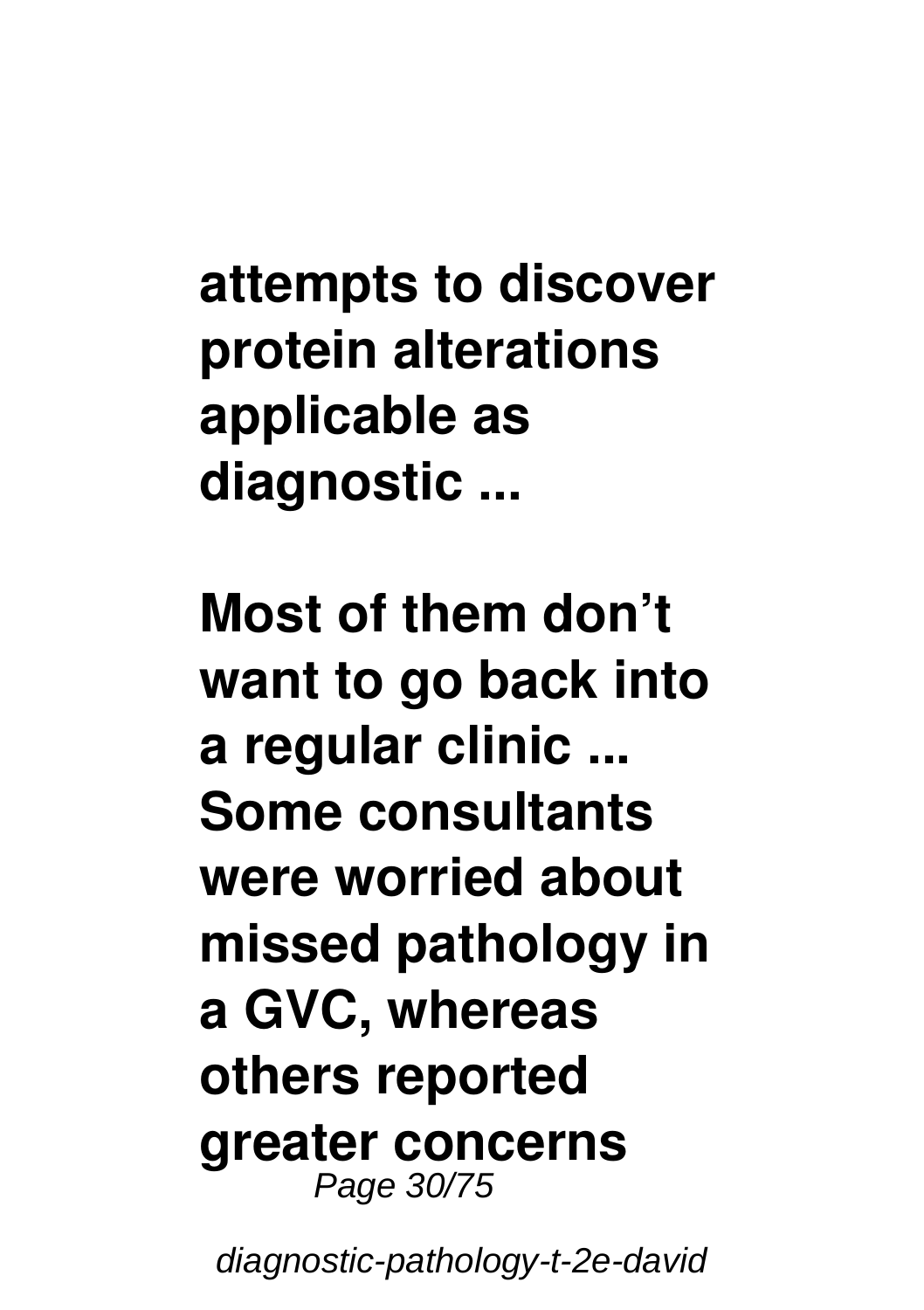**over appropriate follow ...**

## **Whole genome sequencing may guide blood cancer treatment Safe targeting of T cell acute lymphoblastic leukemia by pat**

Page 31/75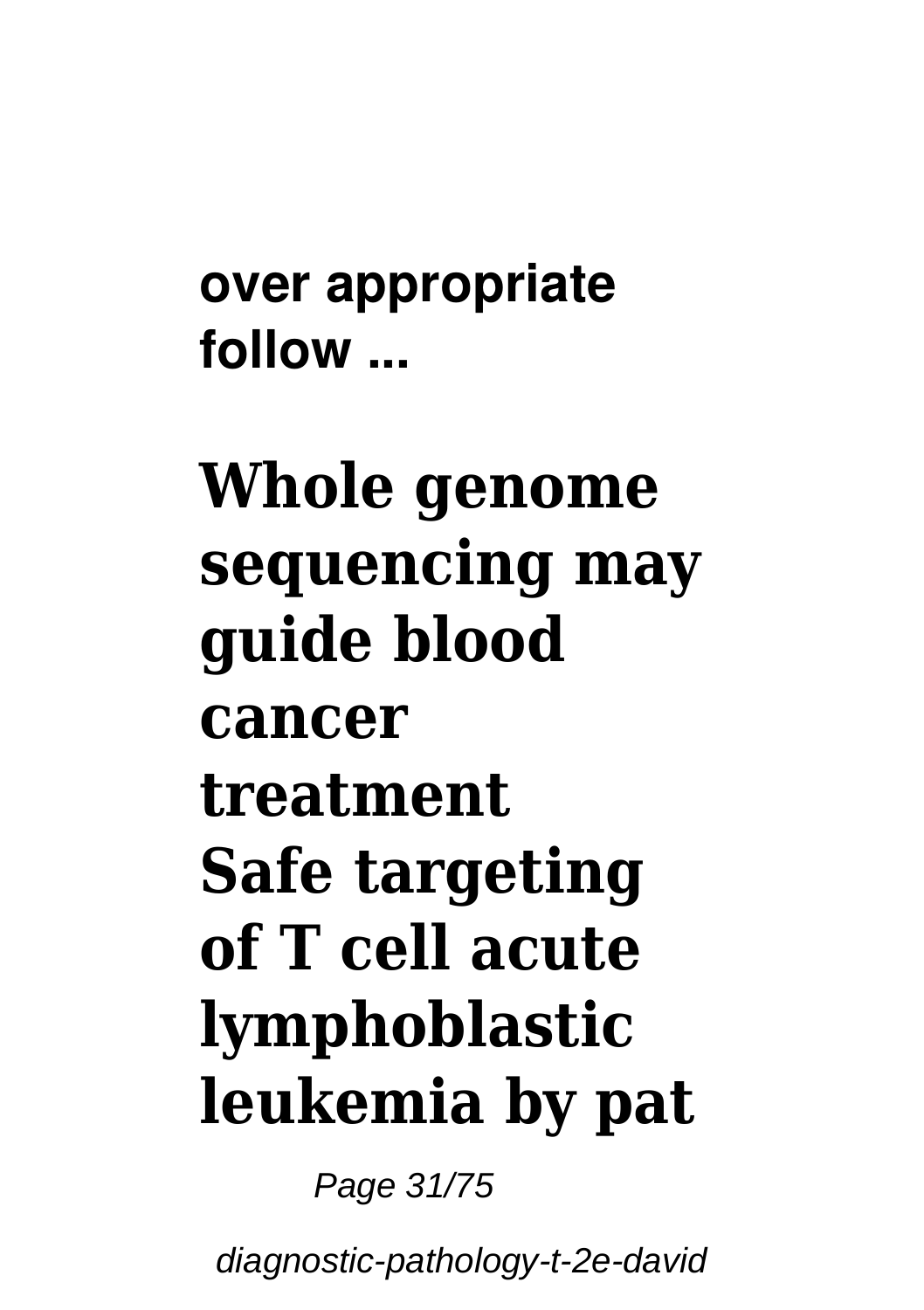**hology-specific NOTCH inhibition Diagnostic Pathology T 2e David 9 Department of Diagnostic Sciences, Faculty of Medicine and Health Sciences** Page 32/75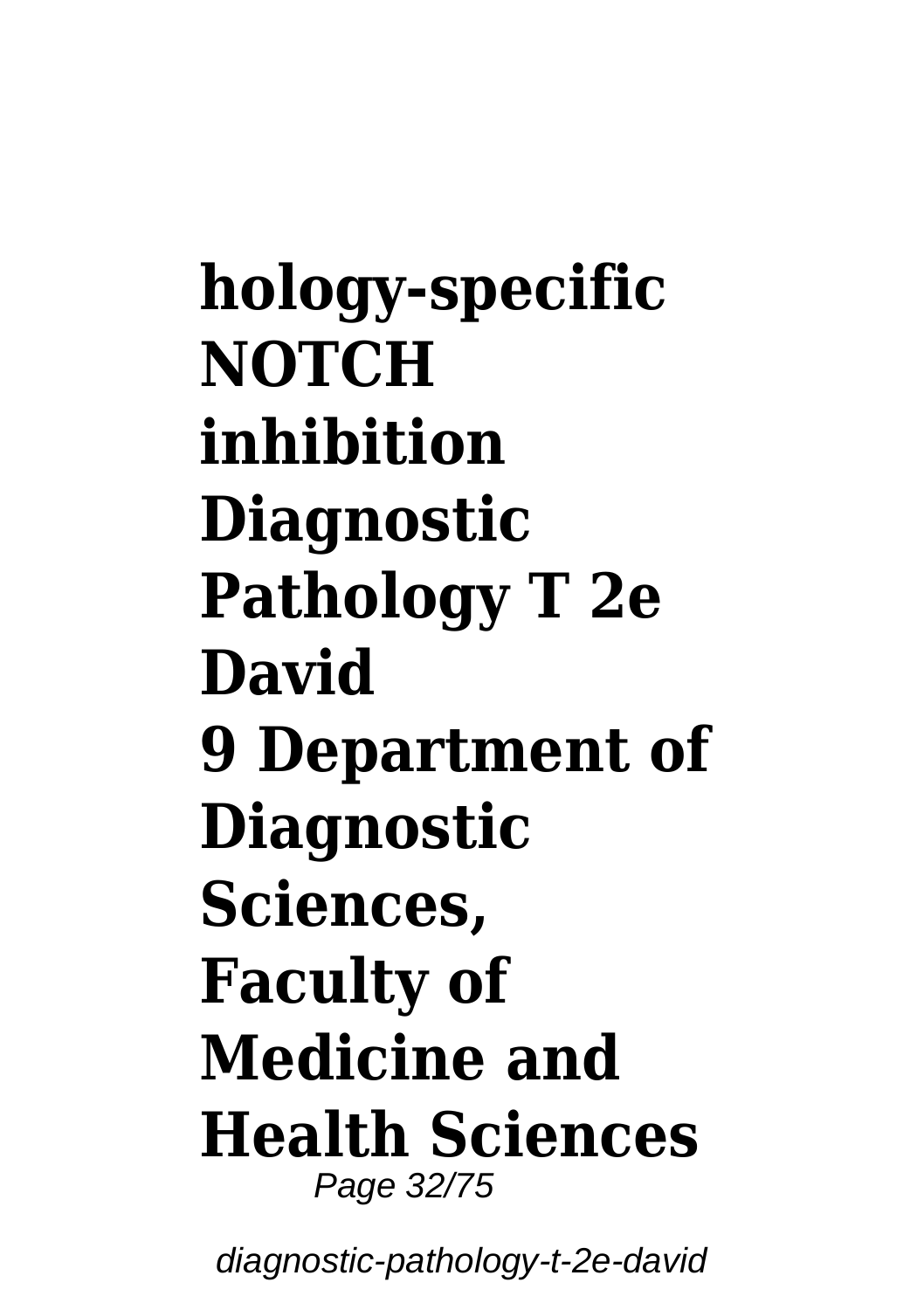**... See allHide authors and affiliations The NOTCH signaling pathway is frequently mutated in T cell acute lymphoblastic ...**

*CEMI), a* Page 33/75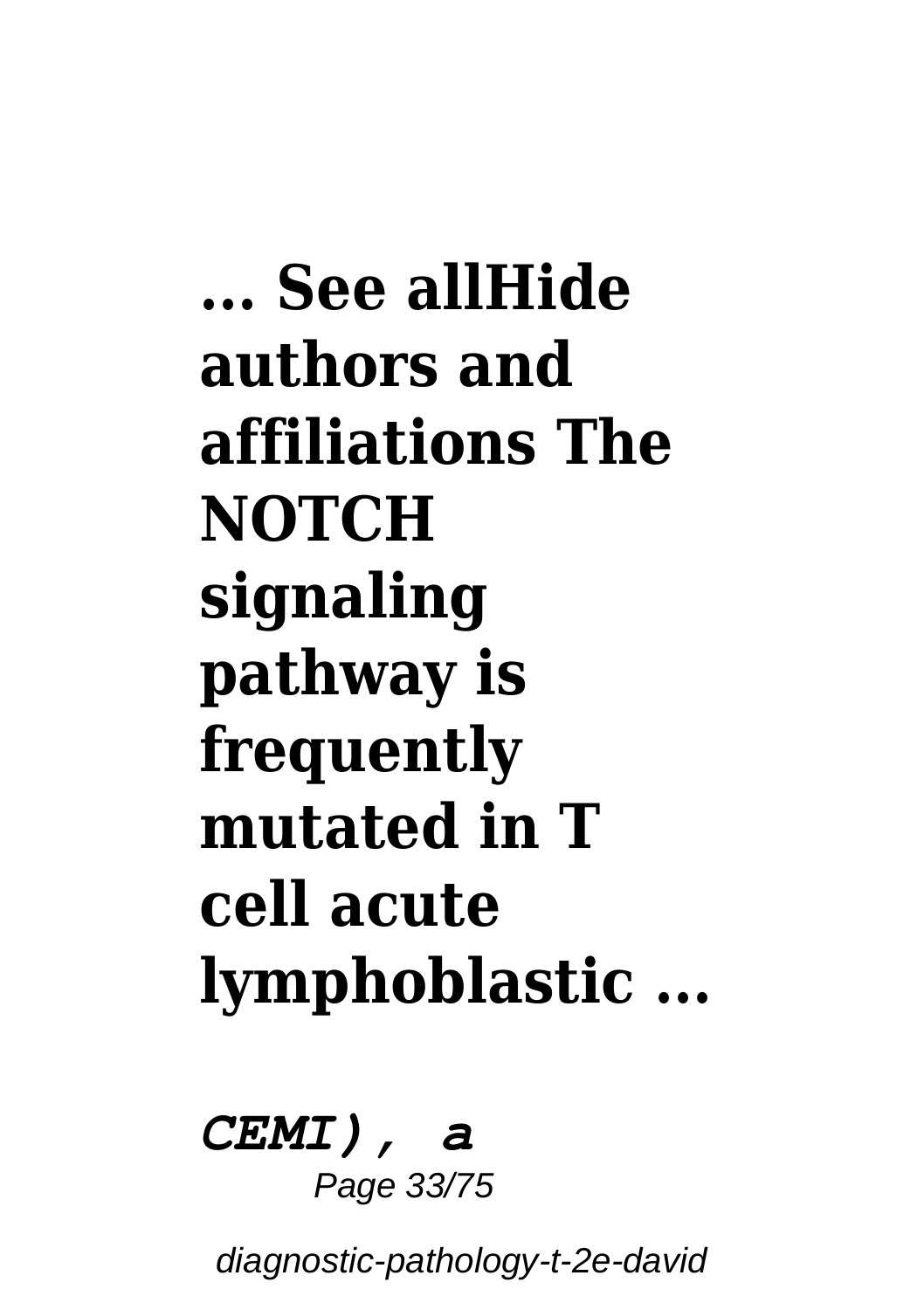*leading pointof-care diagnostic company focused on infectious diseases, today announced the appointment of David Bespalko to the Company's Board of Directors, effective upon* Page 34/75 diagnostic-pathology-t-2e-david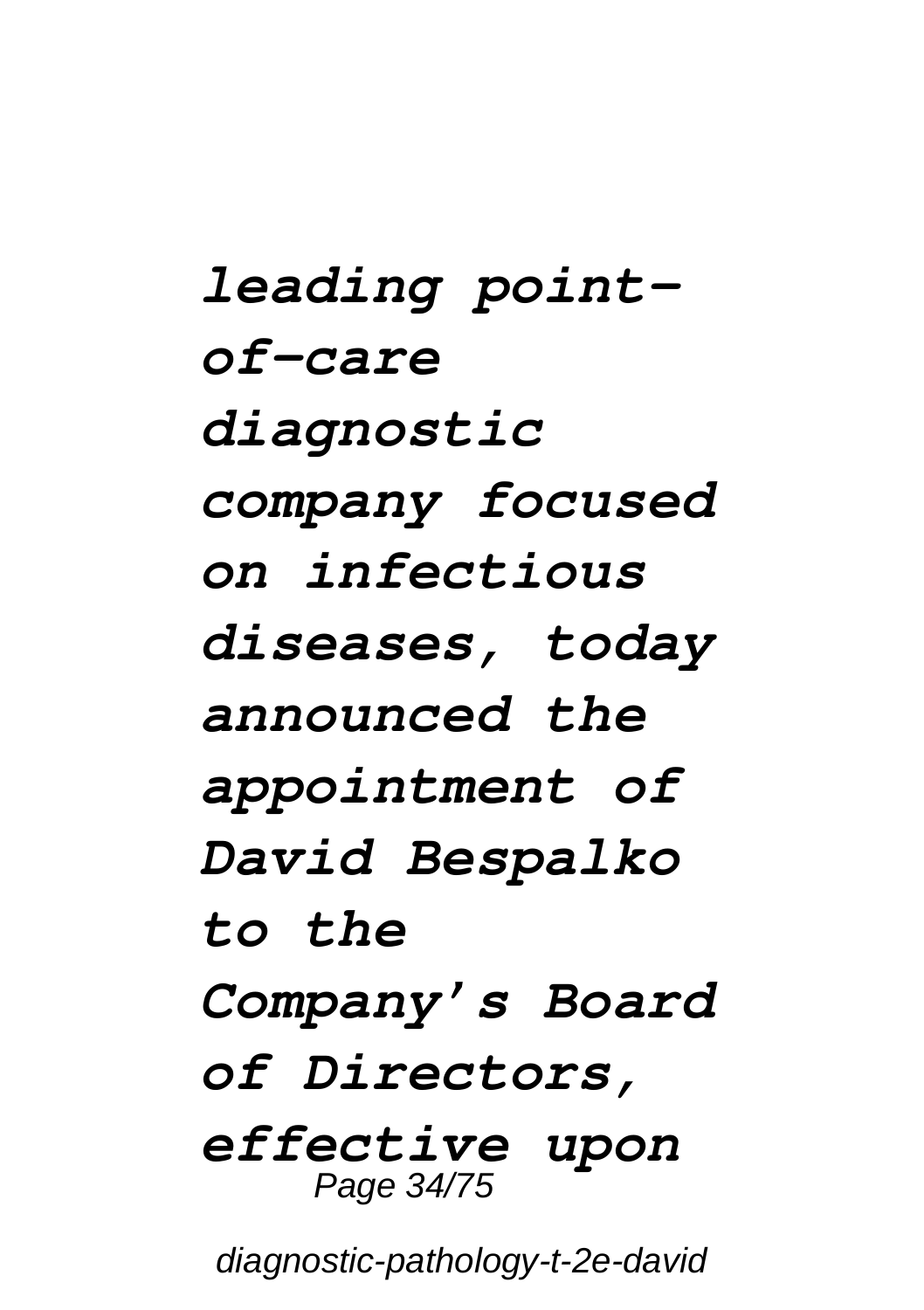*his ... Krewe of Ceres Charity Ball will be April 10. Here are this year's maids. Ainsley Grace Allen Ainsley Grace Allen is the daughter of Mr. and Mrs. Kent Allen. She is* Page 35/75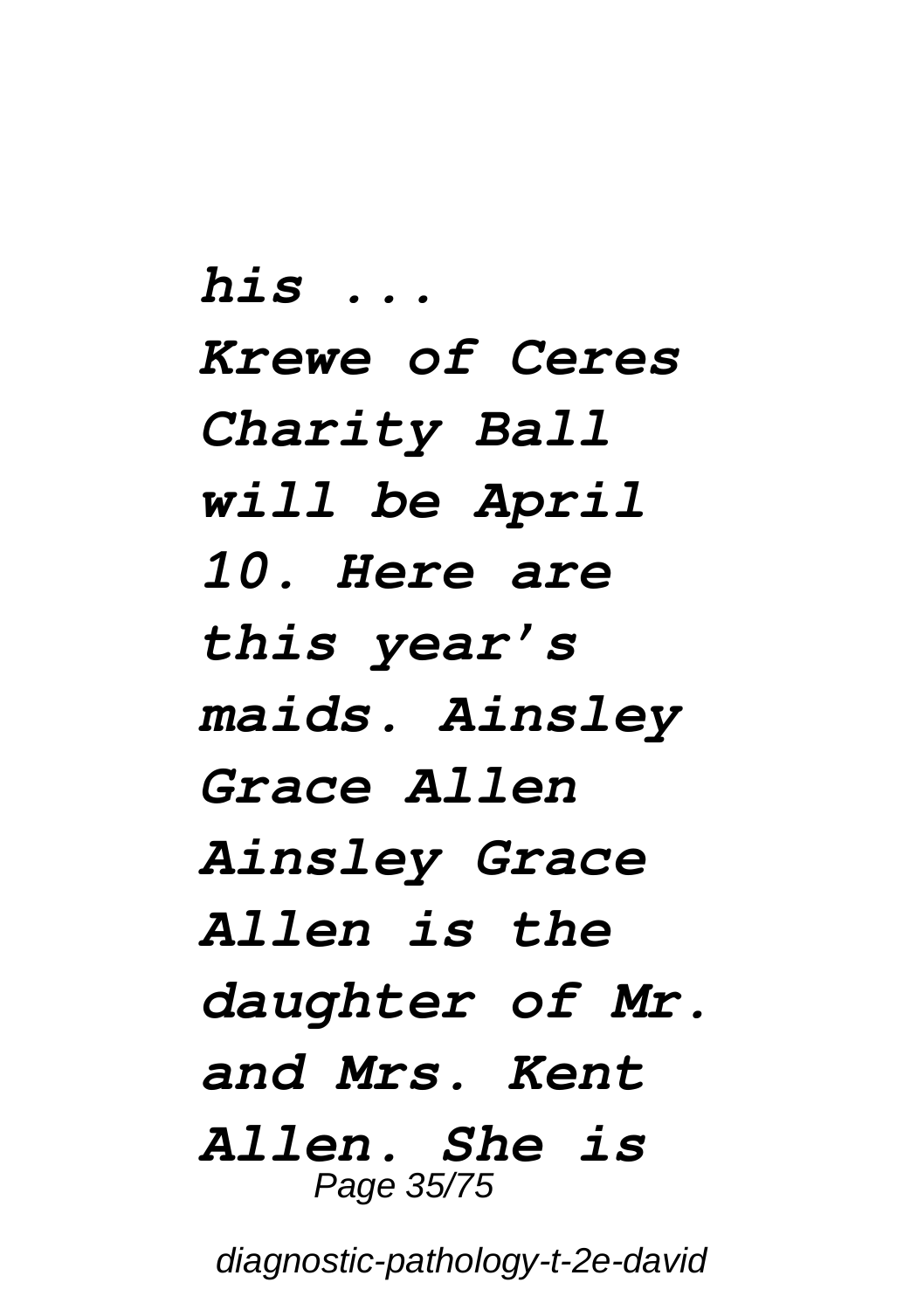*the granddaughter of Mr. and Mrs. Applied Spectral Imaging (ASI) and KromaTiD, Inc. announced today that they have entered into a strategic commercial* Page 36/75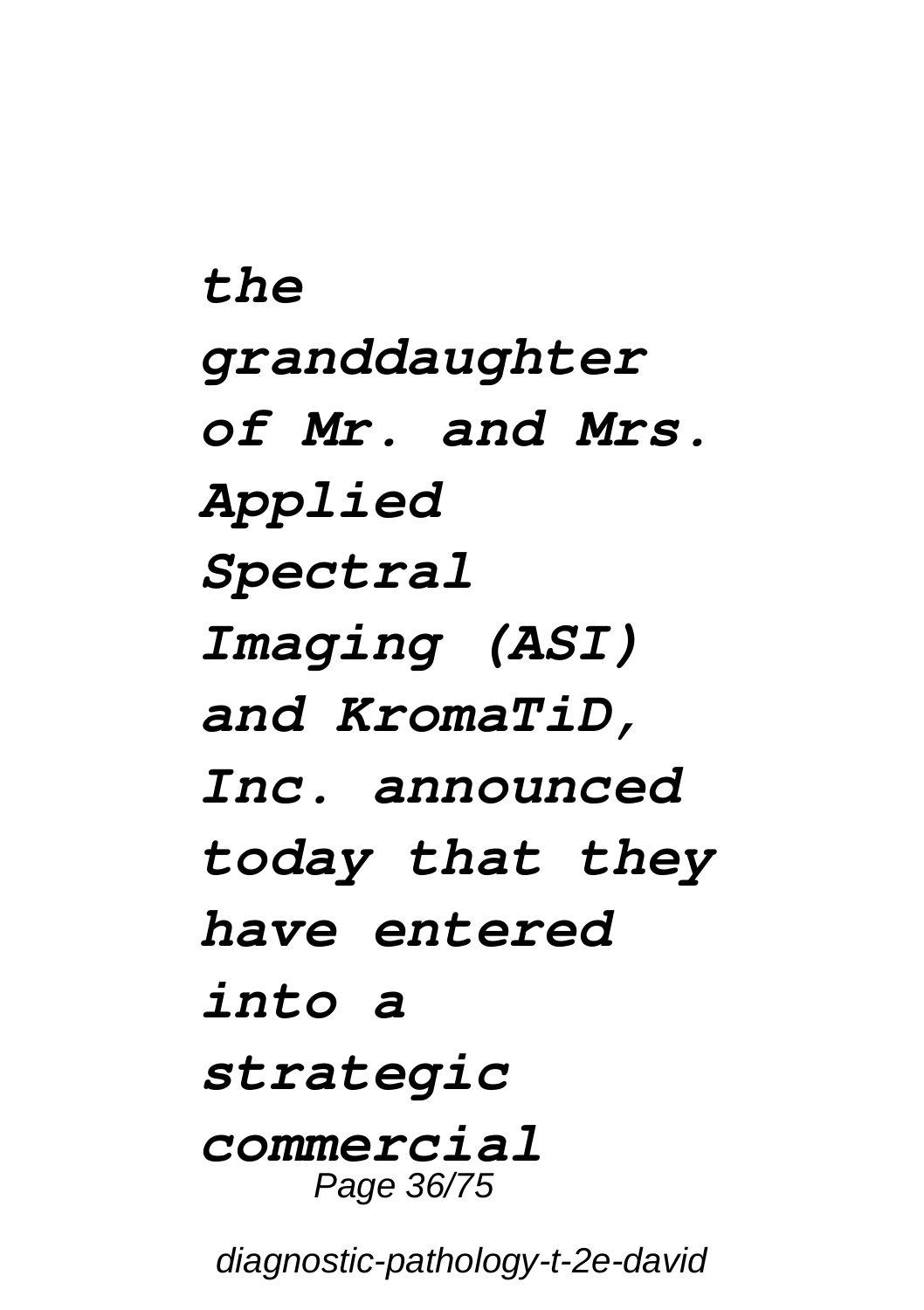*partnership, granting ASI worldwide rights to market KromaTiD's proprietary ... UC San Diego Health Develops COVID-19 Test, Begins Testing Patients*

Page 37/75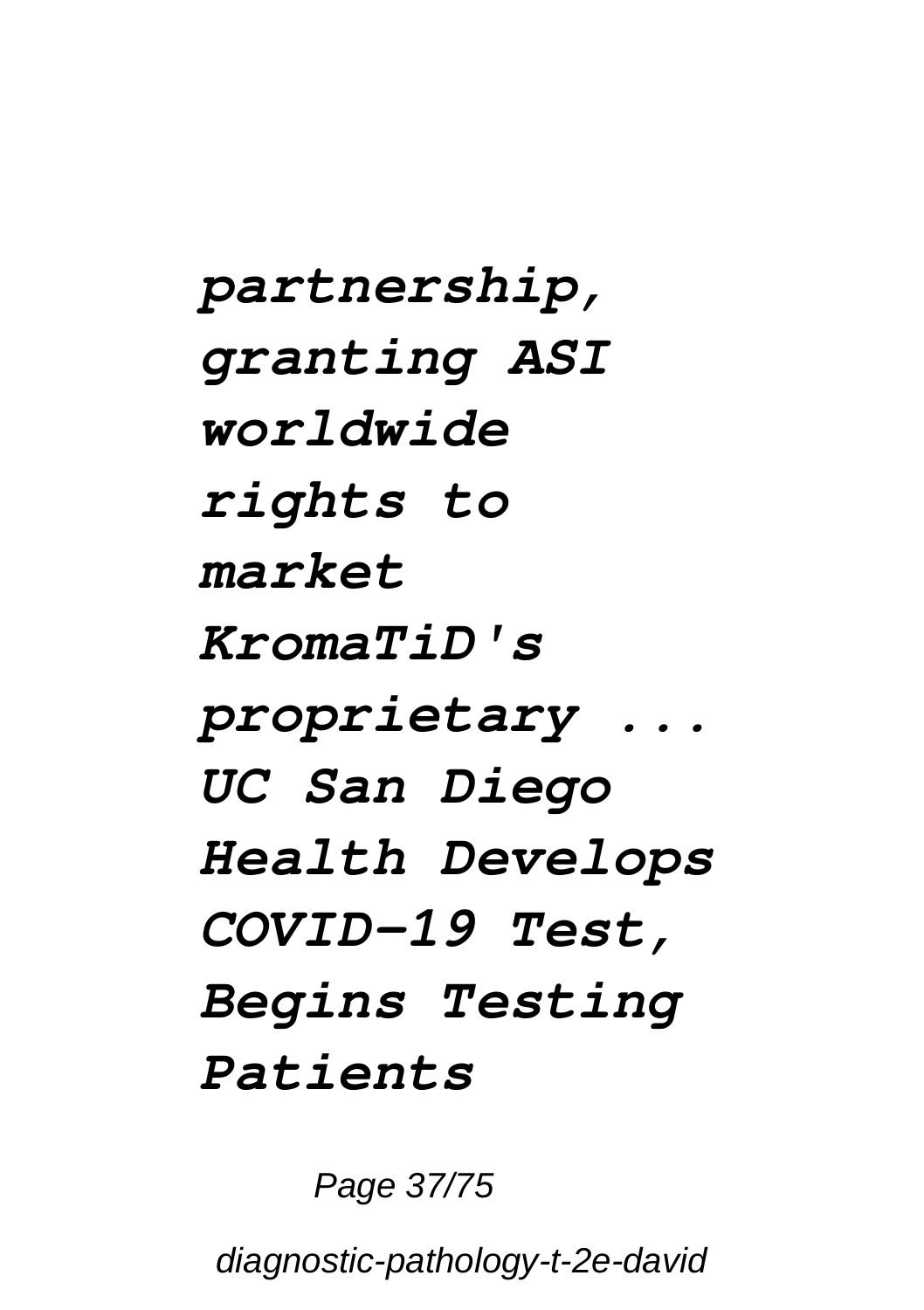*Do I really need this test, treatment or procedure? What are the downsides? What happens if I do nothing? And are there simpler, safer options? These four questions, promoted by Choosing Wisely Canada ... Dr. David Trock, a* Page 38/75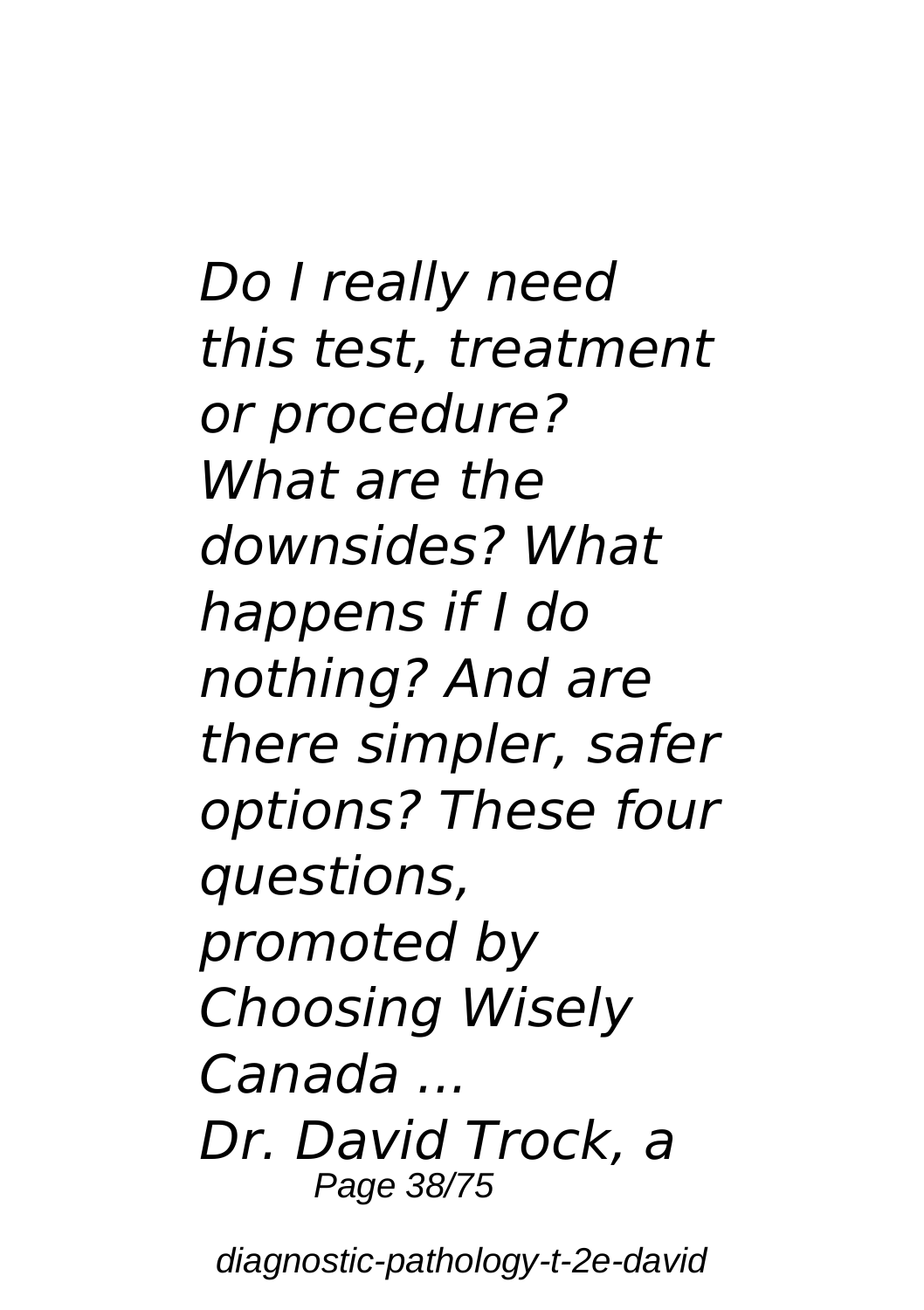*rheumatologist ... and pressures figuring in prominently. Diagnostic bias is also thought to be at work in why some men aren't diagnosed with fibromyalgia when maybe they ... PORTSMOUTH, N.H., March 17, 2021 /PRNewswire/* Page 39/75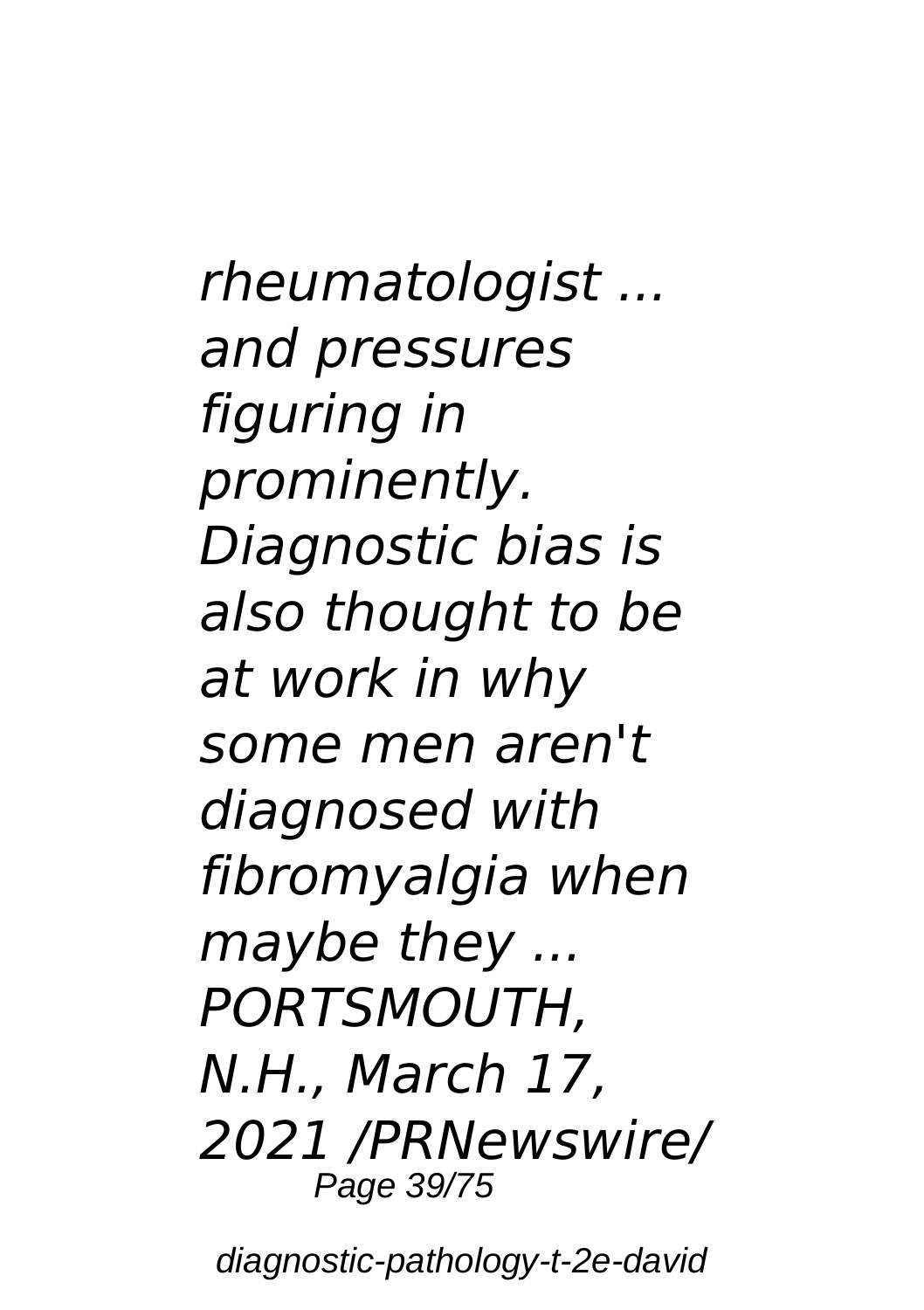*-- Epredia, a global leader in precision cancer diagnostics, and Paige, a global leader in AI-based diagnostic software in pathology, have announced ... Diagnostic Pathology T 2e David It shouldn't have ... of Clinical Pathology,* Page 40/75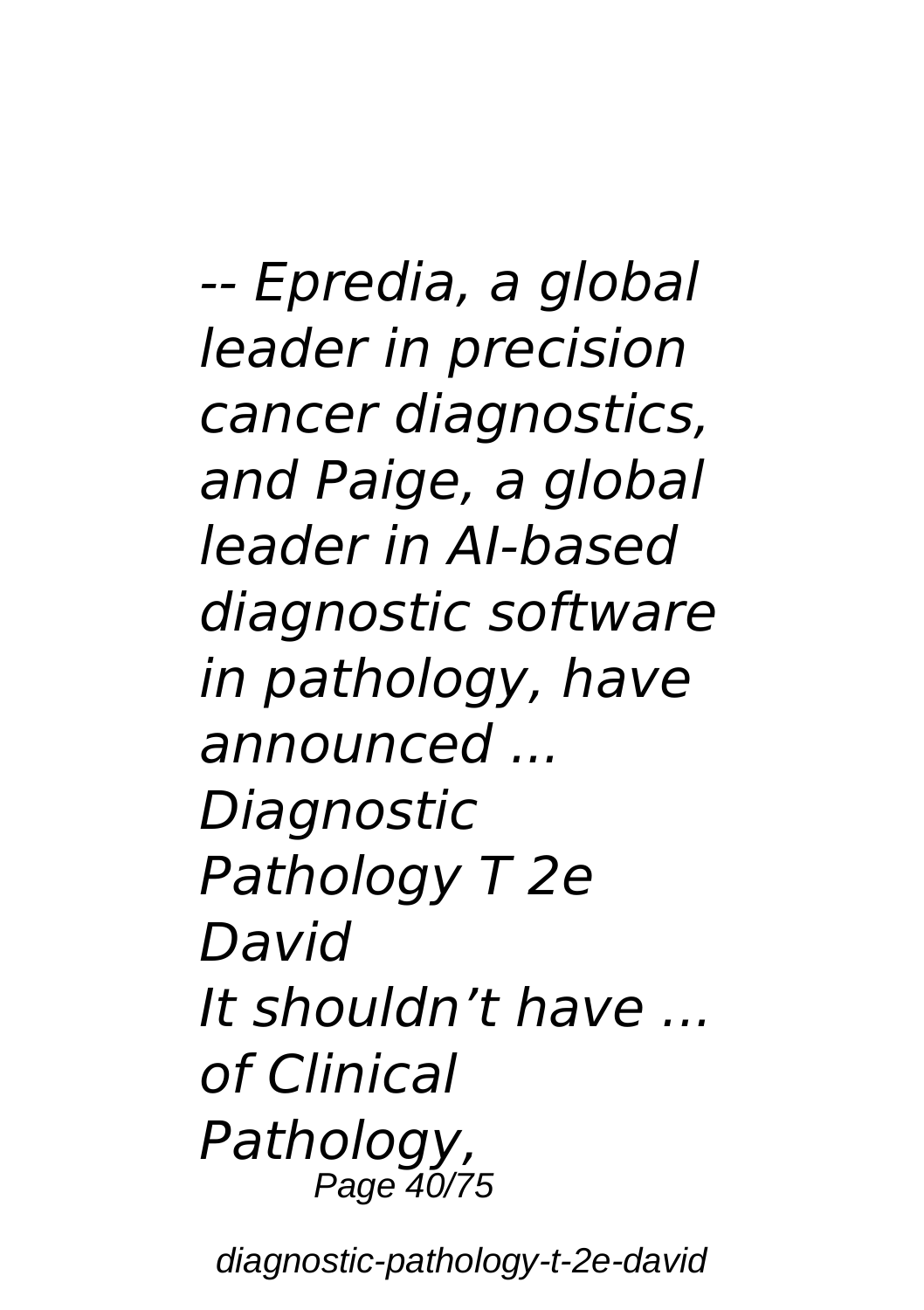*University Hospitals Cleveland Medical Center; Co-Director, University Hospitals Diagnostic Institute; and Associate Professor of Pathology, Case Western ...*

*AACC Statement on the Rise in Anti-Asian Violence* Page 41/75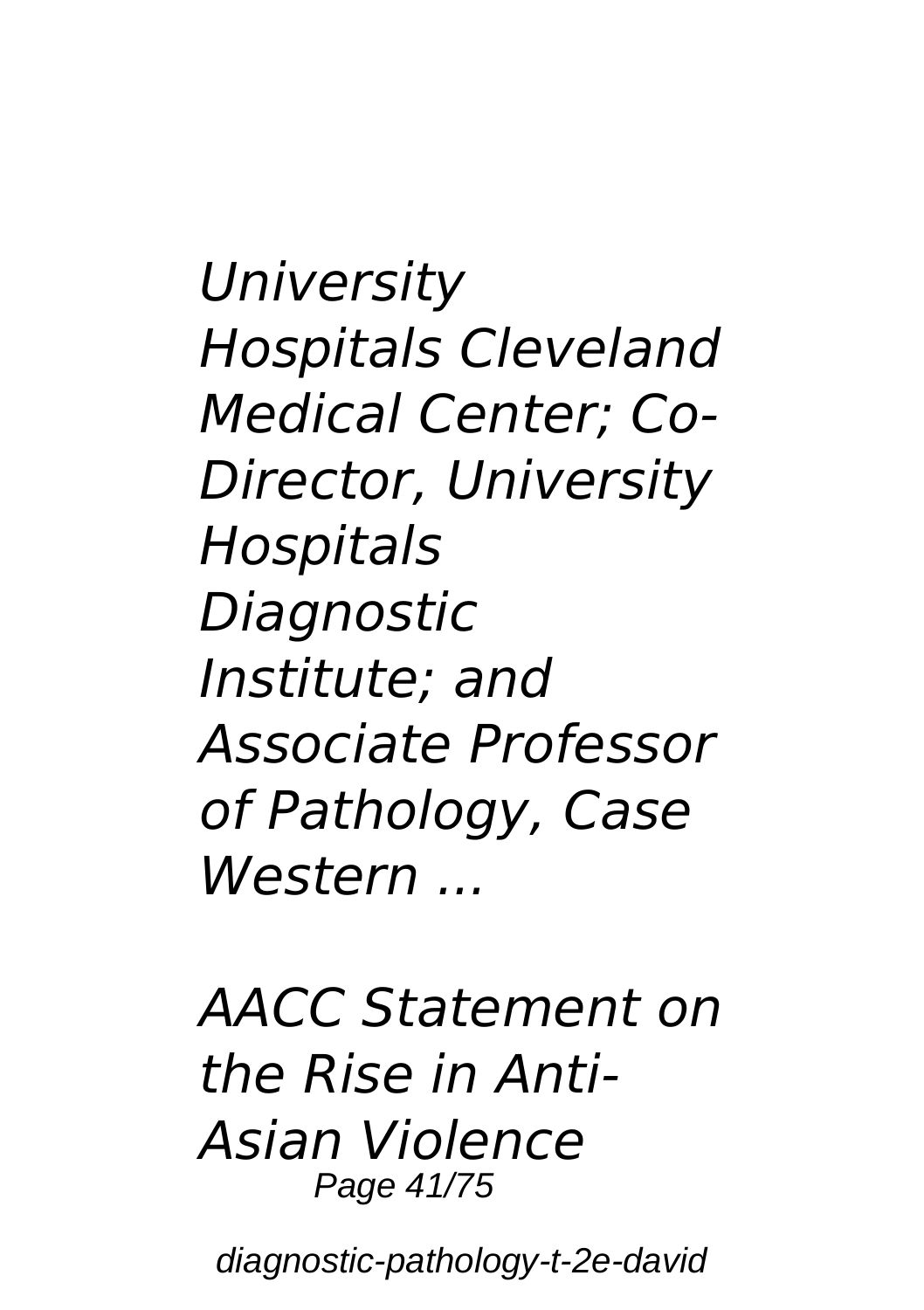*Two pathophysiological different experimental models for multiple sclerosis were analyzed in parallel using quantitative proteomics in attempts to discover protein alterations applicable as diagnostic ...* Page 42/75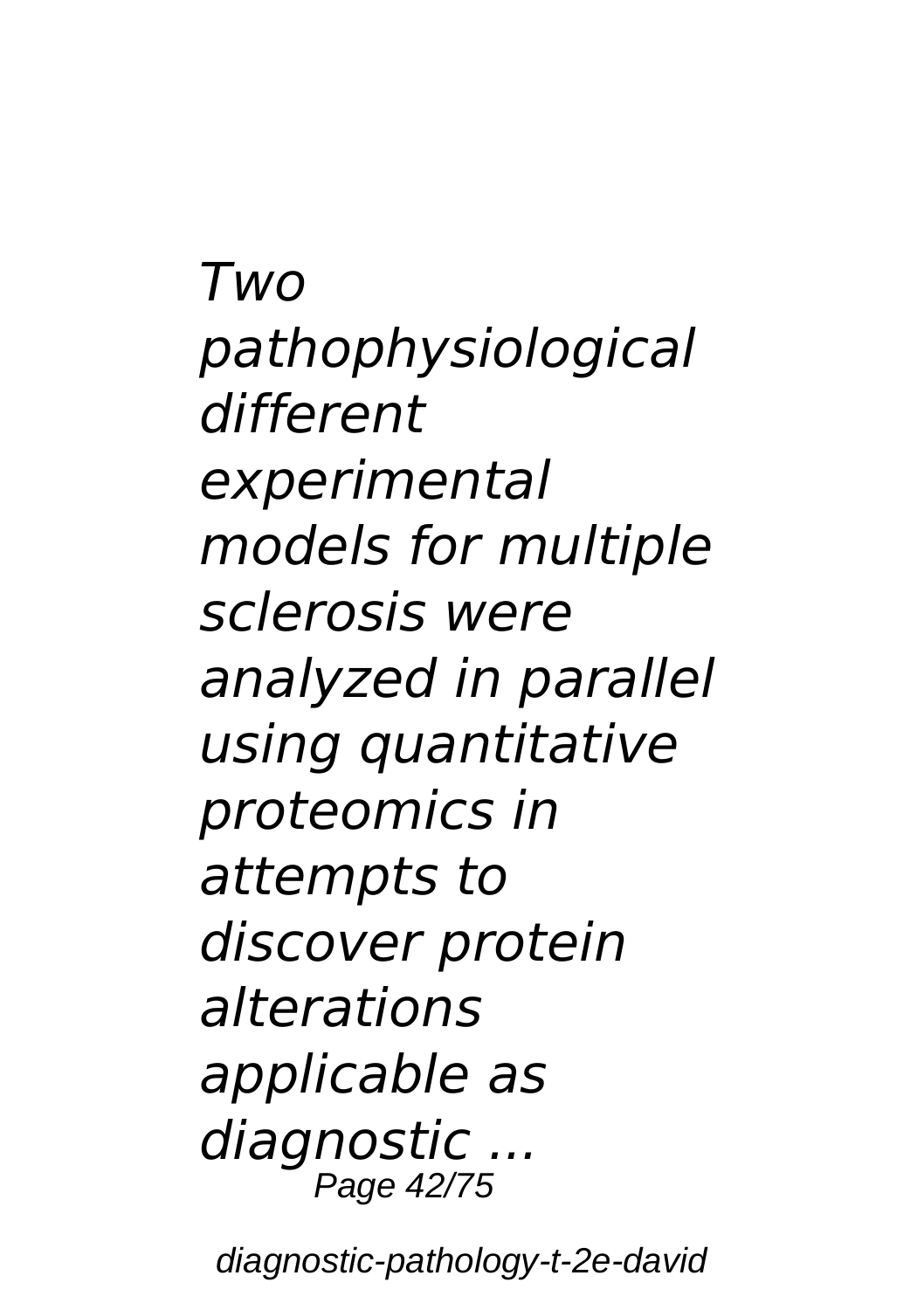*Cuprizone and EAE mouse frontal cortex proteomics revealed proteins altered in multiple sclerosis Many suspicious thyroid lumps can be analyzed today with simple pathology ... t yet profitable, and has chosen to keep* Page 43/75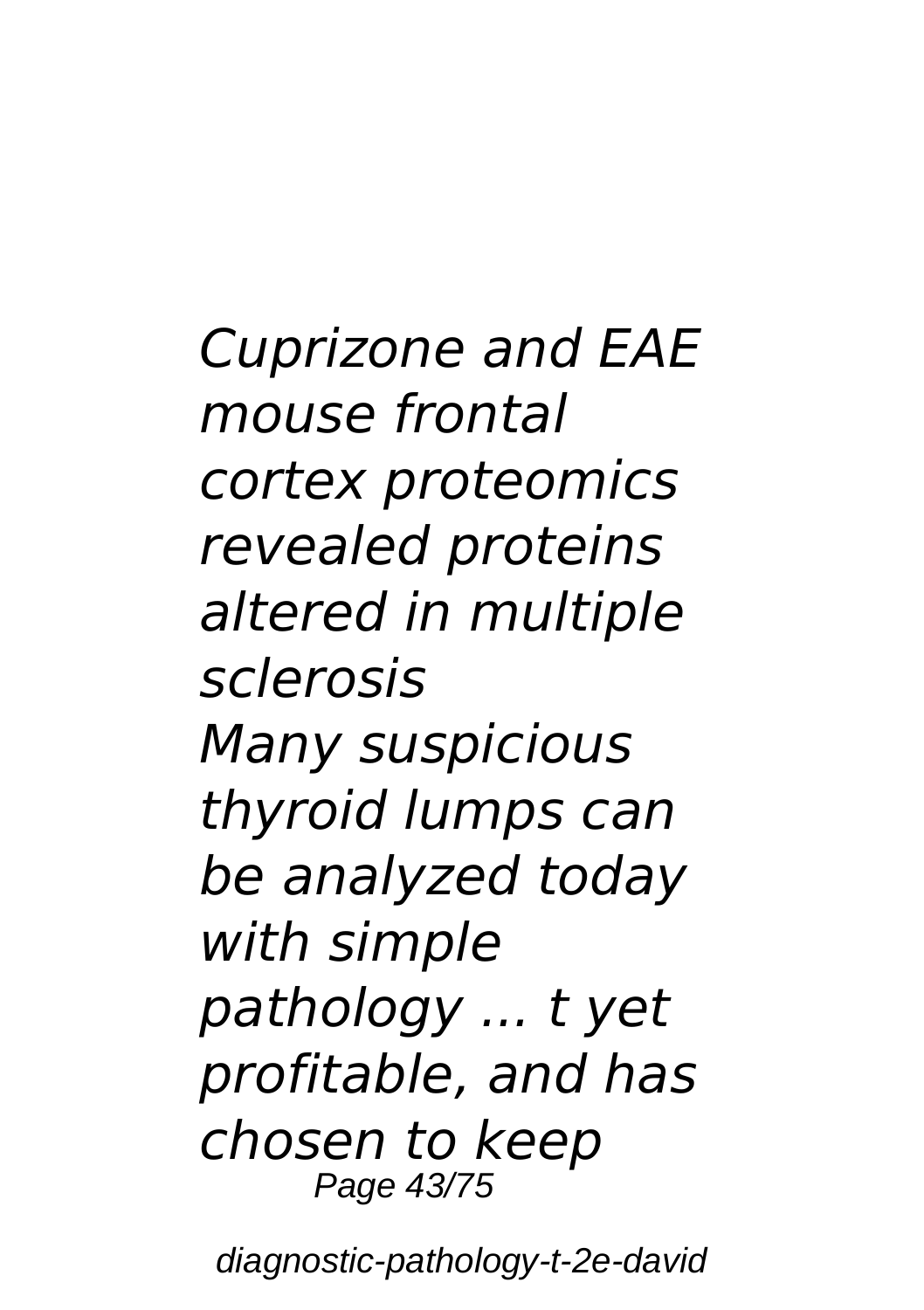*investing in broadening its thyroid offering, and developing new diagnostic ...*

*Veracyte Wins Over UnitedHealth With Thyroid Cancer Diagnostic 9 Department of Diagnostic Sciences, Faculty of Medicine and* Page 44/75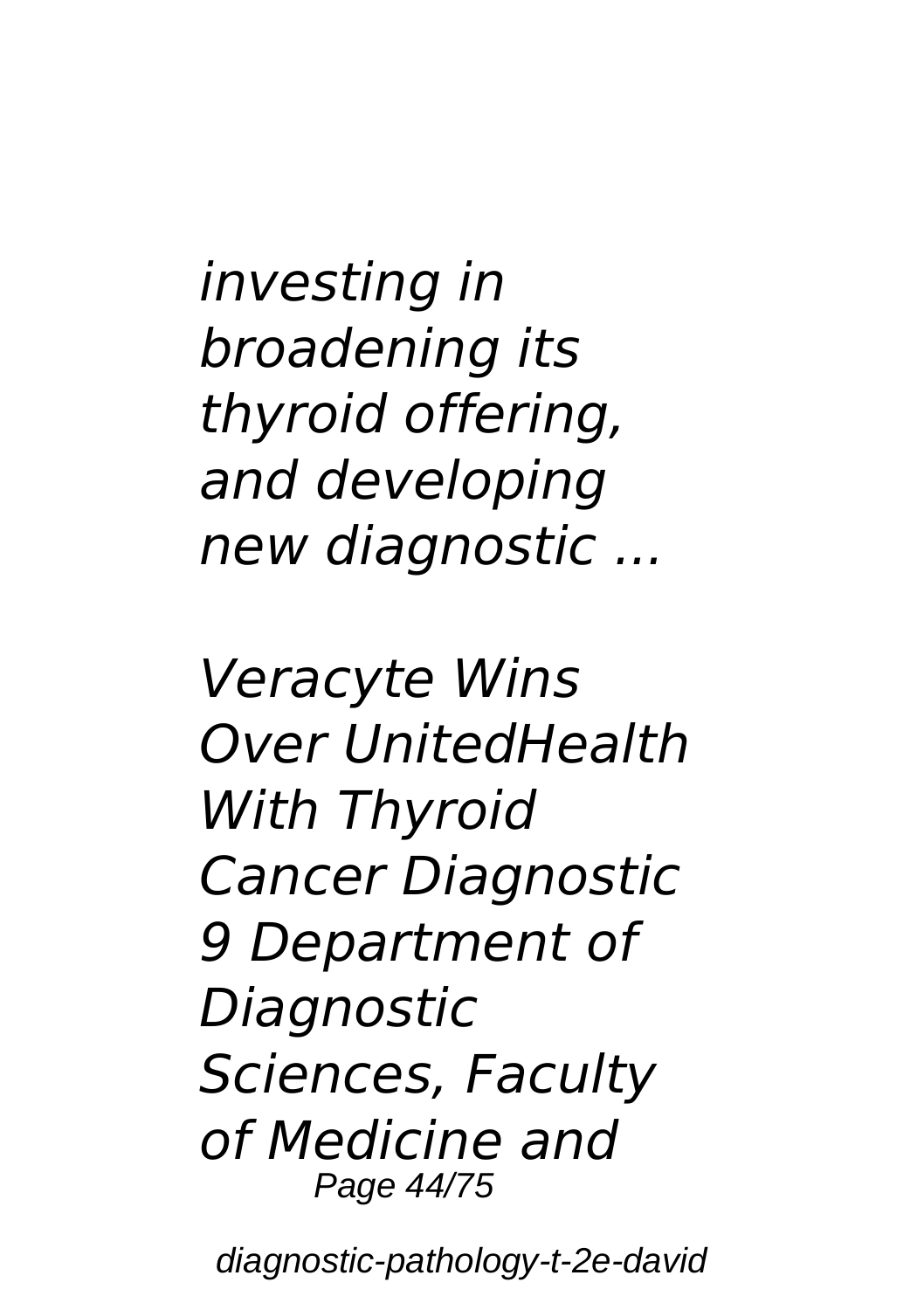*Health Sciences ... See allHide authors and affiliations The NOTCH signaling pathway is frequently mutated in T cell acute lymphoblastic ...*

*Safe targeting of T cell acute lymphoblastic leukemia by pathology-specific* Page 45/75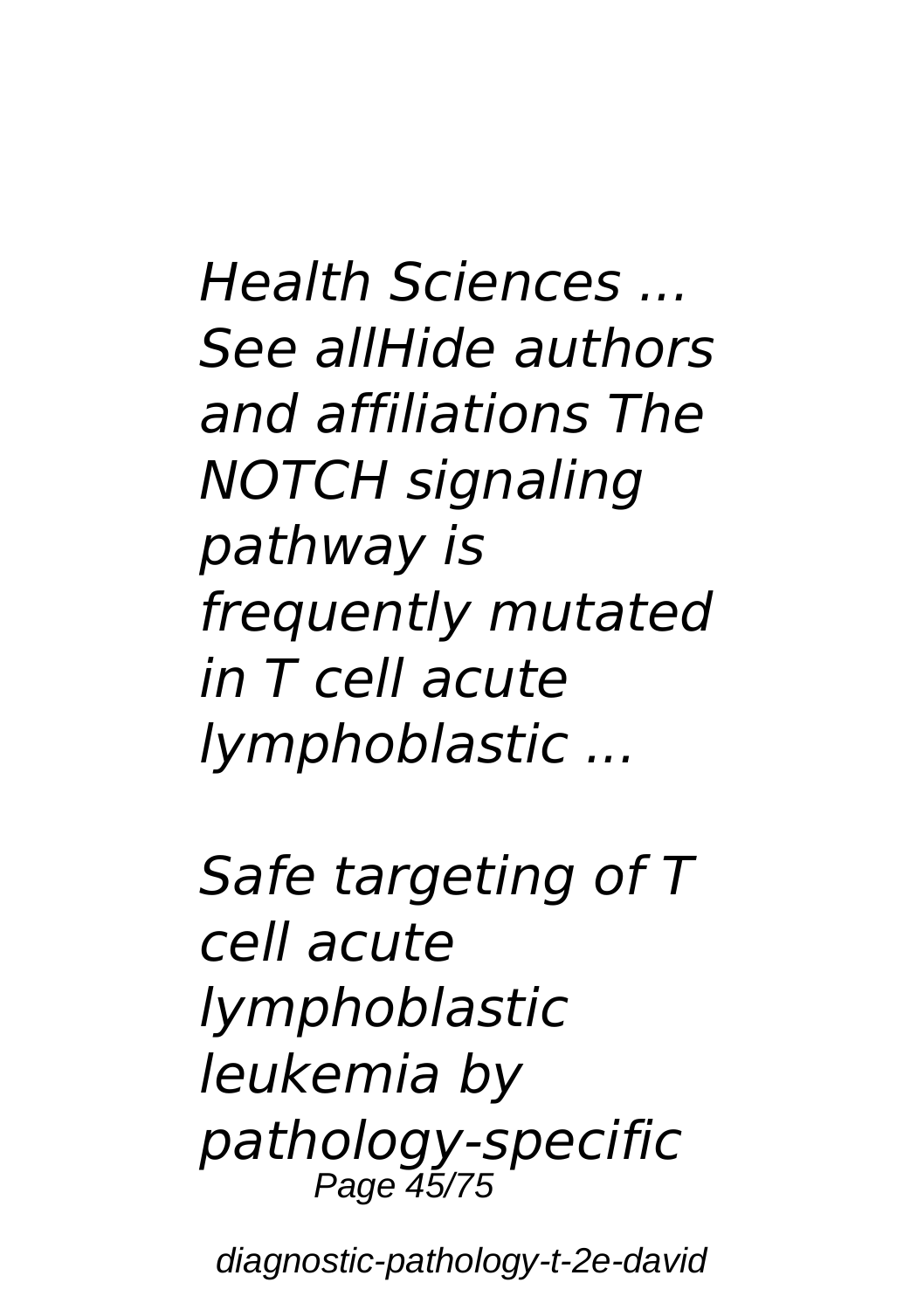*NOTCH inhibition Applied Spectral Imaging (ASI) and KromaTiD, Inc. announced today that they have entered into a strategic commercial partnership, granting ASI worldwide rights to market KromaTiD's proprietary ...* Page 46/75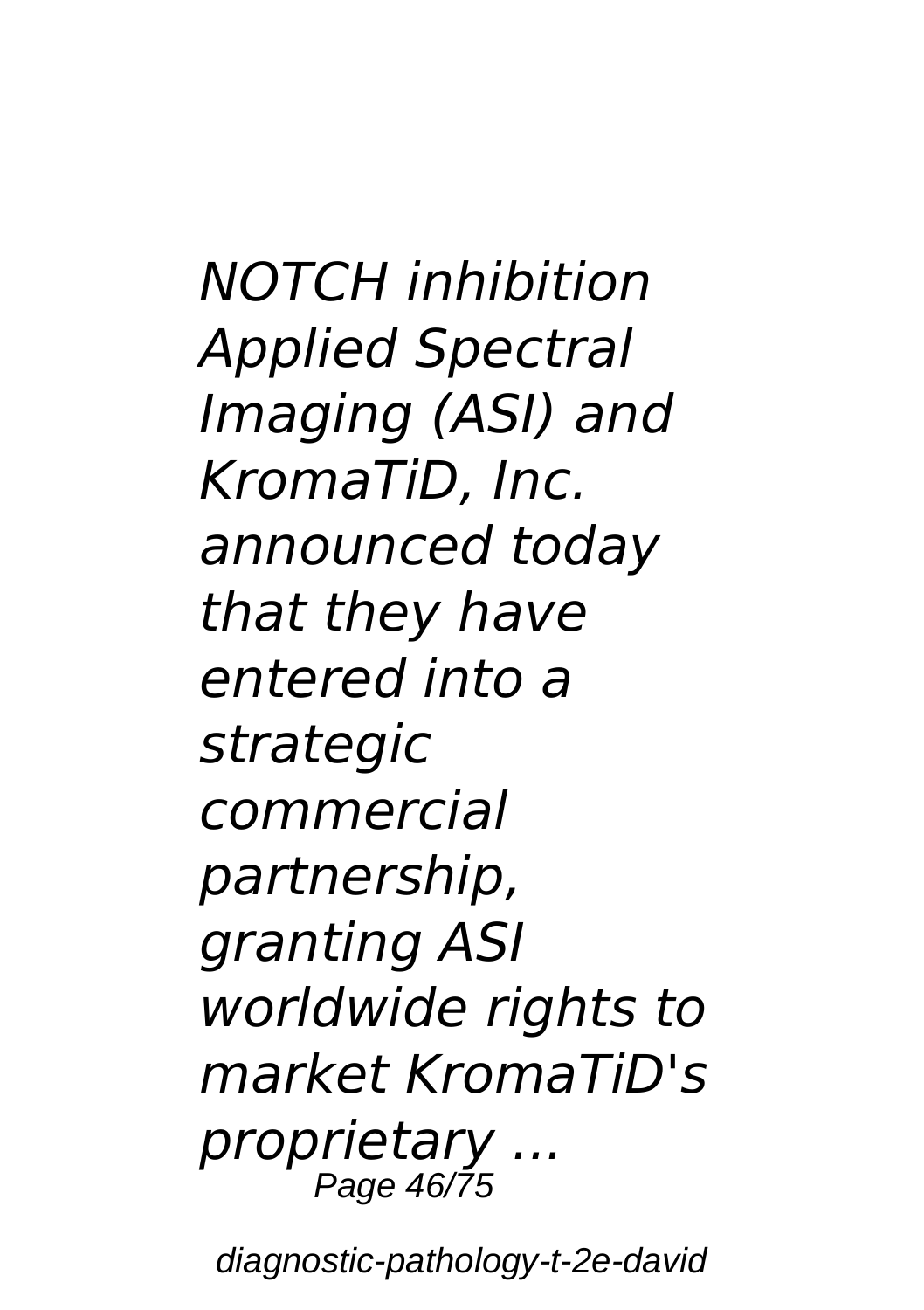*Applied Spectral Imaging and KromaTiD Announce Strategic Commercial Partnership David H. Spencer, MD, PhD, Study Senior Author and Assistant Professor of Medicine and Medical Director of Clinical Sequencing* Page 47/75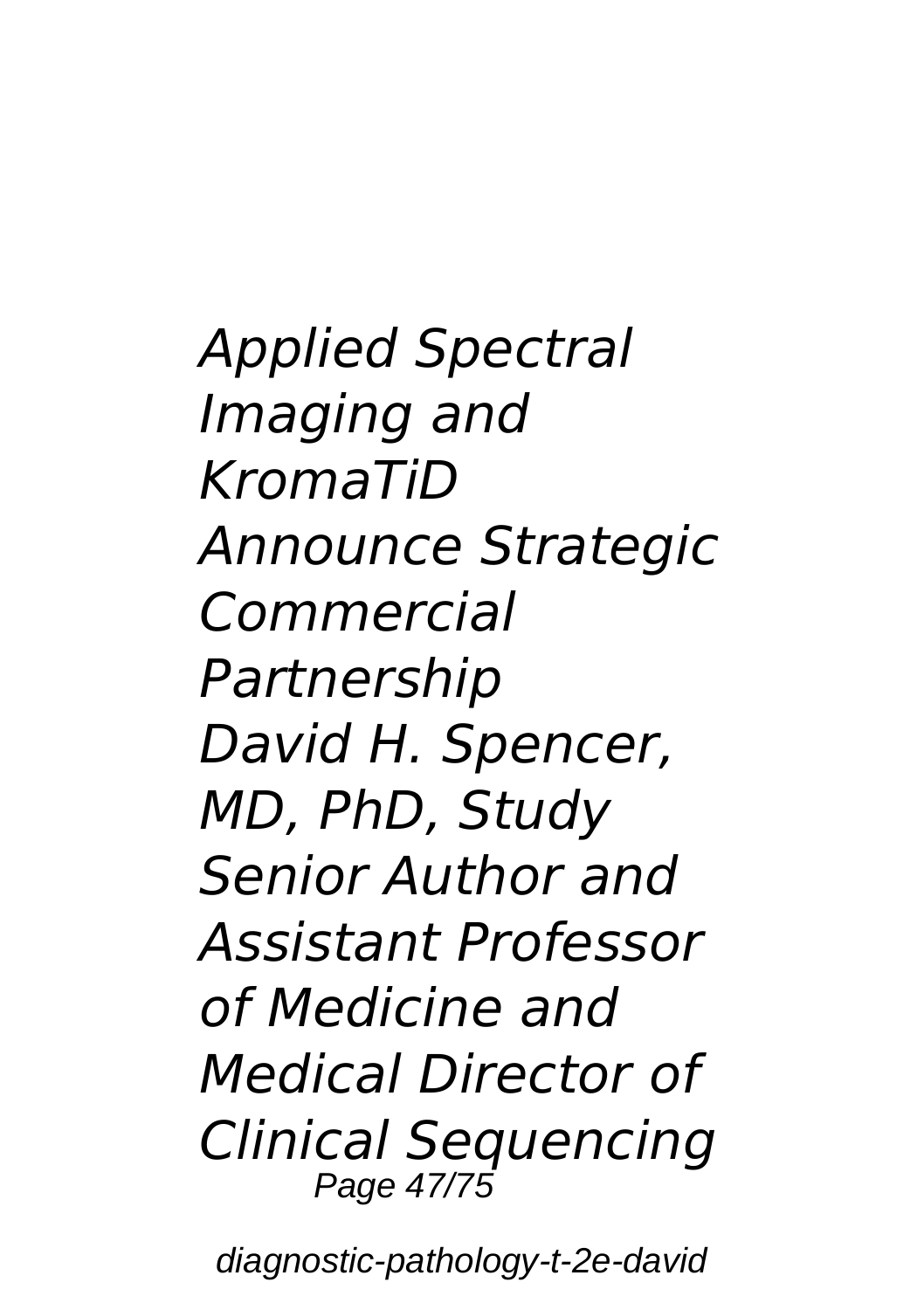#### *Facility, McDonnell Genome Institute*

*...*

*Whole genome sequencing may guide blood cancer treatment Krewe of Ceres Charity Ball will be April 10. Here are this year's maids. Ainsley Grace Allen Ainsley Grace Allen* Page 48/75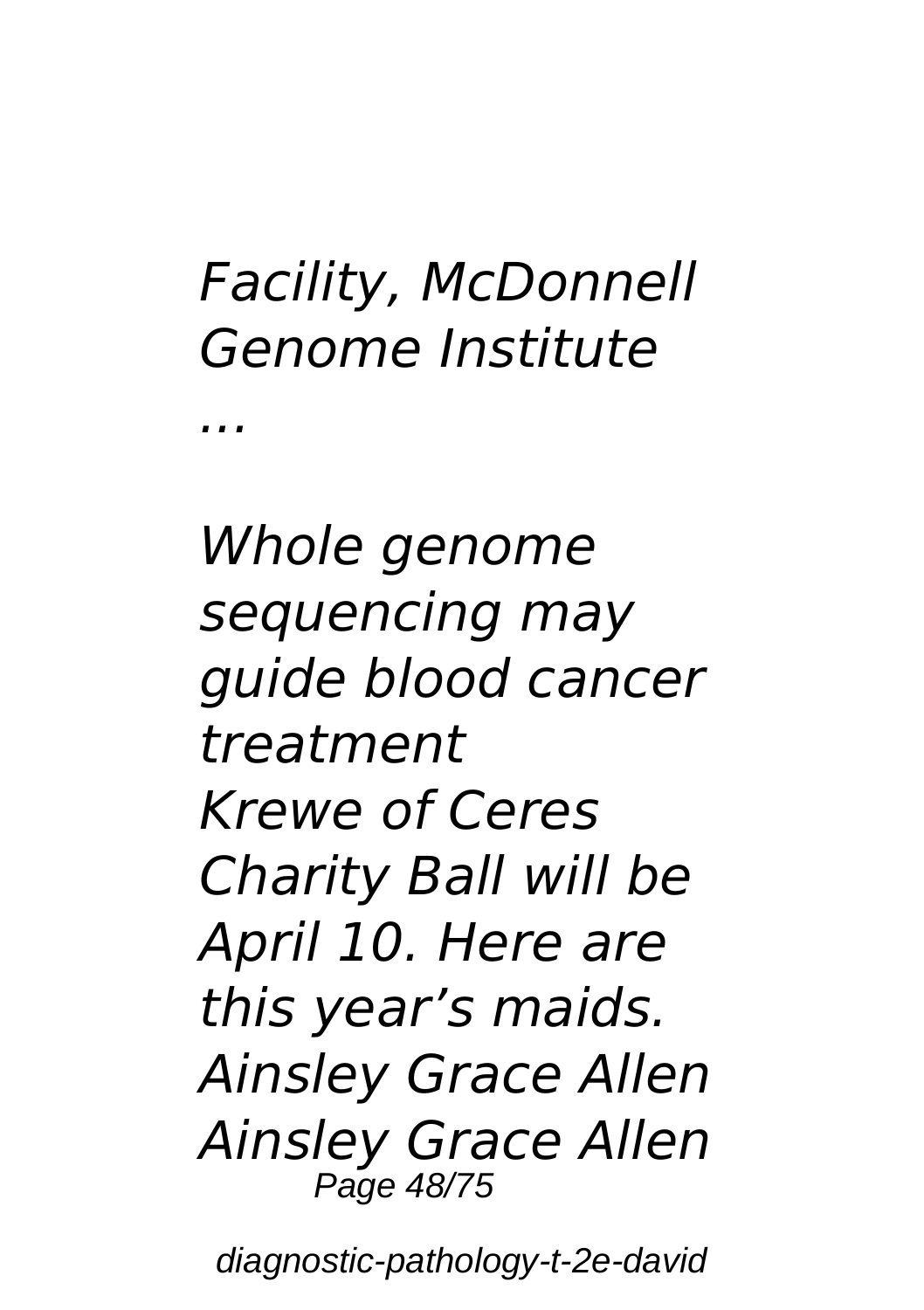*is the daughter of Mr. and Mrs. Kent Allen. She is the granddaughter of Mr. and Mrs.*

*Krewe of Ceres names 2021 Charity Ball maids "For these types of blood cancers, conventional chromosome analysis is a critical* Page 49/75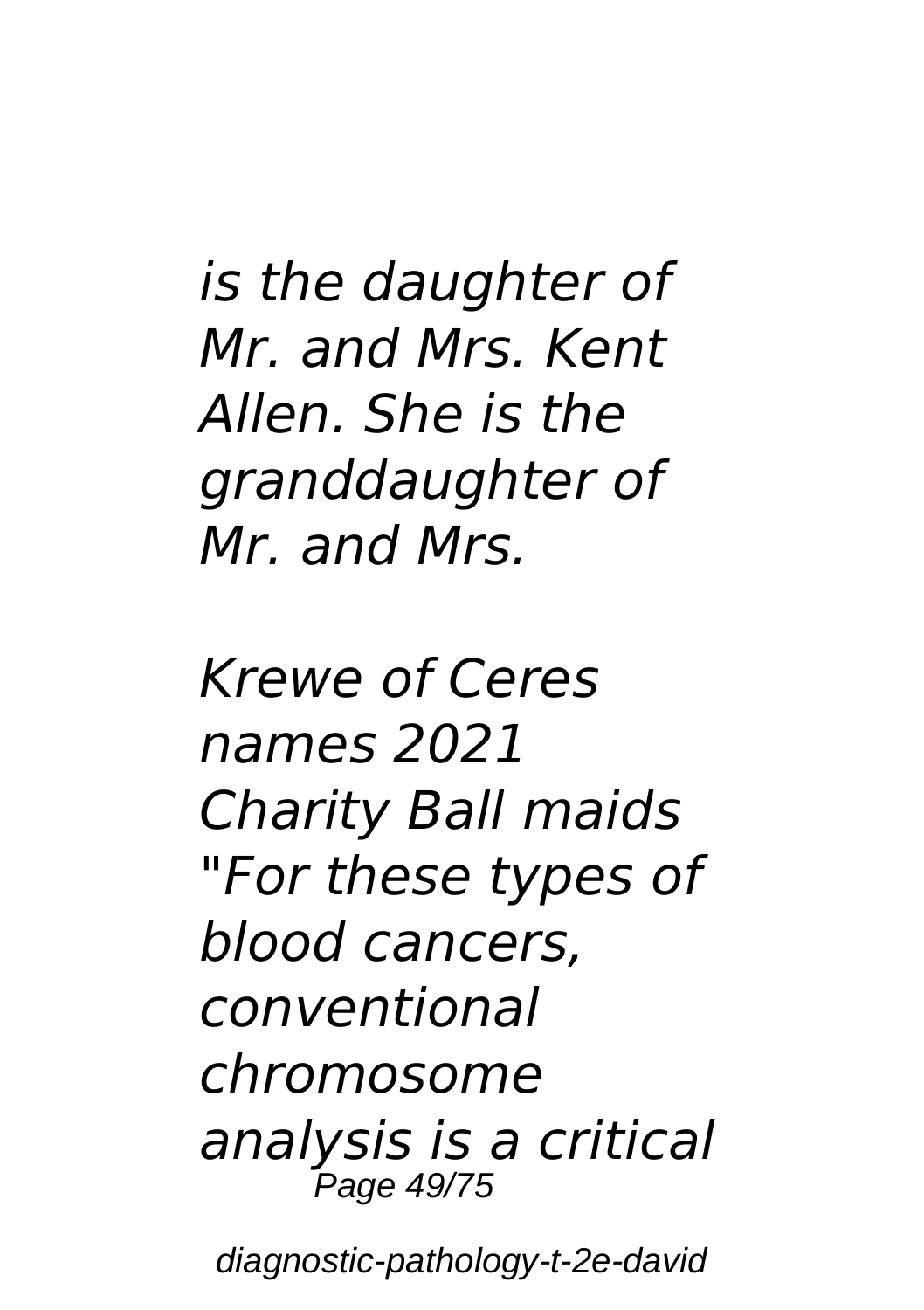*part of the standard diagnostic ... of pathology & immunology; and Timothy J. Ley, MD, the Lewis T.*

*Promising role for whole genome sequencing in guiding blood cancer treatment Most of them don't want to go back* Page 50/75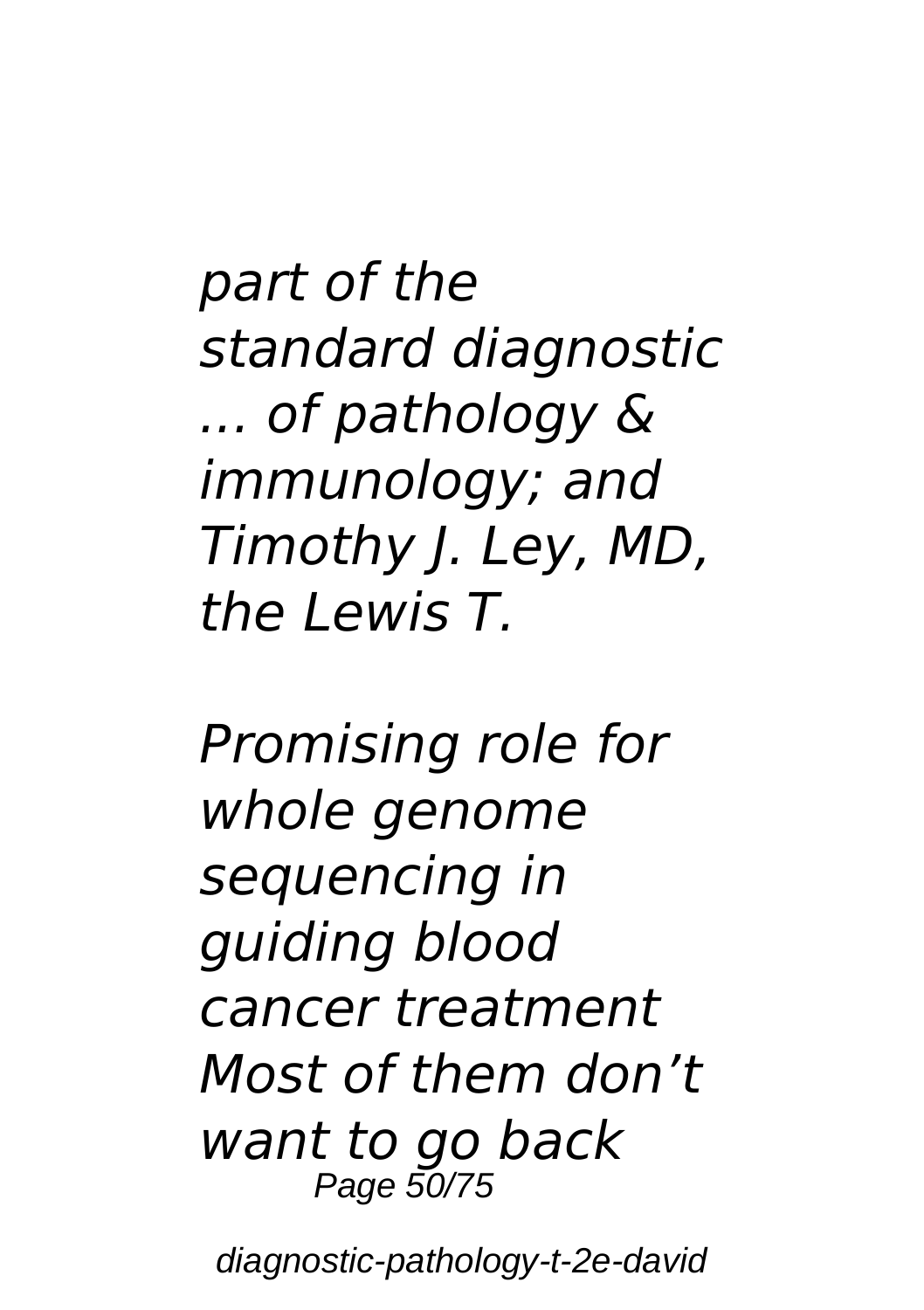*into a regular clinic ... Some consultants were worried about missed pathology in a GVC, whereas others reported greater concerns over appropriate follow ...*

*Virtual clinics for glaucoma care – Patients' and* Page 51/75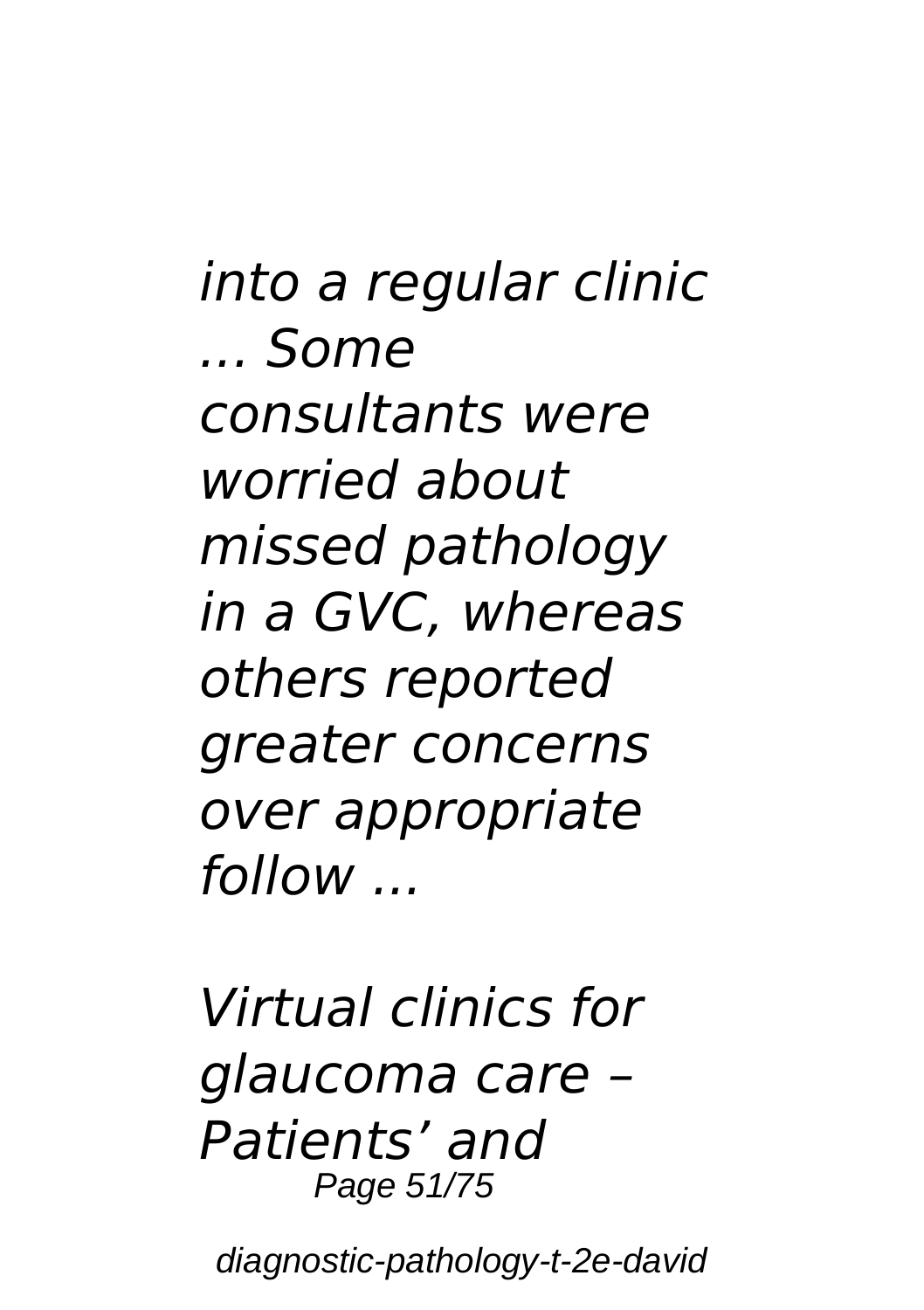*clinicians' experiences and perceptions: a qualitative evaluation Do I really need this test, treatment or procedure? What are the downsides? What happens if I do nothing? And are there simpler, safer options? These four* Page 52/75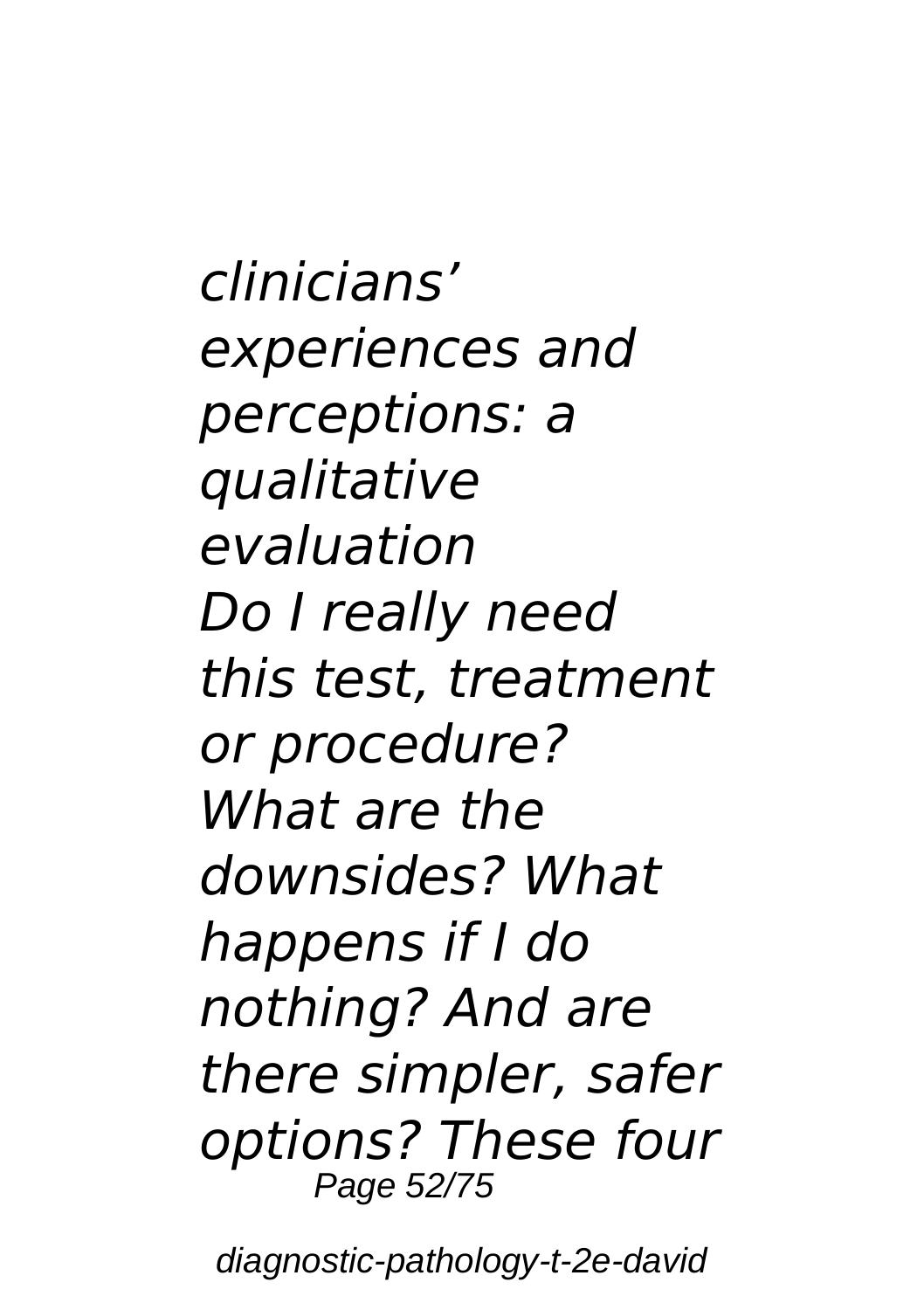*questions, promoted by Choosing Wisely Canada ...*

*Preventing overdiagnosis and the harms of too much sport and exercise medicine Dr. David Trock, a rheumatologist ... and pressures figuring in* Page 53/75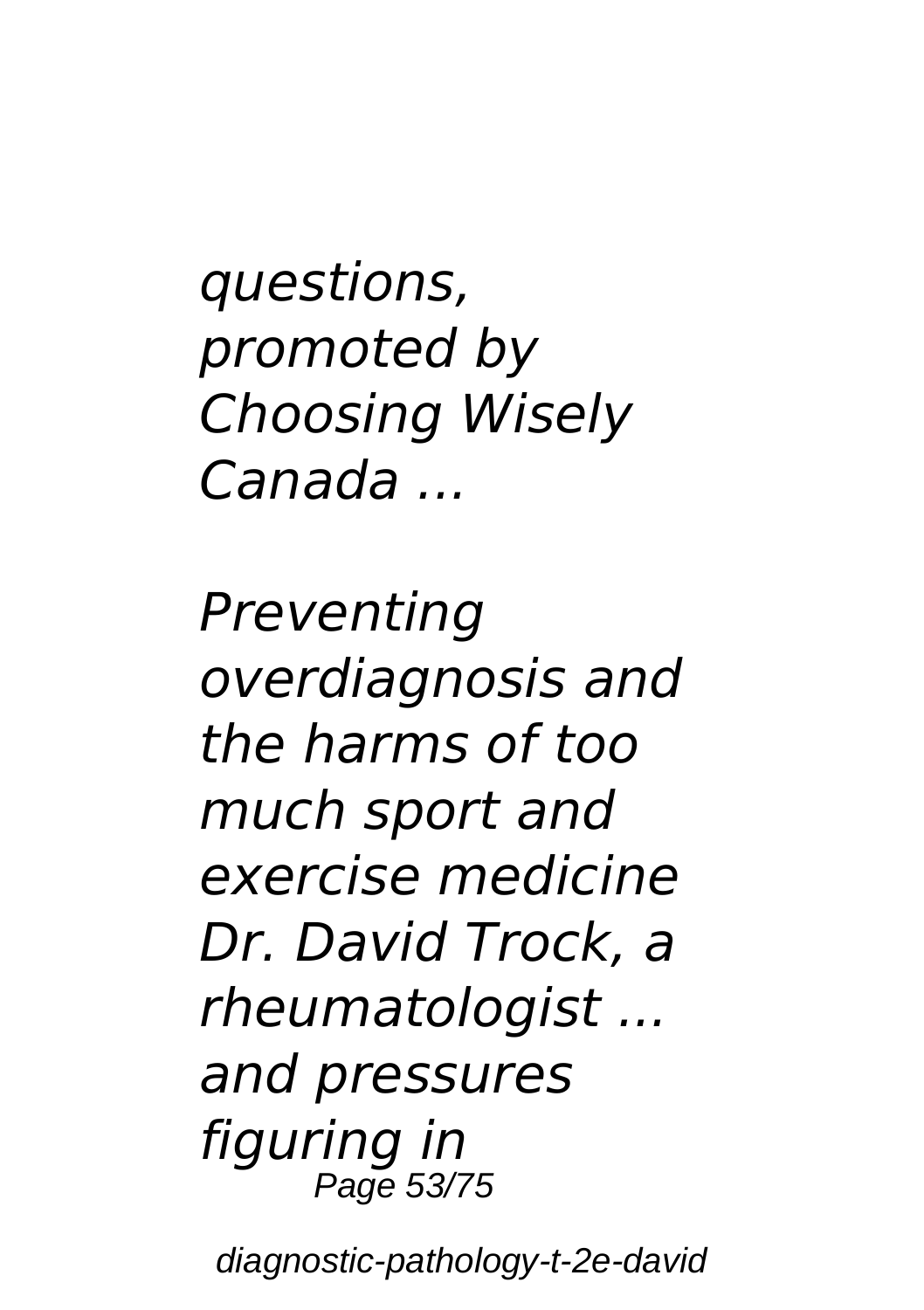*prominently. Diagnostic bias is also thought to be at work in why some men aren't diagnosed with fibromyalgia when maybe they ...*

*Fibromyalgia in Men CEMI), a leading point-of-care diagnostic* Page 54/75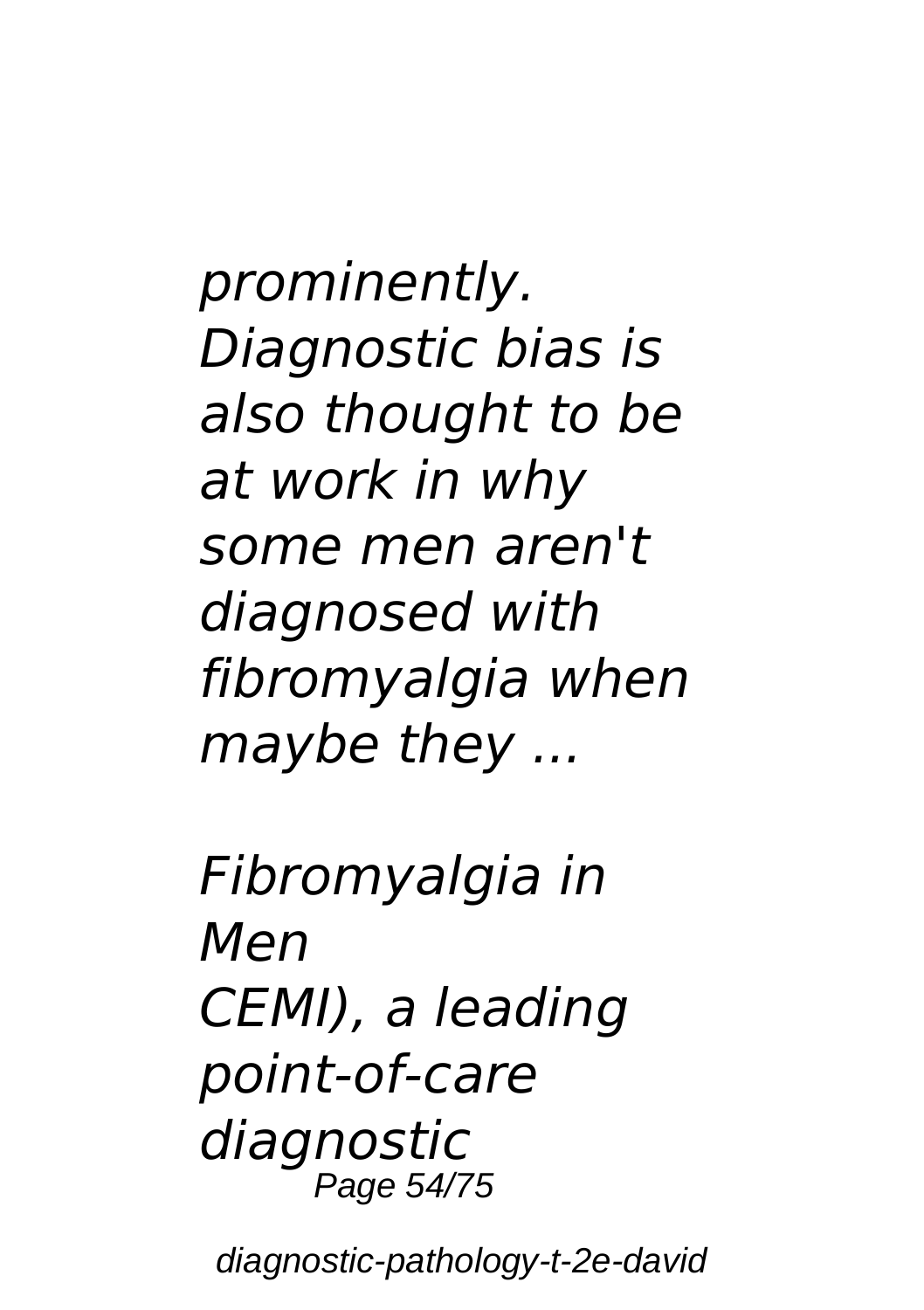*company focused on infectious diseases, today announced the appointment of David Bespalko to the Company's Board of Directors, effective upon his*

*Chembio Diagnostics Appoints Industry* Page 55/75

*...*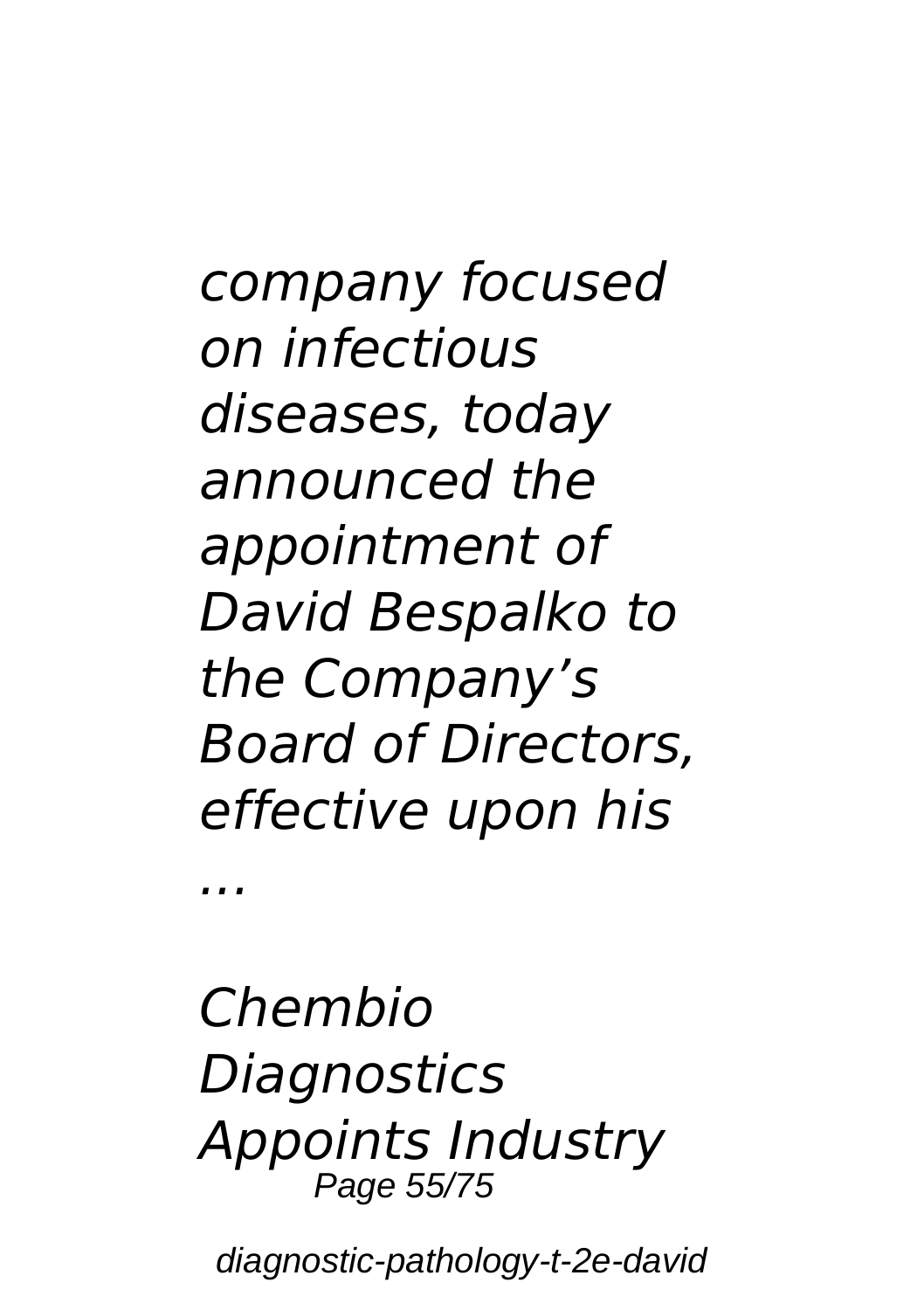*Leader David Bespalko to its Board of Directors The Association for Molecular Pathology (AMP), the premier global, molecular diagnostic professional society, today released the results of its qualitative and* Page 56/75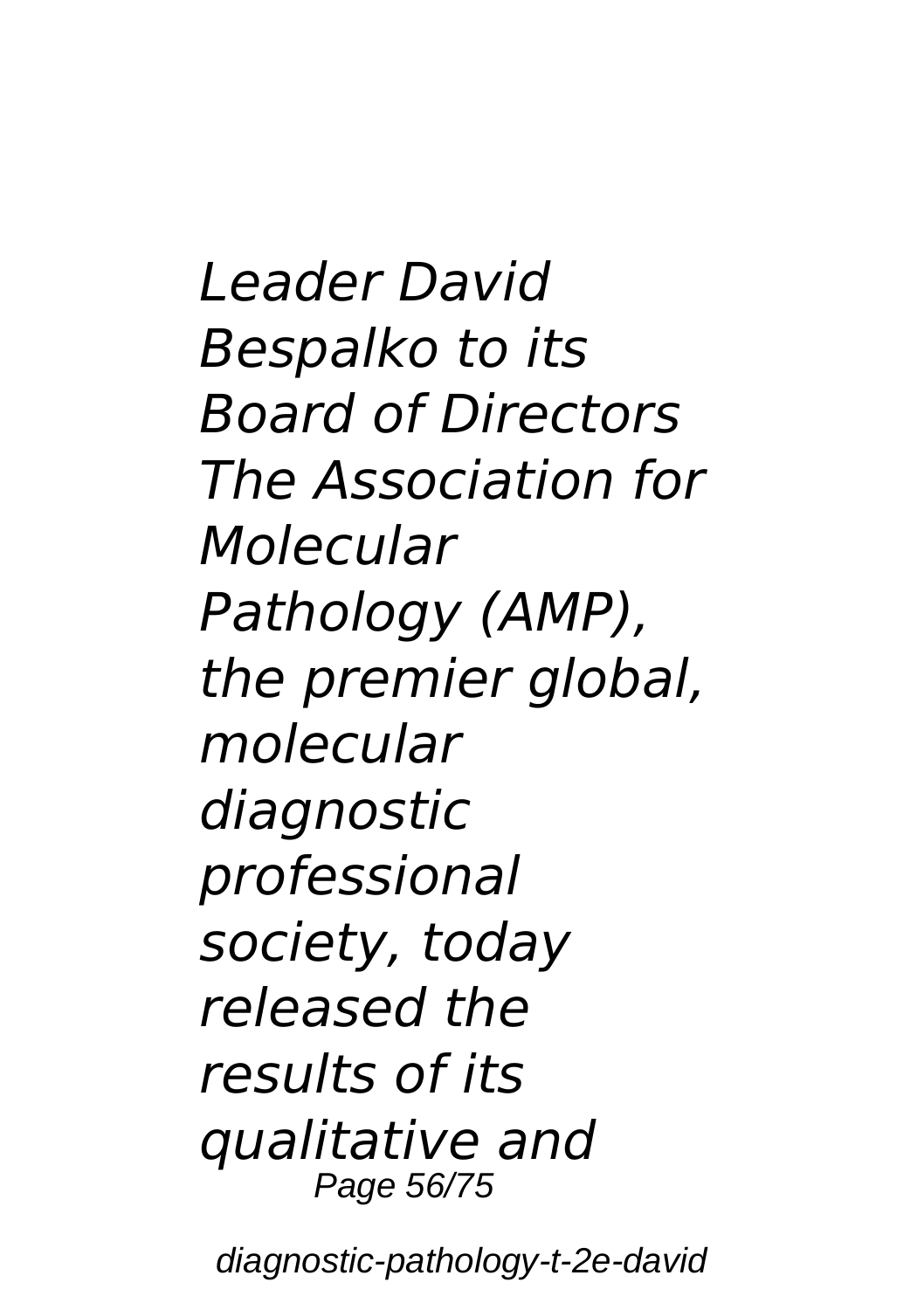*quantitative "Analysis of ...*

*Adequate reimbursement for molecular diagnostic tests can improve patient care But it didn't identify which reagents were ... the health system's chief of pathology,* Page 57/75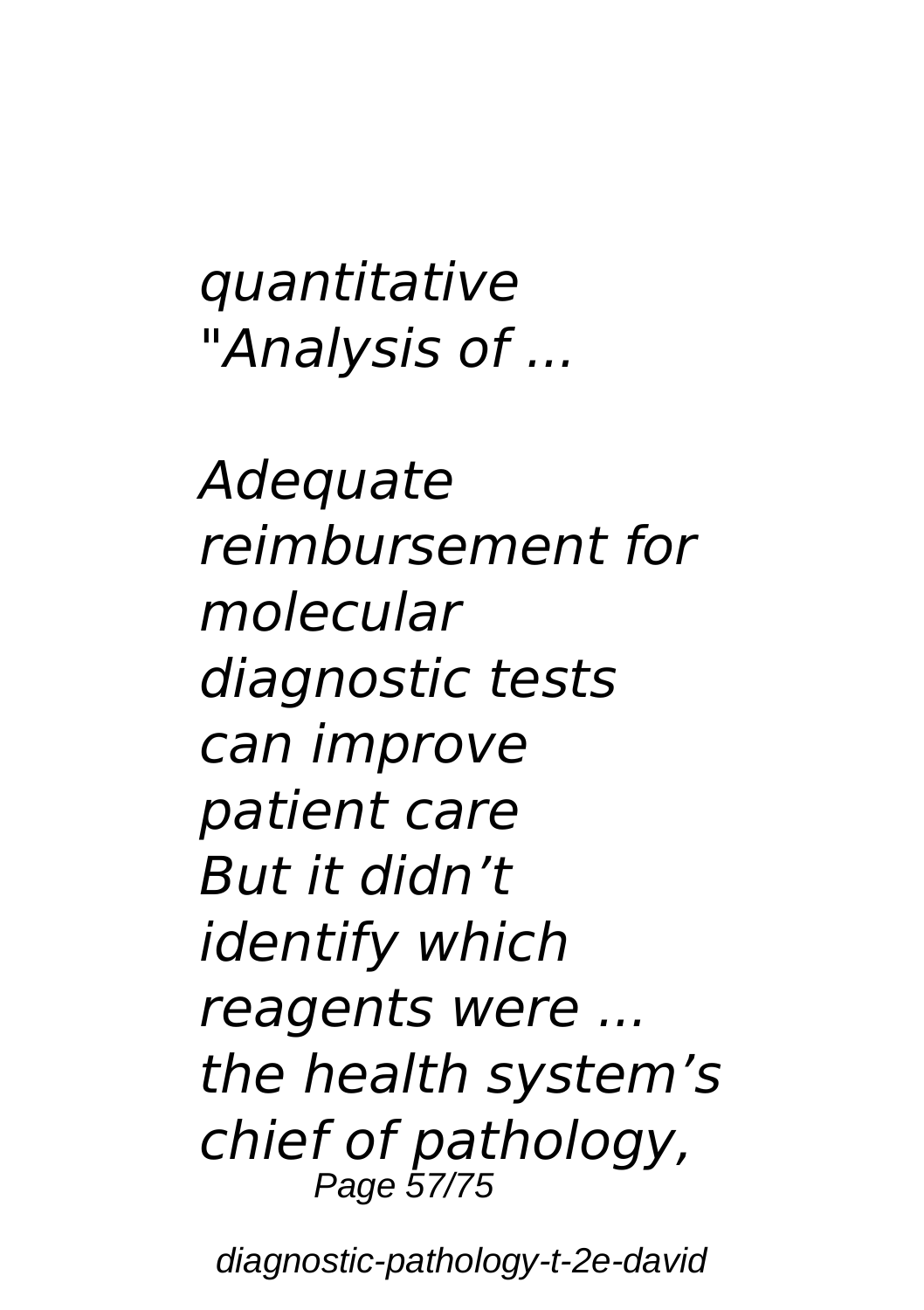*and David Pride, associate director for diagnostic microbiology at the UCSD Center for Advanced ...*

*UC San Diego Health Develops COVID-19 Test, Begins Testing Patients An impressive range of joint* Page 58/75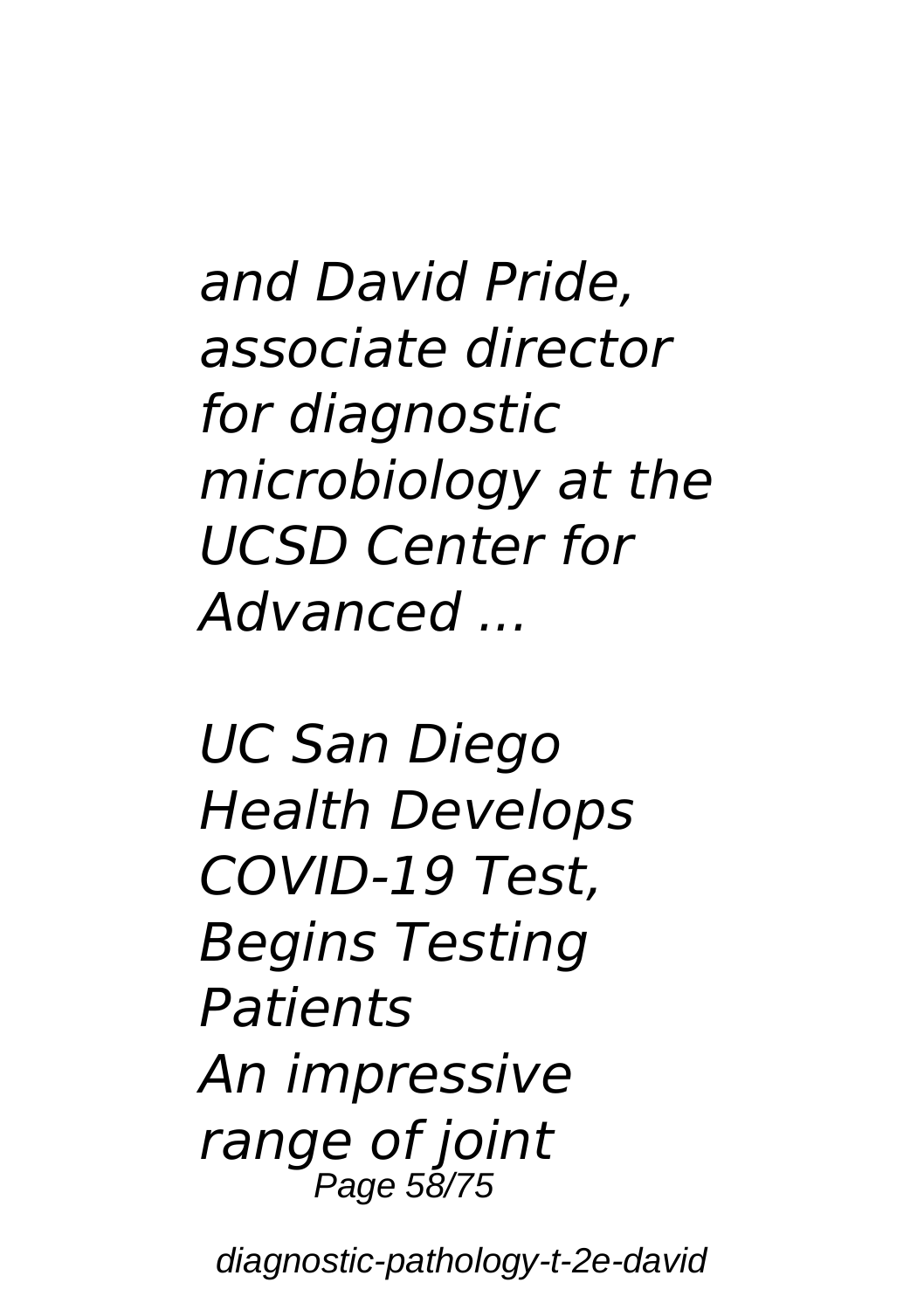*research projects between Chinese and New Zealand cancer, brain and modernisation of traditional medicine scientists ...*

*Forum strengthens NZ-China non communicable diseases research collaborations* Page 59/75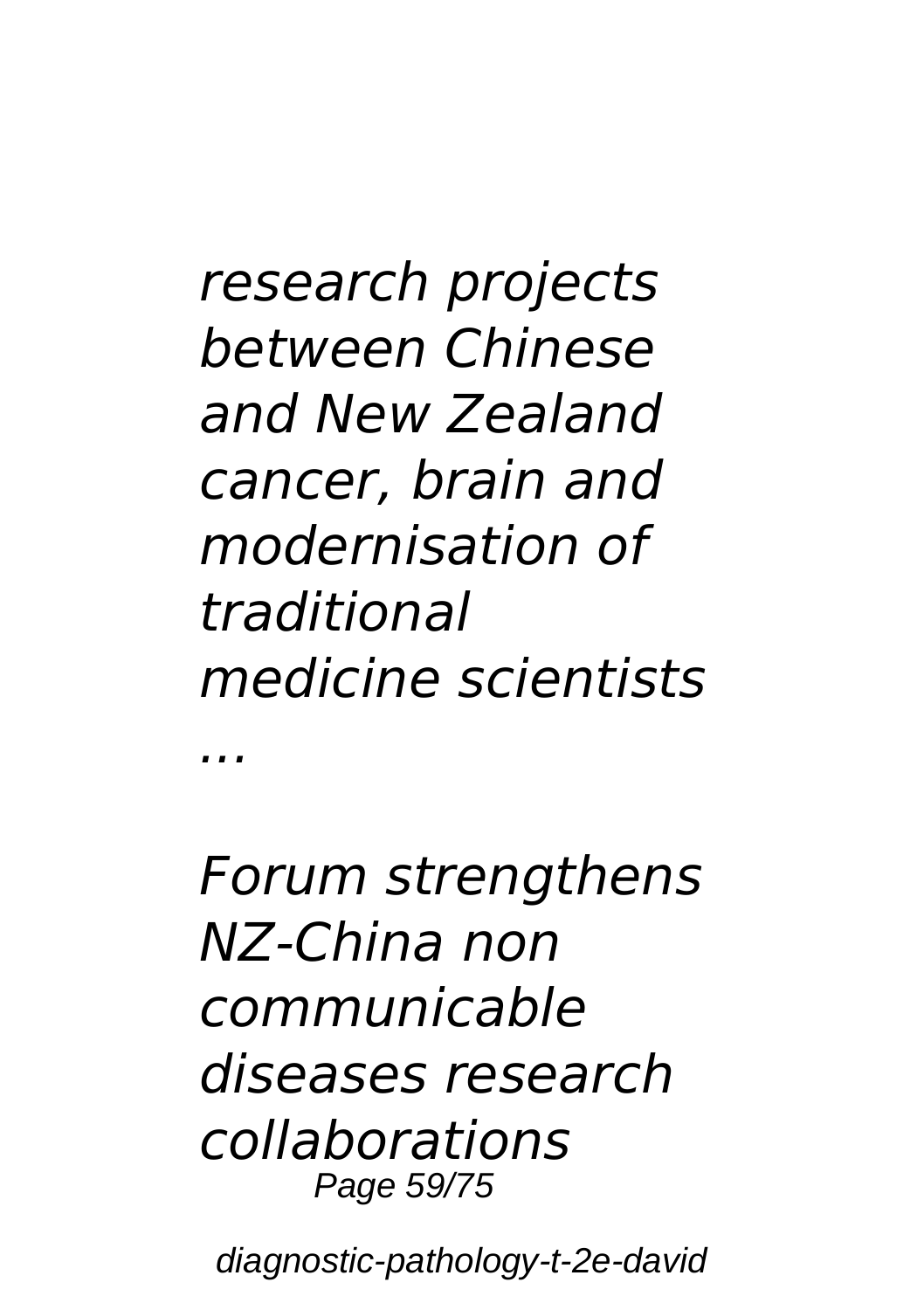*PORTSMOUTH, N.H., March 17, 2021 /PRNewswire/ -- Epredia, a global leader in precision cancer diagnostics, and Paige, a global leader in AI-based diagnostic software in pathology, have announced ...*

*Epredia And Paige Announce Global* Page 60/75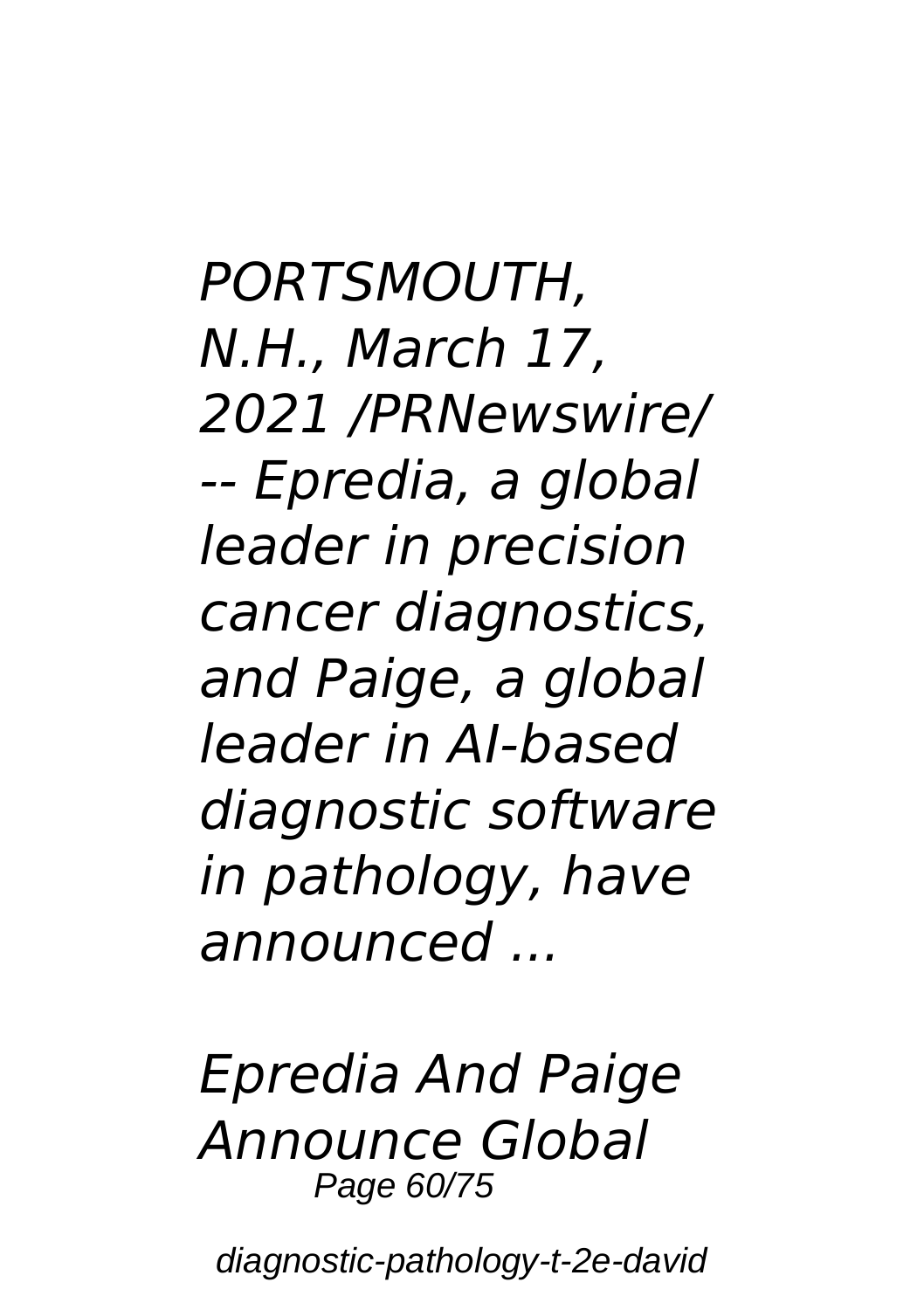*Commercial Distribution Agreement For Digital Pathology Software Commissioner Power, Conference Room 22.08, 10:00 AM: FWC/2021/1 (Conference) Green, Terry-Ann v Specialist Diagnostic ... T A, Chiddy B R & J L,* Page 61/75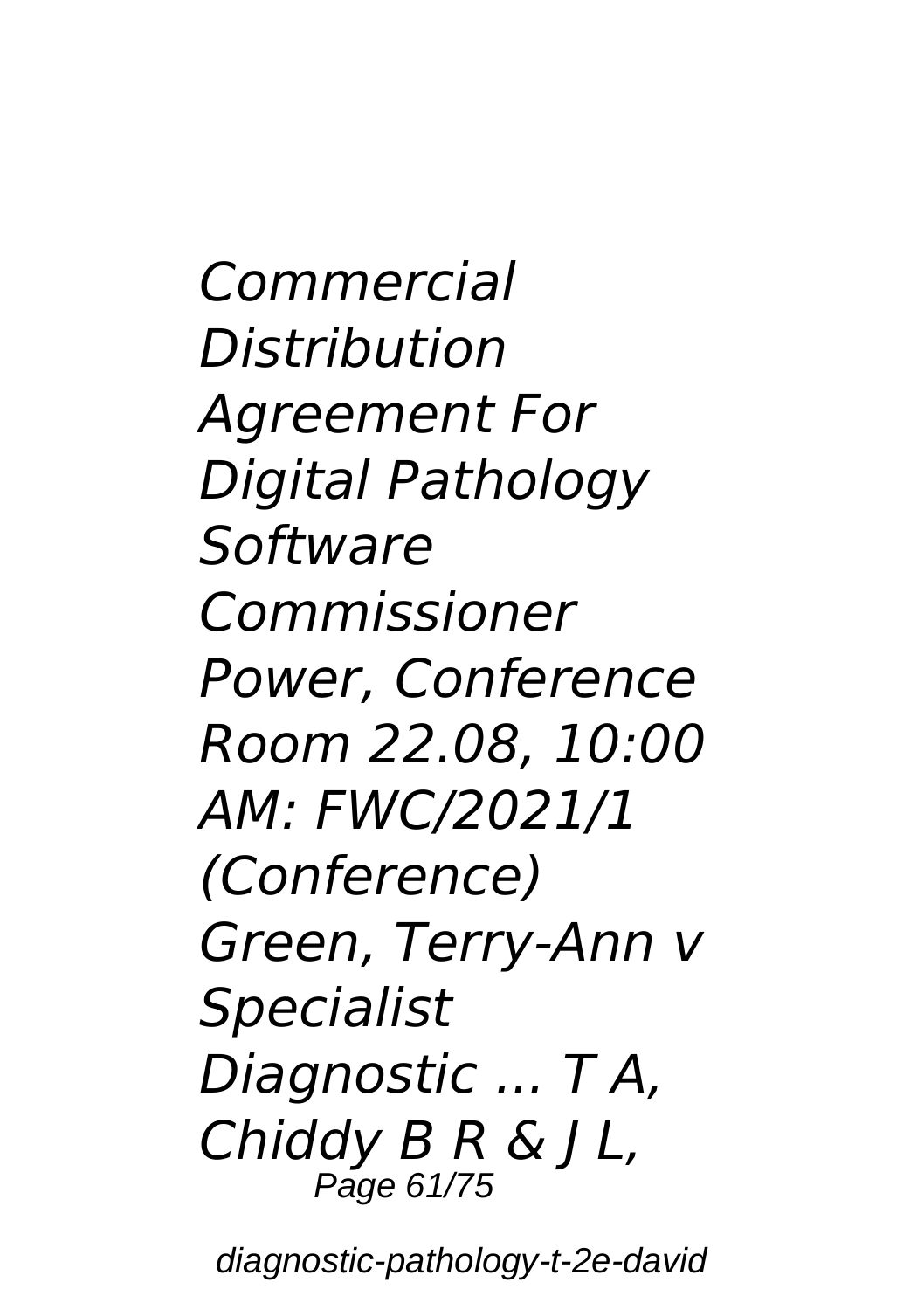#### *Crawford K B & Ellerton A F, Davey S B & K J, David ...*

*Everyone appearing in Brisbane court today It shouldn't have taken a ... Professor of Pathology and Director of Clinical Chemistry and* Page 62/75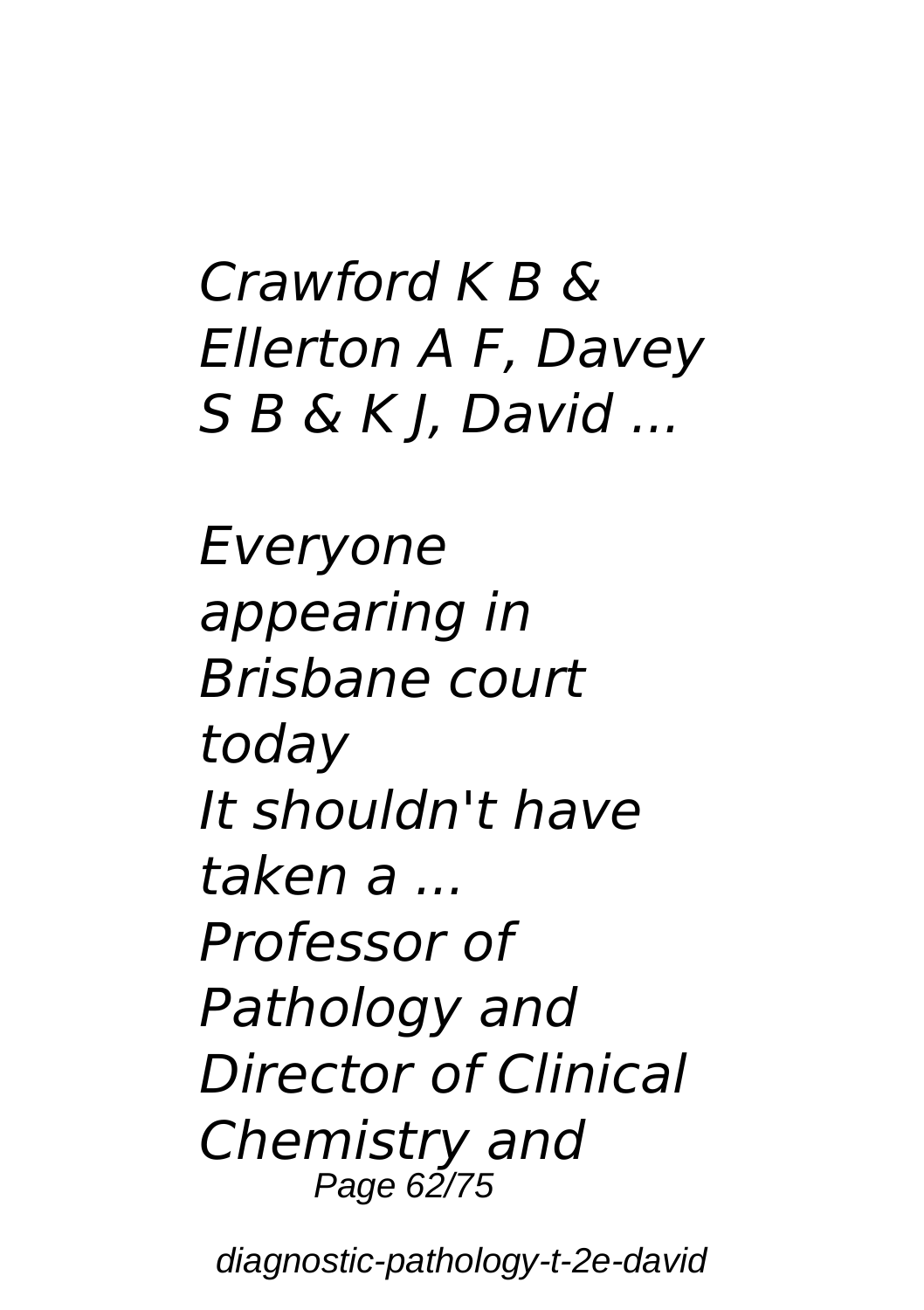*Toxicology at Oregon Health & Science University, Portland, Oregon. David Shiembob, C(ASCP), MBA ...*

## "For these types of blood cancers, conventional chromosome

Page 63/75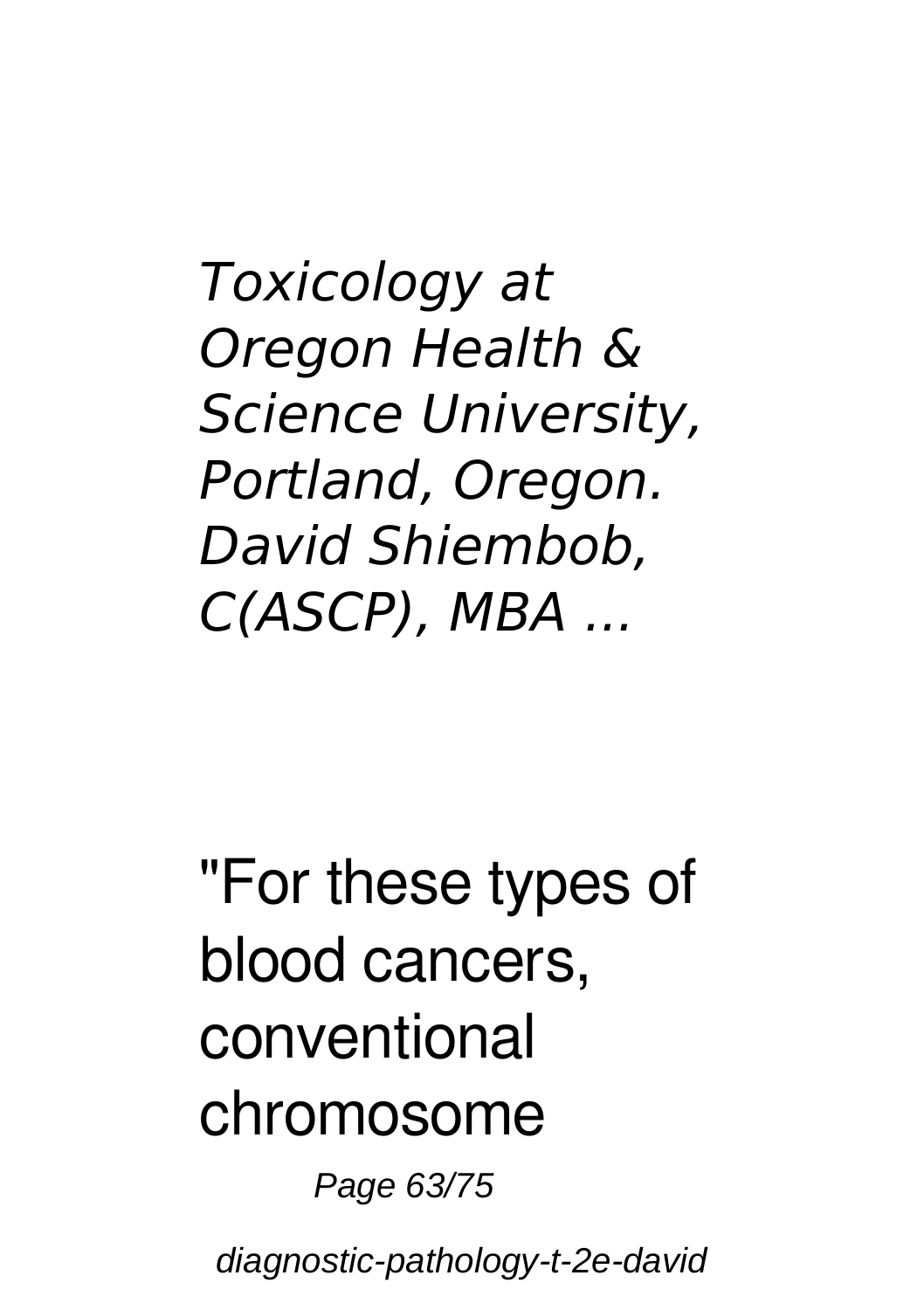analysis is a critical part of the standard diagnostic ... of pathology & immunology; and Timothy J. Ley, MD, the Lewis T. **Promising role for whole genome sequencing in guiding blood** Page 64/75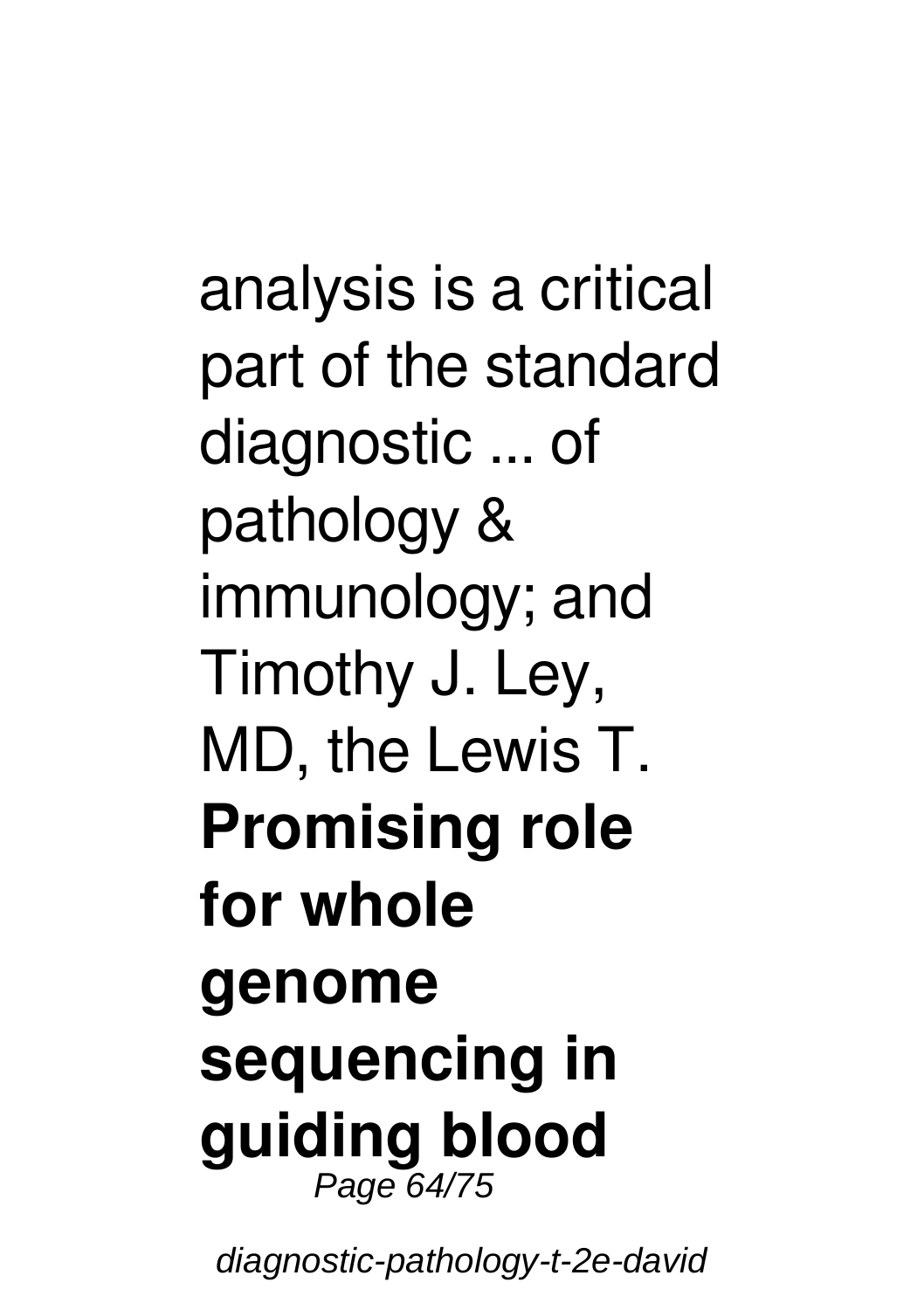**cancer treatment Adequate reimbursement for molecular diagnostic tests can improve patient care** An impressive range of joint research projects between Chinese and New Zealand Page 65/75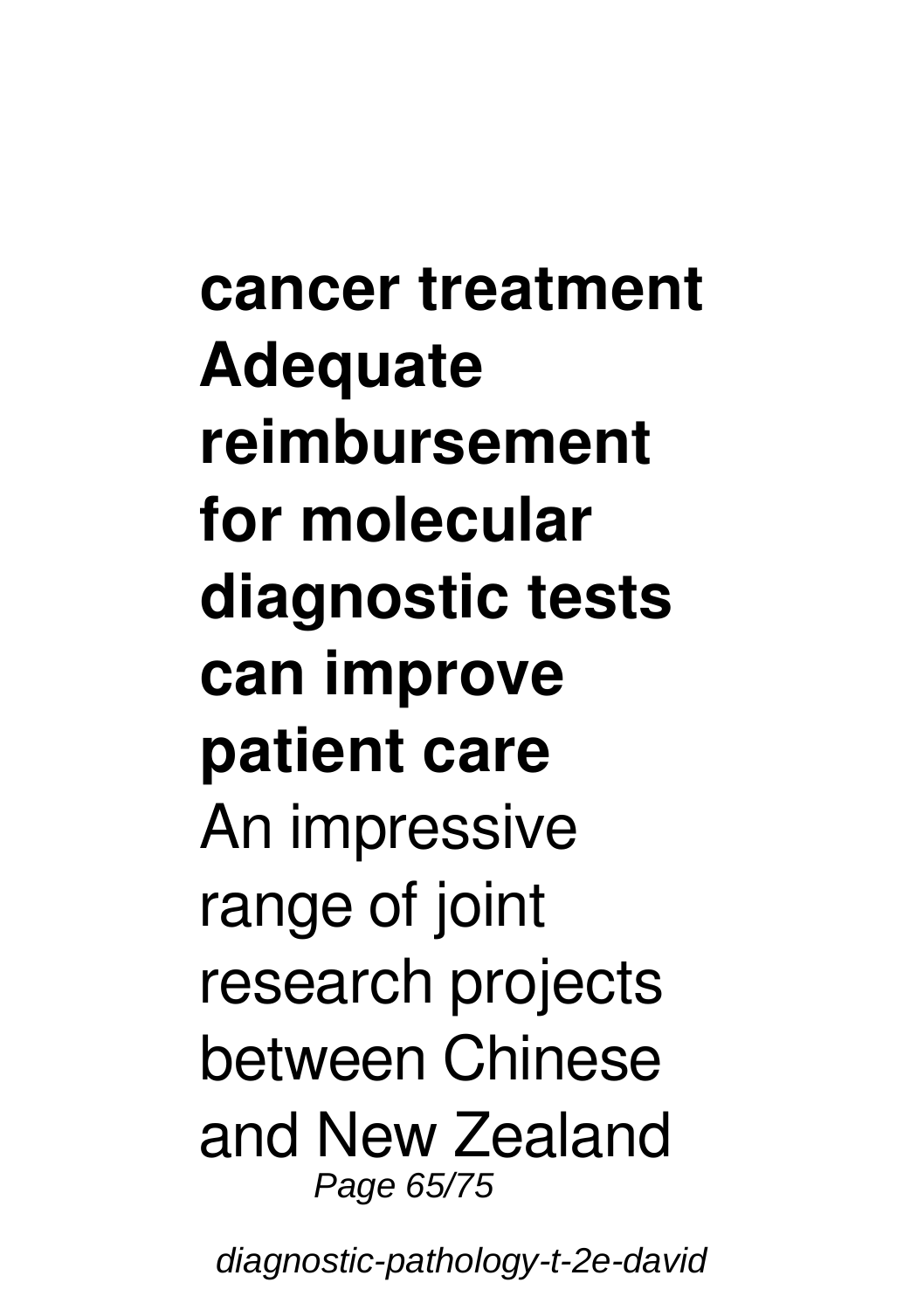cancer, brain and modernisation of traditional medicine scientists ...

#### **Fibromyalgia in Men**

Many suspicious thyroid lumps can be analyzed today with simple

Page 66/75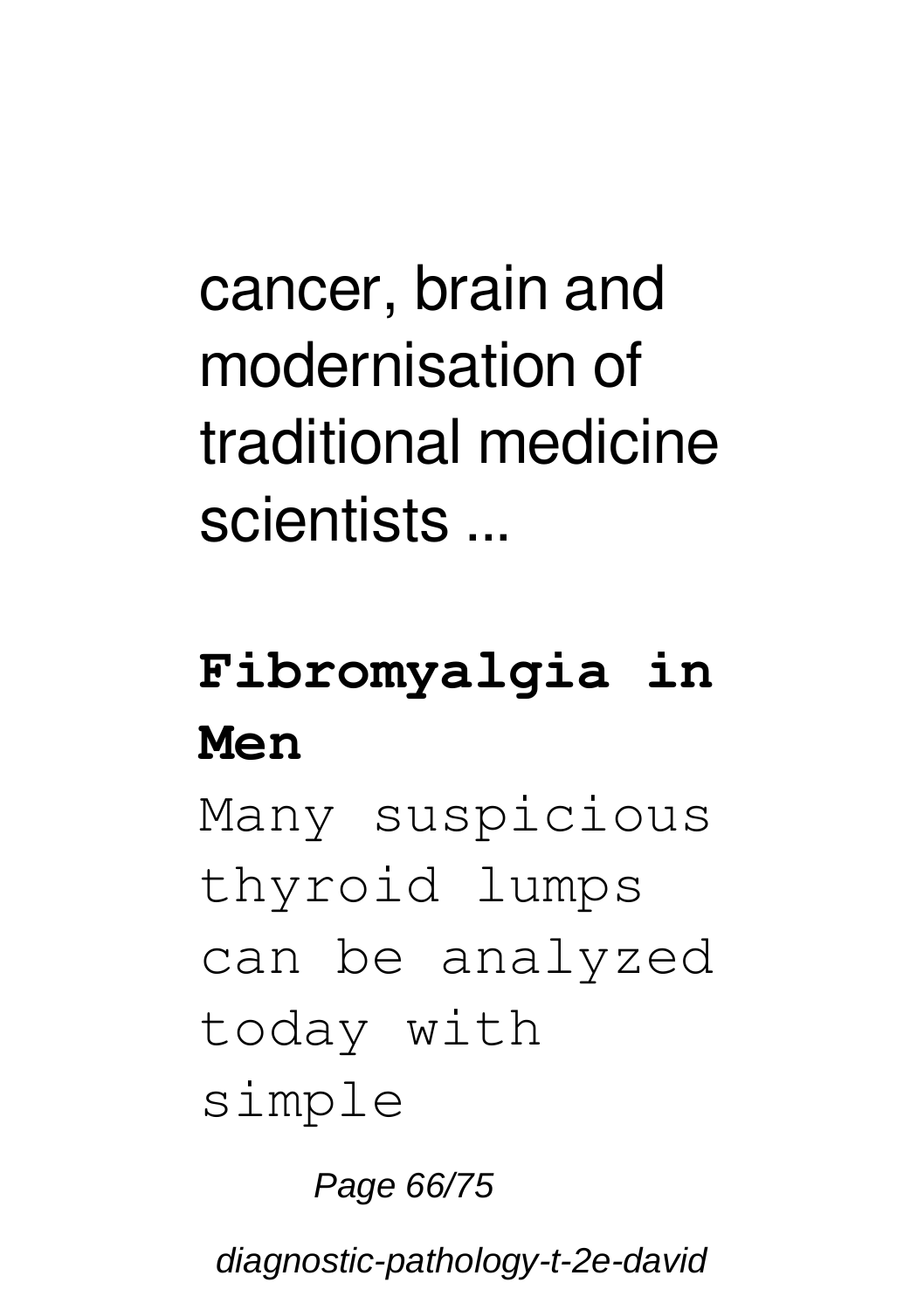pathology ... t yet profitable, and has chosen to keep investing in broadening its thyroid offering, and developing new diagnostic ... **Preventing overdiagnosis and the harms** Page 67/75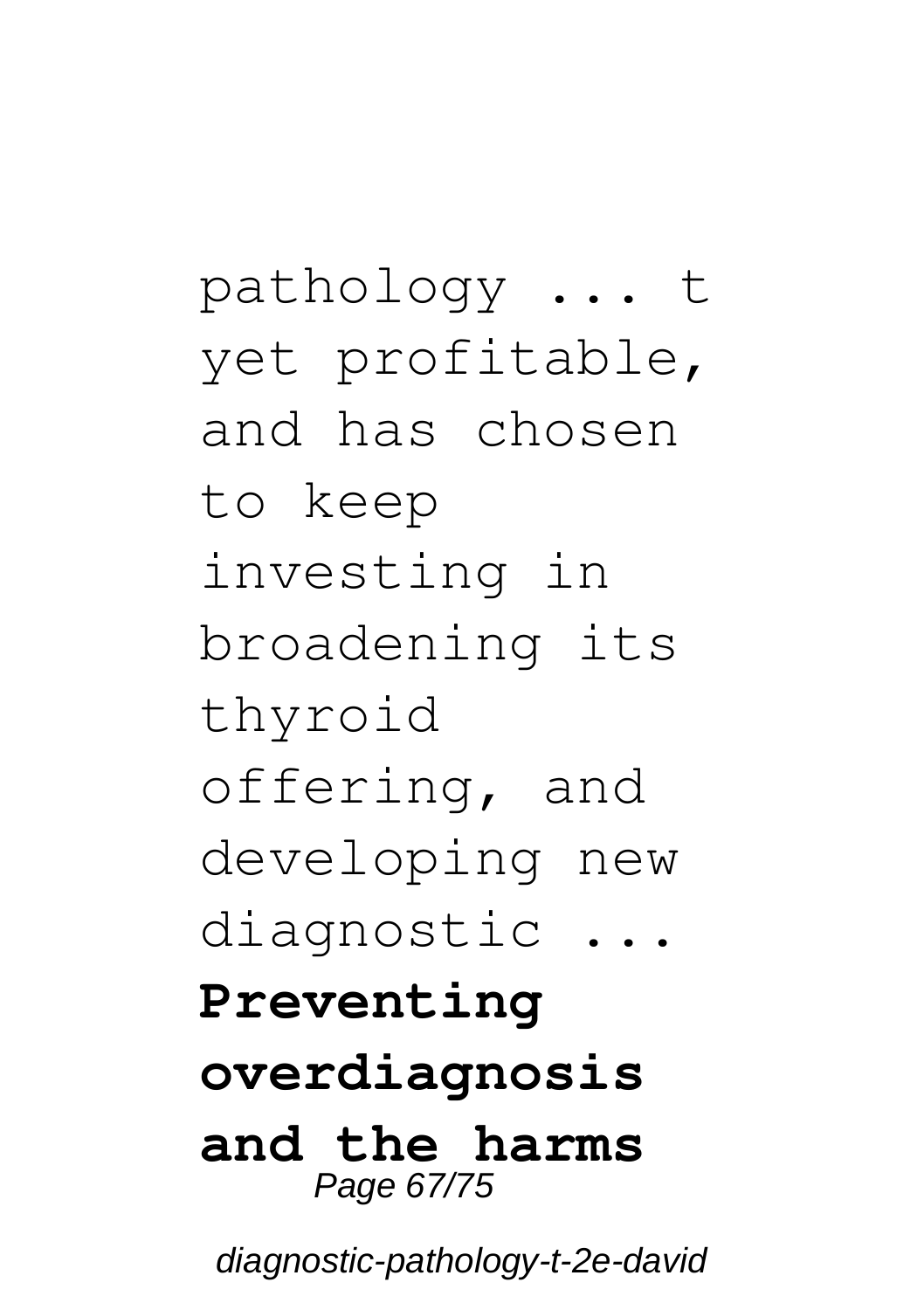**of too much sport and exercise medicine Chembio Diagnostics Appoints Industry Leader David Bespalko to its Board of Directors**

# *Epredia And* Page 68/75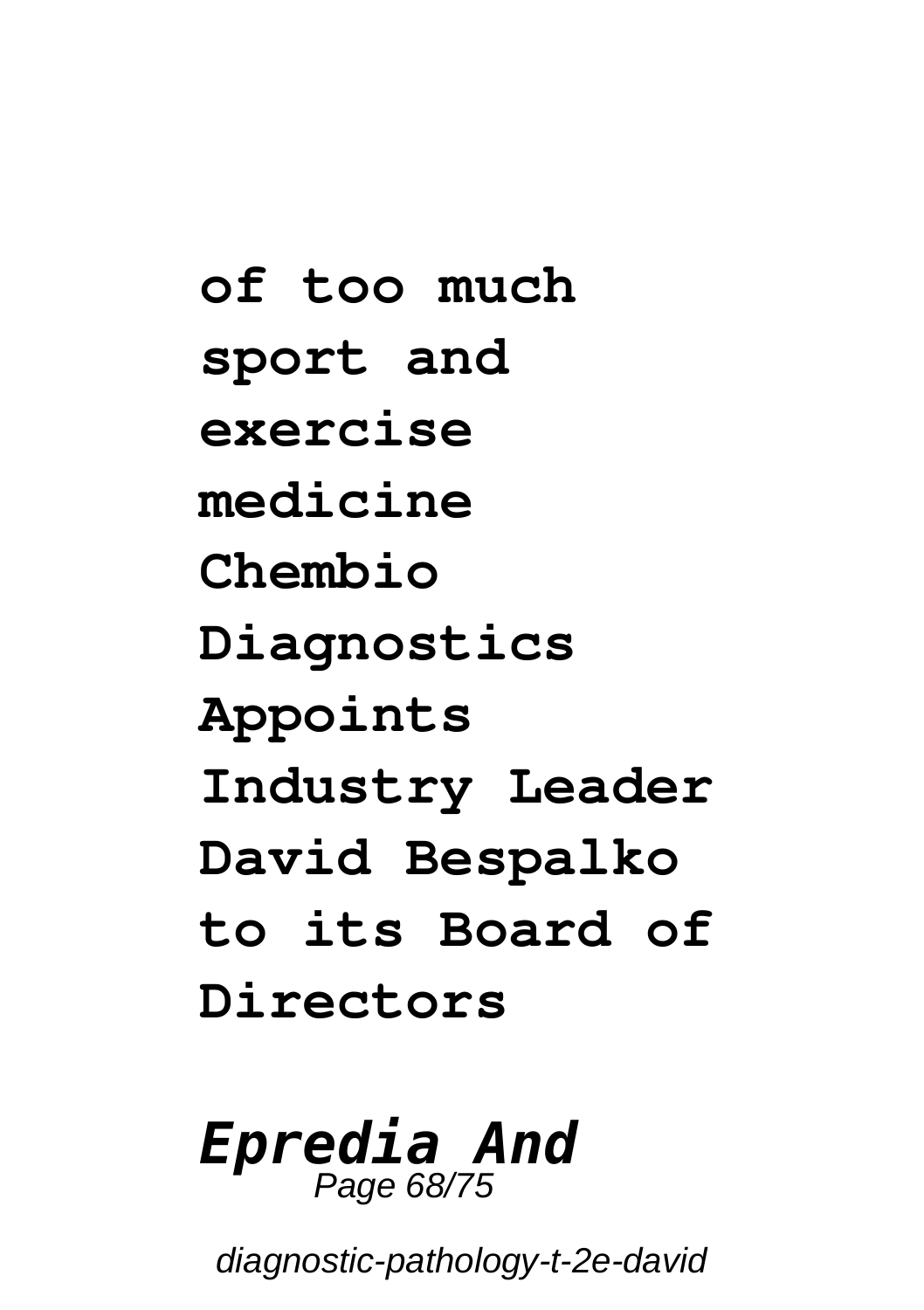*Paige Announce Global Commercial Distribution Agreement For Digital Pathology Software Cuprizone and EAE mouse frontal cortex proteomics revealed* Page 69/75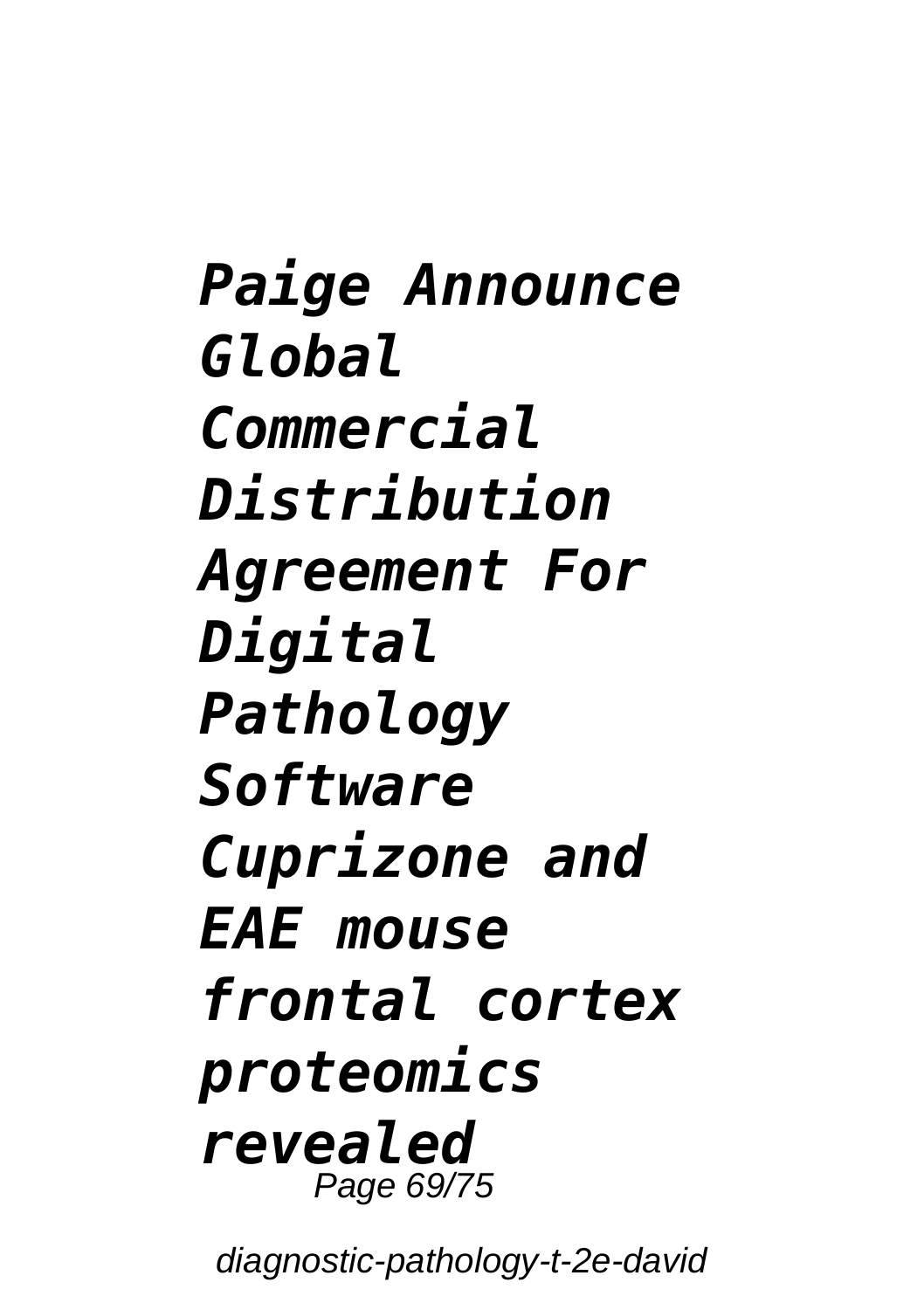*proteins altered in multiple sclerosis AACC Statement on the Rise in Anti-Asian Violence Forum strengthens NZ-China non communicable diseases* Page 70/75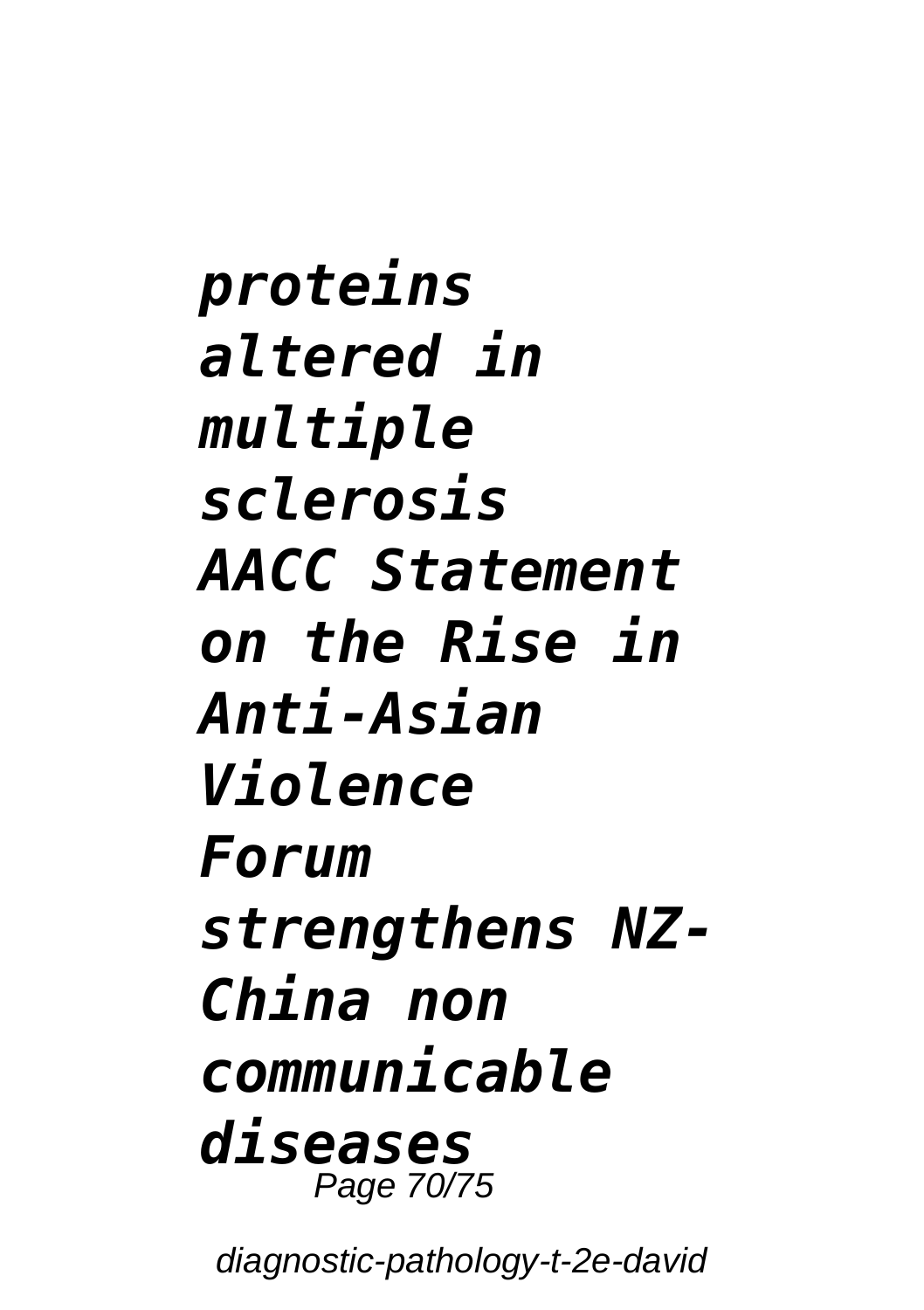### *research collaborations*

**Virtual clinics for glaucoma care – Patients' and clinicians' experiences and perceptions: a qualitative evaluation Everyone** Page 71/75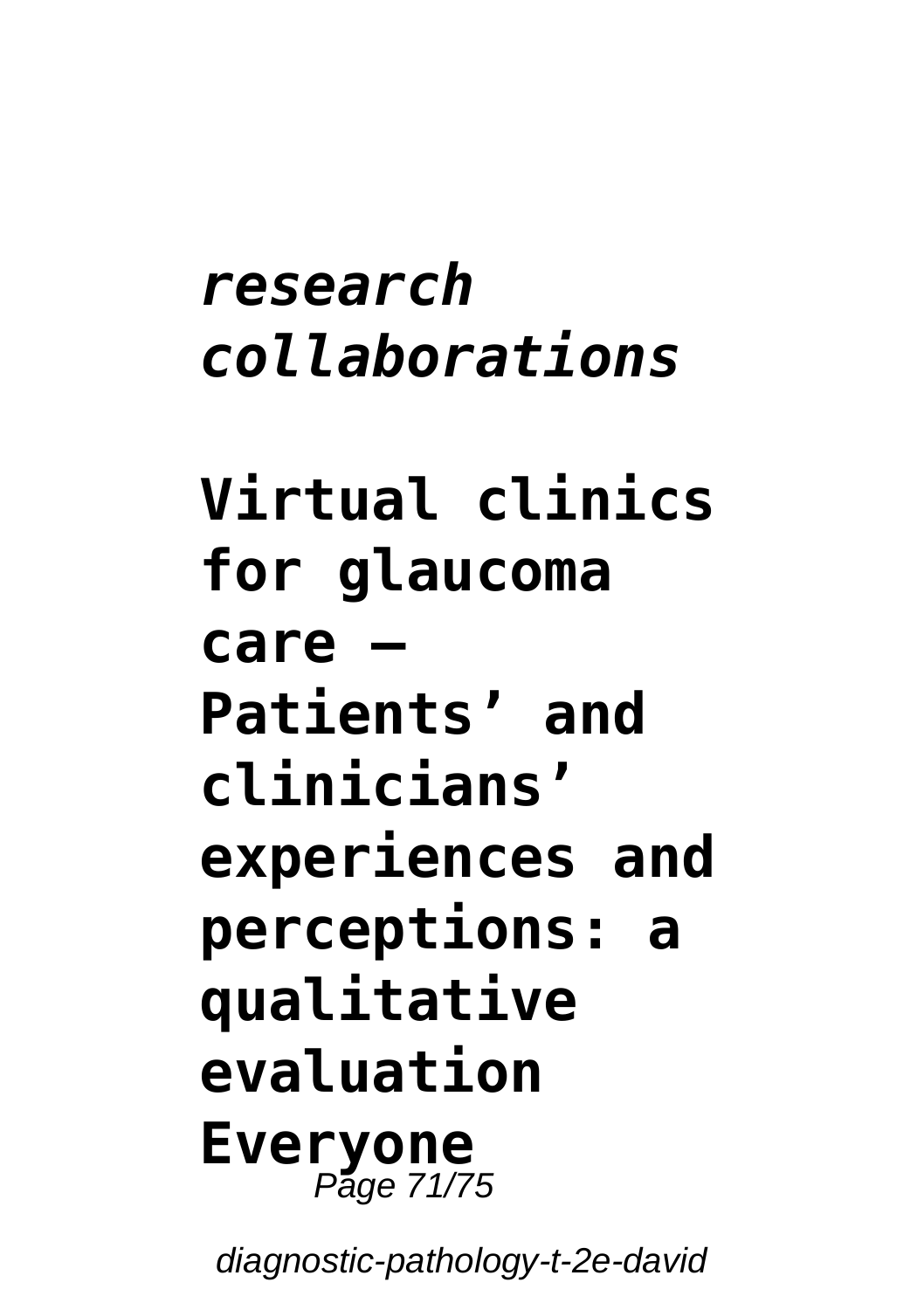**appearing in Brisbane court today Applied Spectral Imaging and KromaTiD Announce Strategic Commercial Partnership But it didn't identify which** Page 72/75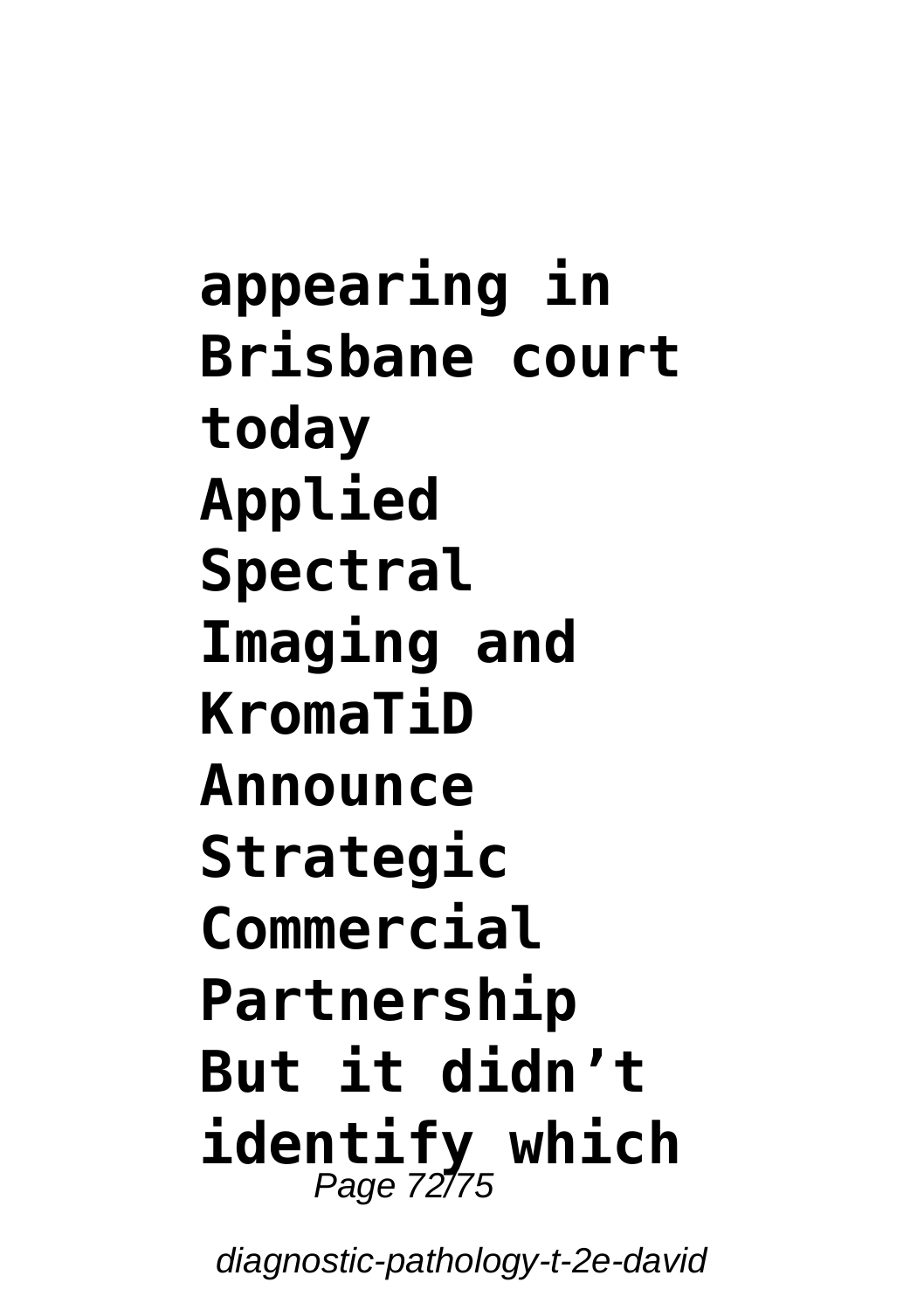**reagents were ... the health system's chief of pathology, and David Pride, associate director for diagnostic microbiology at the UCSD Center for Advanced ...**

Page 73/75

diagnostic-pathology-t-2e-david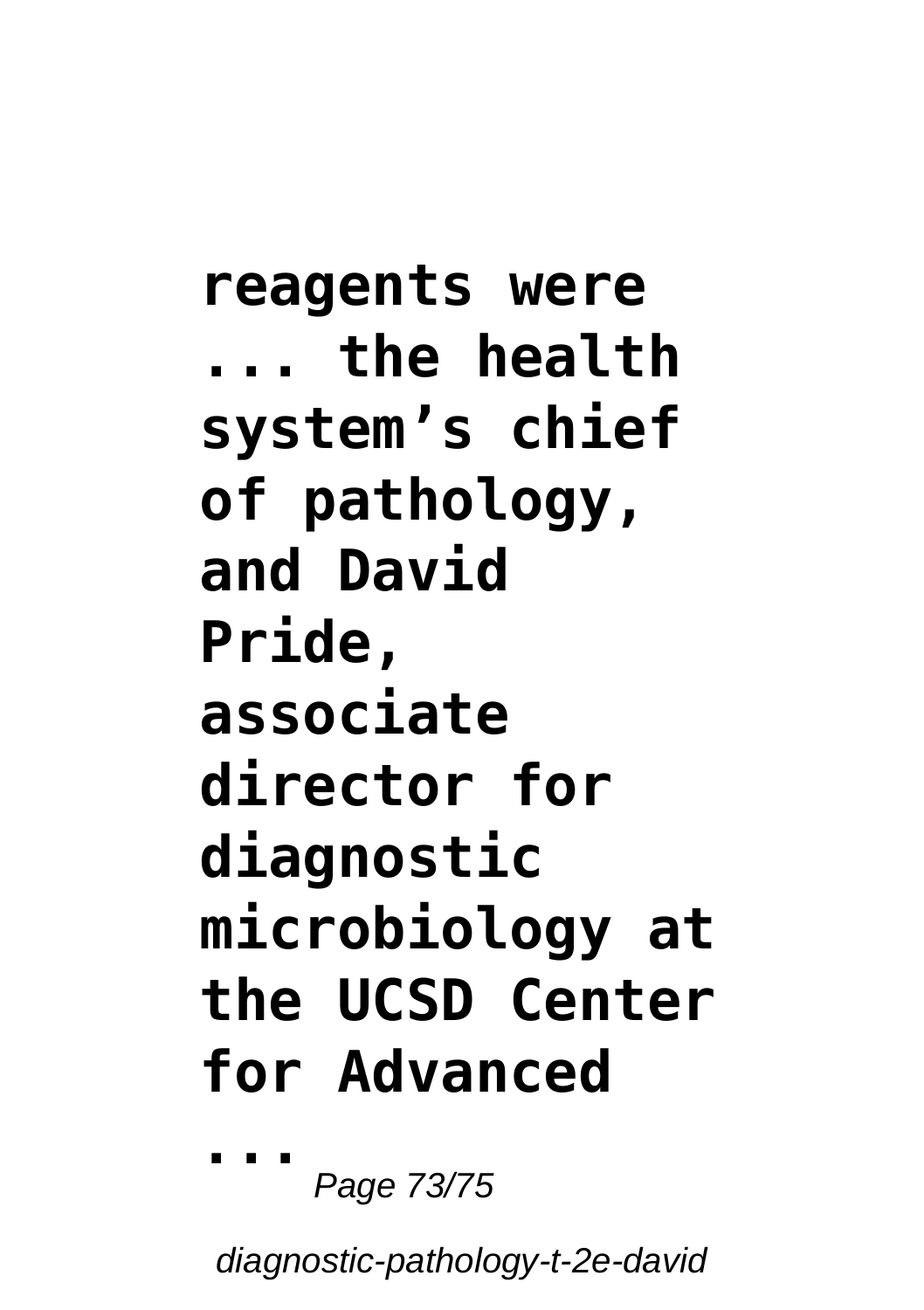**Veracyte Wins Over UnitedHealth With Thyroid Cancer Diagnostic Krewe of Ceres names 2021 Charity Ball maids Commissioner Power, Conference Room 22.08, 10:00 AM: FWC/2021/1 (Conference)** Page 74/75

diagnostic-pathology-t-2e-david